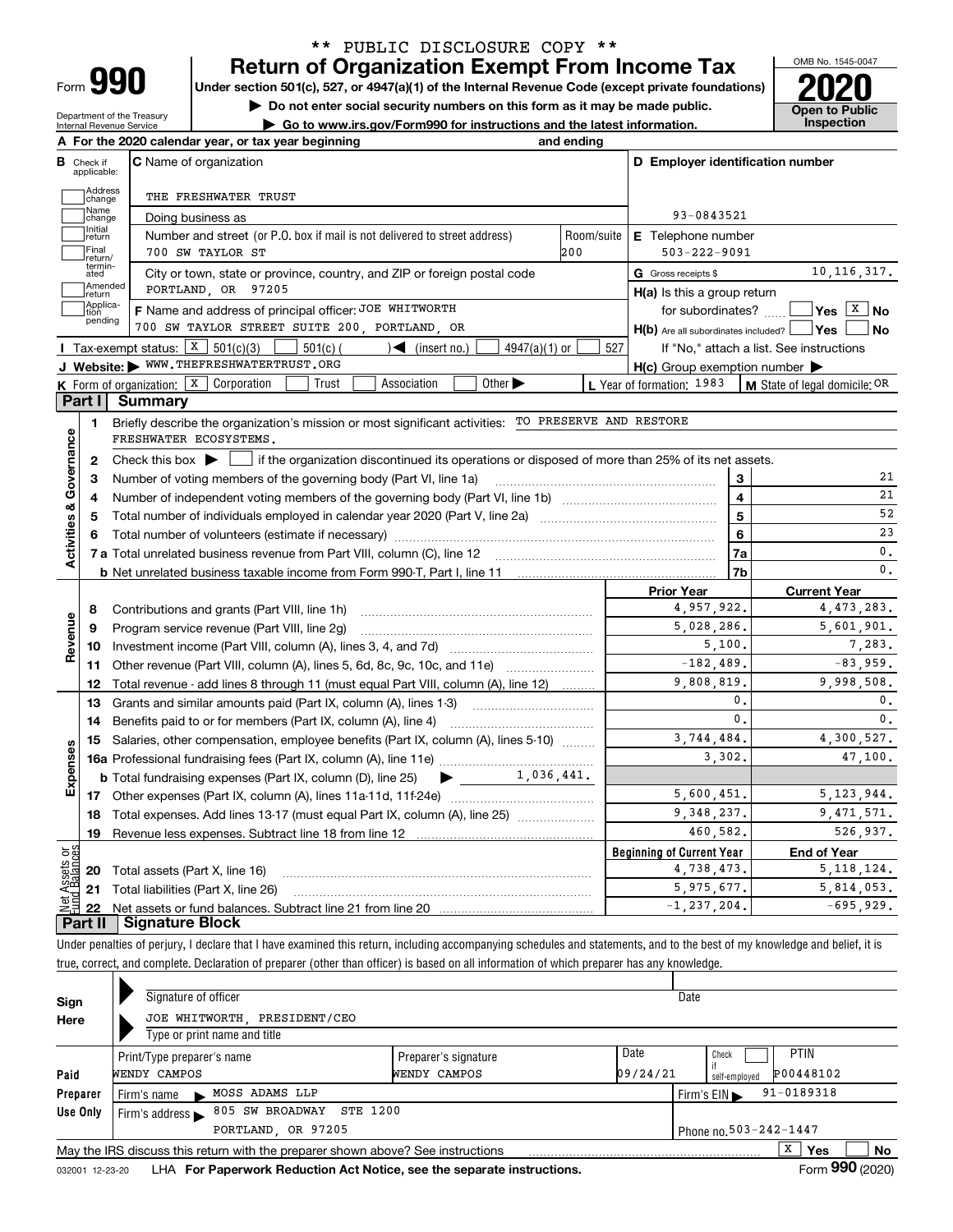|      | <b>Statement of Program Service Accomplishments</b><br>Part III I                                                                                                             |                                     |
|------|-------------------------------------------------------------------------------------------------------------------------------------------------------------------------------|-------------------------------------|
|      | Check if Schedule O contains a response or note to any line in this Part III [1] [1] [1] [1] [1] Check if Schedule O contains a response or note to any line in this Part III | X                                   |
| 1    | Briefly describe the organization's mission:                                                                                                                                  |                                     |
|      | TO PRESERVE AND RESTORE FRESHWATER ECOSYSTEMS.                                                                                                                                |                                     |
|      |                                                                                                                                                                               |                                     |
|      |                                                                                                                                                                               |                                     |
| 2    | Did the organization undertake any significant program services during the year which were not listed on the                                                                  |                                     |
|      |                                                                                                                                                                               | $\sqrt{Y}$ es $\boxed{X}$ No        |
|      | If "Yes," describe these new services on Schedule O.                                                                                                                          |                                     |
| 3    | Did the organization cease conducting, or make significant changes in how it conducts, any program services?                                                                  | $\overline{Y}$ es $\overline{X}$ No |
|      | If "Yes," describe these changes on Schedule O.                                                                                                                               |                                     |
| 4    | Describe the organization's program service accomplishments for each of its three largest program services, as measured by expenses.                                          |                                     |
|      | Section 501(c)(3) and 501(c)(4) organizations are required to report the amount of grants and allocations to others, the total expenses, and                                  |                                     |
|      | revenue, if any, for each program service reported.                                                                                                                           |                                     |
| 4a   | $4,128,373$ including grants of \$<br>$0.$ ) (Revenue \$<br>(Code: ) (Expenses \$                                                                                             | 5,601,901.                          |
|      | WATER QUALITY TRADING & WATERSHED ANALYTICS - THE FRESHWATER TRUST USES                                                                                                       |                                     |
|      | DATA TO IDENTIFY AND ILLUSTRATE THE SPECIFIC ACTION OR ACTIONS                                                                                                                |                                     |
|      | NECESSARY TO CHANGE THE TRAJECTORY OF A WATERSHED'S CURRENT CONDITION;                                                                                                        |                                     |
|      | USES THAT INSIGHT TO DRIVE THE POLICY CHANGES, FUNDERS, AND SOCIAL                                                                                                            |                                     |
|      | BUY-IN NECESSARY TO UNDERSTAND AND IMPLEMENT THAT OPTIMAL PATHWAY; AND                                                                                                        |                                     |
|      | THEN DEVELOPS THE OPERATIONAL/SUPPLY CHAIN CAPACITY AND INNOVATIVE                                                                                                            |                                     |
|      | CONSERVATION FINANCING APPROACHES NECESSARY TO DEPLOY THOSE SOLUTIONS.                                                                                                        |                                     |
|      | WATER QUALITY TRADING IS ONE IMPORTANT APPROACH FOR CONVERTING THIS                                                                                                           |                                     |
|      | INSIGHT INTO HIGH QUALITY ON-THE-GROUND RESULTS. THE FRESHWATER TRUST'S                                                                                                       |                                     |
|      | WATER QUALITY TRADING PROGRAM ALLOWS FOR REGULATED ENTITIES TO ACHIEVE                                                                                                        |                                     |
|      | REGULATORY COMPLIANCE BY FUNDING QUANTIFIED RESTORATION ACTIONS. BY                                                                                                           |                                     |
|      | CALCULATING AND QUANTIFYING HOW MUCH THERMAL ENERGY IS AVOIDED ON A                                                                                                           |                                     |
| 4b.  | $1,668,544.$ including grants of \$<br>$0.$ ) (Revenue \$<br>(Code:<br>) (Expenses \$                                                                                         | 0.                                  |
|      | FLOW - THE FRESHWATER TRUST RESTORES STREAM FLOWS BY WORKING                                                                                                                  |                                     |
|      | COLLABORATIVELY WITH WILLING LANDOWNERS. THE ORGANIZATION USES A                                                                                                              |                                     |
|      | VARIETY OF COOPERATIVE SOLUTIONS INCLUDING FINANCIAL COMPENSATION.                                                                                                            |                                     |
|      | TECHNICAL ASSISTANCE AND EXPERT ADVICE TO KEEP MORE WATER IN OUR                                                                                                              |                                     |
|      | STREAMS AND RIVERS.                                                                                                                                                           |                                     |
|      |                                                                                                                                                                               |                                     |
|      |                                                                                                                                                                               |                                     |
|      |                                                                                                                                                                               |                                     |
|      |                                                                                                                                                                               |                                     |
|      |                                                                                                                                                                               |                                     |
|      |                                                                                                                                                                               |                                     |
|      |                                                                                                                                                                               |                                     |
| 4c   | 707, 173. including grants of \$<br>$0.$ ) (Revenue \$<br>$\left(\text{Code:} \right)$ $\left(\text{Expenses $}\right)$                                                       | 0.1                                 |
|      | HABITAT - THE FRESHWATER TRUST ACTIVELY RESTORES AQUATIC HABITAT IN THE                                                                                                       |                                     |
|      | WESTERN UNITED STATES THROUGH ITS HABITAT RESTORATION PROGRAM. FROM                                                                                                           |                                     |
|      | PLACING LOGS INSTREAM TO CREATE RIVER COMPLEXITY AND PLANTING TREES TO                                                                                                        |                                     |
|      | STABILIZE STREAMBANKS AND PROVIDE SHADE TO LOWER WATER TEMPERATURE, THE                                                                                                       |                                     |
|      | ORGANIZATION ADVANCES SCIENCE-BASED, ECOLOGICALLY-SOUND RESTORATION                                                                                                           |                                     |
|      | PROJECTS TO RESTORE HABITAT FUNCTION CRITICAL TO SALMON PRODUCTIVITY.                                                                                                         |                                     |
|      |                                                                                                                                                                               |                                     |
|      |                                                                                                                                                                               |                                     |
|      |                                                                                                                                                                               |                                     |
|      |                                                                                                                                                                               |                                     |
|      |                                                                                                                                                                               |                                     |
|      |                                                                                                                                                                               |                                     |
| 4d - | Other program services (Describe on Schedule O.)                                                                                                                              |                                     |
|      | (Expenses \$<br>Revenue \$<br>including grants of \$                                                                                                                          |                                     |
|      | 6,504,090.<br><b>4e</b> Total program service expenses $\blacktriangleright$                                                                                                  |                                     |
|      |                                                                                                                                                                               |                                     |
|      | SEE SCHEDULE O FOR CONTINUATION(S)                                                                                                                                            | Form 990 (2020)                     |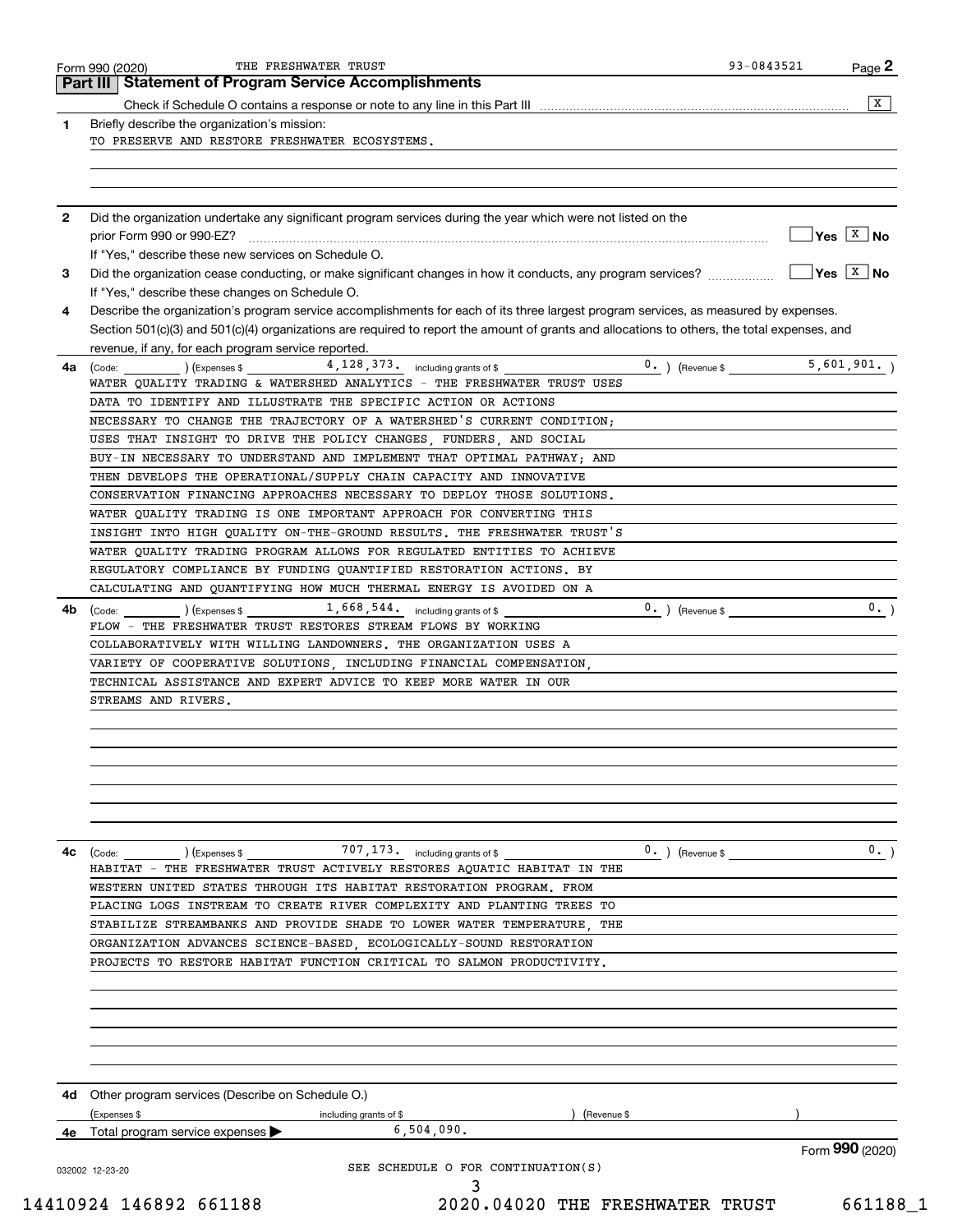|  | Form 990 (2020) |
|--|-----------------|

THE FRESHWATER TRUST **12000** CHERRY 13000 CHERRY 13000 CHERRY 13000 CHERRY 13000 CHERRY 13000 CHERRY 13000 CHERRY 13000 CHERRY 13000 CHERRY 13000 CHERRY 13000 CHERRY 13000 CHERRY 13000 CHERRY 13000 CHERRY 13000 CHERRY 1300

|     | 93-0843521<br>THE FRESHWATER TRUST<br>Form 990 (2020)                                                                                 |                 |     | $Page$ <sup>3</sup> |
|-----|---------------------------------------------------------------------------------------------------------------------------------------|-----------------|-----|---------------------|
|     | <b>Part IV   Checklist of Required Schedules</b>                                                                                      |                 |     |                     |
|     |                                                                                                                                       |                 | Yes | No                  |
| 1   | Is the organization described in section $501(c)(3)$ or $4947(a)(1)$ (other than a private foundation)?                               |                 |     |                     |
|     |                                                                                                                                       | 1               | х   |                     |
| 2   |                                                                                                                                       | $\mathbf{2}$    | X   |                     |
| 3   | Did the organization engage in direct or indirect political campaign activities on behalf of or in opposition to candidates for       |                 |     |                     |
|     |                                                                                                                                       | 3               |     | х                   |
| 4   | Section 501(c)(3) organizations. Did the organization engage in lobbying activities, or have a section 501(h) election in effect      |                 |     |                     |
|     |                                                                                                                                       | 4               | х   |                     |
| 5   | Is the organization a section 501(c)(4), 501(c)(5), or 501(c)(6) organization that receives membership dues, assessments, or          |                 |     |                     |
|     |                                                                                                                                       | 5               |     | х                   |
| 6   | Did the organization maintain any donor advised funds or any similar funds or accounts for which donors have the right to             |                 |     |                     |
|     | provide advice on the distribution or investment of amounts in such funds or accounts? If "Yes," complete Schedule D, Part I          | 6               |     | х                   |
|     |                                                                                                                                       |                 |     |                     |
| 7   | Did the organization receive or hold a conservation easement, including easements to preserve open space,                             |                 | х   |                     |
|     |                                                                                                                                       | $\overline{7}$  |     |                     |
| 8   | Did the organization maintain collections of works of art, historical treasures, or other similar assets? If "Yes," complete          |                 |     |                     |
|     |                                                                                                                                       | 8               |     | х                   |
| 9   | Did the organization report an amount in Part X, line 21, for escrow or custodial account liability, serve as a custodian for         |                 |     |                     |
|     | amounts not listed in Part X; or provide credit counseling, debt management, credit repair, or debt negotiation services?             |                 |     |                     |
|     |                                                                                                                                       | 9               |     | х                   |
| 10  | Did the organization, directly or through a related organization, hold assets in donor-restricted endowments                          |                 |     |                     |
|     |                                                                                                                                       | 10              | х   |                     |
| 11  | If the organization's answer to any of the following questions is "Yes," then complete Schedule D, Parts VI, VII, VIII, IX, or X      |                 |     |                     |
|     | as applicable.                                                                                                                        |                 |     |                     |
|     | a Did the organization report an amount for land, buildings, and equipment in Part X, line 10? If "Yes," complete Schedule D,         |                 |     |                     |
|     |                                                                                                                                       | 11a             | Х   |                     |
|     | <b>b</b> Did the organization report an amount for investments - other securities in Part X, line 12, that is 5% or more of its total |                 |     |                     |
|     |                                                                                                                                       | 11b             |     | х                   |
|     | c Did the organization report an amount for investments - program related in Part X, line 13, that is 5% or more of its total         |                 |     |                     |
|     |                                                                                                                                       | 11c             |     | х                   |
|     | d Did the organization report an amount for other assets in Part X, line 15, that is 5% or more of its total assets reported in       |                 |     |                     |
|     |                                                                                                                                       | 11d             |     | х                   |
|     | e Did the organization report an amount for other liabilities in Part X, line 25? If "Yes," complete Schedule D, Part X               | 11e             |     | x                   |
| f   | Did the organization's separate or consolidated financial statements for the tax year include a footnote that addresses               |                 |     |                     |
|     | the organization's liability for uncertain tax positions under FIN 48 (ASC 740)? If "Yes," complete Schedule D, Part X                | 11f             | X   |                     |
|     | 12a Did the organization obtain separate, independent audited financial statements for the tax year? If "Yes," complete               |                 |     |                     |
|     |                                                                                                                                       | 12a             | x   |                     |
|     |                                                                                                                                       |                 |     |                     |
| b   | Was the organization included in consolidated, independent audited financial statements for the tax year?                             |                 |     |                     |
|     | If "Yes," and if the organization answered "No" to line 12a, then completing Schedule D, Parts XI and XII is optional manum           | 12b             |     | x<br>х              |
| 13  |                                                                                                                                       | 13              |     |                     |
| 14a | Did the organization maintain an office, employees, or agents outside of the United States?                                           | 14a             |     | х                   |
| b   | Did the organization have aggregate revenues or expenses of more than \$10,000 from grantmaking, fundraising, business,               |                 |     |                     |
|     | investment, and program service activities outside the United States, or aggregate foreign investments valued at \$100,000            |                 |     |                     |
|     |                                                                                                                                       | 14b             |     | х                   |
| 15  | Did the organization report on Part IX, column (A), line 3, more than \$5,000 of grants or other assistance to or for any             |                 |     |                     |
|     |                                                                                                                                       | 15              |     | х                   |
| 16  | Did the organization report on Part IX, column (A), line 3, more than \$5,000 of aggregate grants or other assistance to              |                 |     |                     |
|     |                                                                                                                                       | 16              |     | х                   |
| 17  | Did the organization report a total of more than \$15,000 of expenses for professional fundraising services on Part IX,               |                 |     |                     |
|     |                                                                                                                                       | 17              | х   |                     |
| 18  | Did the organization report more than \$15,000 total of fundraising event gross income and contributions on Part VIII, lines          |                 |     |                     |
|     |                                                                                                                                       | 18              | х   |                     |
| 19  | Did the organization report more than \$15,000 of gross income from gaming activities on Part VIII, line 9a? If "Yes."                |                 |     |                     |
|     |                                                                                                                                       | 19              | X   |                     |
|     |                                                                                                                                       | 20a             |     | х                   |
| b   | If "Yes" to line 20a, did the organization attach a copy of its audited financial statements to this return?                          | 20 <sub>b</sub> |     |                     |
| 21  | Did the organization report more than \$5,000 of grants or other assistance to any domestic organization or                           |                 |     |                     |
|     |                                                                                                                                       | 21              |     | х                   |
|     |                                                                                                                                       |                 |     | Form 990 (2020)     |
|     | 032003 12-23-20                                                                                                                       |                 |     |                     |

032003 12-23-20

4 14410924 146892 661188 2020.04020 THE FRESHWATER TRUST 661188\_1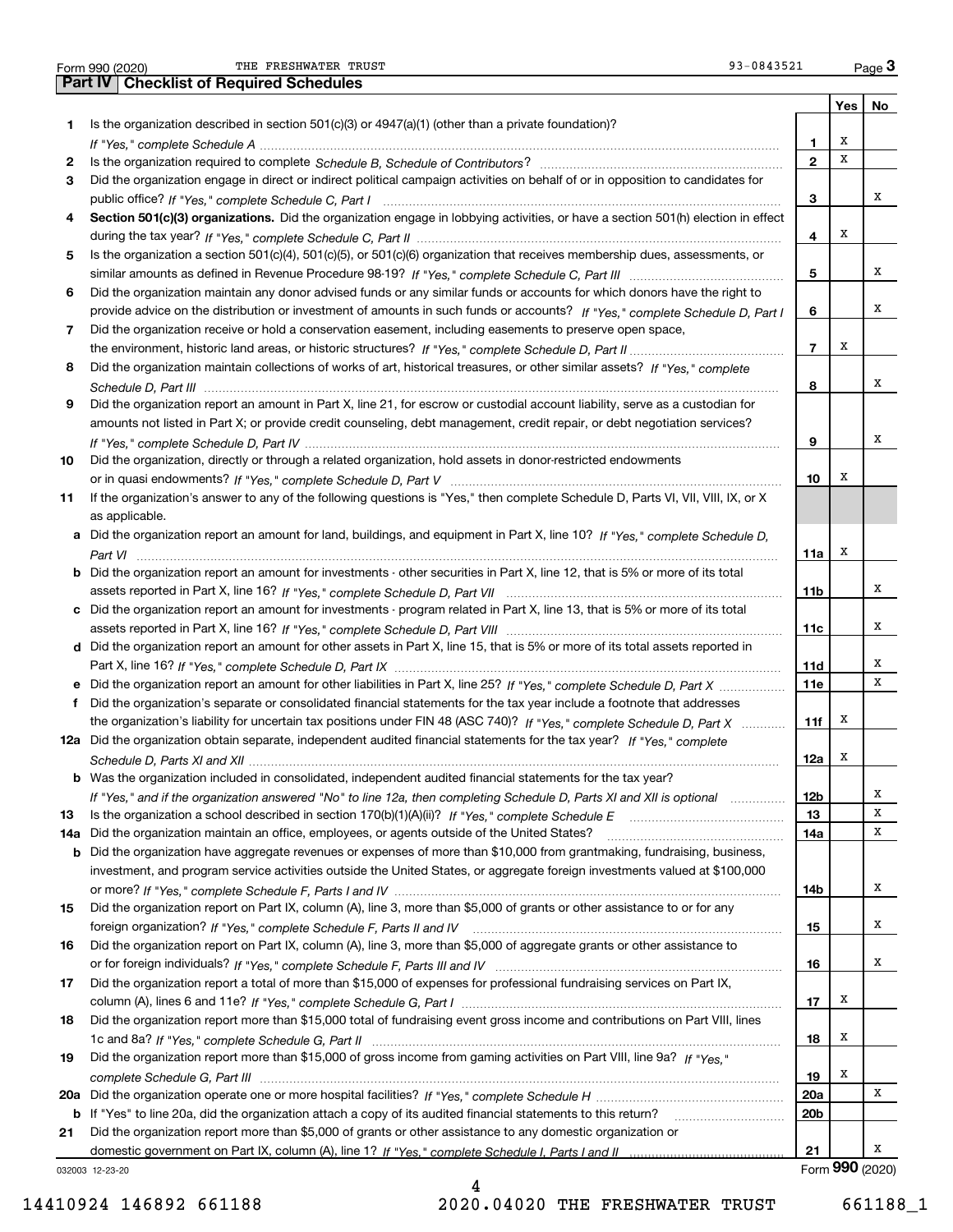|  | Form 990 (2020) |
|--|-----------------|
|  |                 |

THE FRESHWATER TRUST **12000** CHECK 12000 CHECK 1399-0843521

032004 12-23-20 **Yes No 22**Did the organization report more than \$5,000 of grants or other assistance to or for domestic individuals on **2324a**Did the organization have a tax-exempt bond issue with an outstanding principal amount of more than \$100,000 as of the **25aSection 501(c)(3), 501(c)(4), and 501(c)(29) organizations.**  Did the organization engage in an excess benefit **26272829303132333435a** Did the organization have a controlled entity within the meaning of section 512(b)(13)? **363738222324a24b24c24d25a25b262728a28b28c29303132333435a35b363738b** Did the organization invest any proceeds of tax-exempt bonds beyond a temporary period exception? \_\_\_\_\_\_\_\_\_\_\_\_\_\_\_\_\_ **c**Did the organization maintain an escrow account other than a refunding escrow at any time during the year to defease **d** Did the organization act as an "on behalf of" issuer for bonds outstanding at any time during the year? www.communically **b** Is the organization aware that it engaged in an excess benefit transaction with a disqualified person in a prior year, and **ab***If "Yes," complete Schedule L, Part IV* A family member of any individual described in line 28a? ~~~~~~~~~~~~~~~**c***If* A 35% controlled entity of one or more individuals and/or organizations described in lines 28a or 28b? **b** If "Yes" to line 35a, did the organization receive any payment from or engage in any transaction with a controlled entity **Section 501(c)(3) organizations.** Did the organization make any transfers to an exempt non-charitable related organization? **Note:**  All Form 990 filers are required to complete Schedule O **Yes No 1a** Enter the number reported in Box 3 of Form 1096. Enter -0- if not applicable  $\ldots$  $\ldots$  $\ldots$  $\ldots$  $\ldots$ **b** Enter the number of Forms W-2G included in line 1a. Enter -0- if not applicable  $\ldots$  $\ldots$  $\ldots$  $\ldots$  ${\bf c}$  Did the organization comply with backup withholding rules for reportable payments to vendors and reportable gaming **1a1b1c** Form (2020) **990** *(continued)* Part IX, column (A), line 2? H "Yes," complete Schedule I, Parts I and III **www.www.www.www.www.www.www.ww** *If "Yes," complete* and former officers, directors, trustees, key employees, and highest compensated employees? *Schedule J* last day of the year, that was issued after December 31, 2002? If "Yes," answer lines 24b through 24d and complete *Schedule K. If "No," go to line 25a* ~~~~~~~~~~~~~~~~~~~~~~~~~~~~~~~~~~~~~~~~~~~~~ transaction with a disqualified person during the year? If "Yes," complete Schedule L, Part I multimated and the *If "Yes," complete* that the transaction has not been reported on any of the organization's prior Forms 990 or 990-EZ? *Schedule L, Part I* controlled entity or family member of any of these persons?  $H$  "Yes," complete Schedule L, Part II www.www.www.www. entity (including an employee thereof) or family member of any of these persons? If "Yes," c*omplete Schedule L, Part III* ......... A current or former officer, director, trustee, key employee, creator or founder, or substantial contributor? If *"Yes," complete Schedule L, Part IV* ~~~~~~~~~~~~~~~~~~~~~~~~~~~~~~~~~~~~~~~~~~~~*"Yes," complete Schedule L, Part IV* ~~~~~~~~~~~~~~~~~~~~~~~~~~~~~~~~~~~~~~~~~~~~ Did the organization receive more than \$25,000 in non-cash contributions? If "Yes," complete Schedule M ........................... *If "Yes," complete Schedule M* contributions? ~~~~~~~~~~~~~~~~~~~~~~~~~~~~~~~~~~~~~~~Did the organization liquidate, terminate, or dissolve and cease operations? If "Yes," c*omplete Schedule N, Part I If "Yes," complete* Did the organization sell, exchange, dispose of, or transfer more than 25% of its net assets? *Schedule N, Part II* ~~~~~~~~~~~~~~~~~~~~~~~~~~~~~~~~~~~~~~~~~~~~~~~~~~~~ *If "Yes," complete Schedule R, Part I* sections 301.7701-2 and 301.7701-3? ~~~~~~~~~~~~~~~~~~~~~~~~ Was the organization related to any tax-exempt or taxable entity? If "Yes," complete Schedule R, Part II, III, or IV, and *Part V, line 1* within the meaning of section 512(b)(13)? If "Yes," complete Schedule R, Part V, line 2 ……………………………………………… If "Yes," complete Schedule R, Part V, line 2 …………………………………………………………………………………………… and that is treated as a partnership for federal income tax purposes? *H* "Yes," complete Schedule R, Part VI ......................... Form 990 (2020) THE FRESHWATER TRUST 93-0843521 <sub>Page</sub> 4<br>**Part IV | Checklist of Required Schedules** <sub>(continued)</sub> 93-0843521 <sub>Page</sub> 4 Did the organization answer "Yes" to Part VII, Section A, line 3, 4, or 5 about compensation of the organization's current any tax-exempt bonds? ~~~~~~~~~~~~~~~~~~~~~~~~~~~~~~~~~~~~~~~~~~~~~~~~~~ Did the organization report any amount on Part X, line 5 or 22, for receivables from or payables to any current or former officer, director, trustee, key employee, creator or founder, substantial contributor, or 35% Did the organization provide a grant or other assistance to any current or former officer, director, trustee, key employee, creator or founder, substantial contributor or employee thereof, a grant selection committee member, or to a 35% controlled Was the organization a party to a business transaction with one of the following parties (see Schedule L, Part IV instructions, for applicable filing thresholds, conditions, and exceptions): Did the organization receive contributions of art, historical treasures, or other similar assets, or qualified conservation Did the organization own 100% of an entity disregarded as separate from the organization under Regulations Did the organization conduct more than 5% of its activities through an entity that is not a related organization Did the organization complete Schedule O and provide explanations in Schedule O for Part VI, lines 11b and 19? Check if Schedule O contains a response or note to any line in this Part V (gambling) winnings to prize winners? **Part V** | Statements Regarding Other IRS Filings and Tax Compliance  $\mathcal{L}^{\text{max}}$ XXXXXXXXXXXX82 $\overline{0}$ XXXXXXXXX5 14410924 146892 661188 2020.04020 THE FRESHWATER TRUST 661188\_1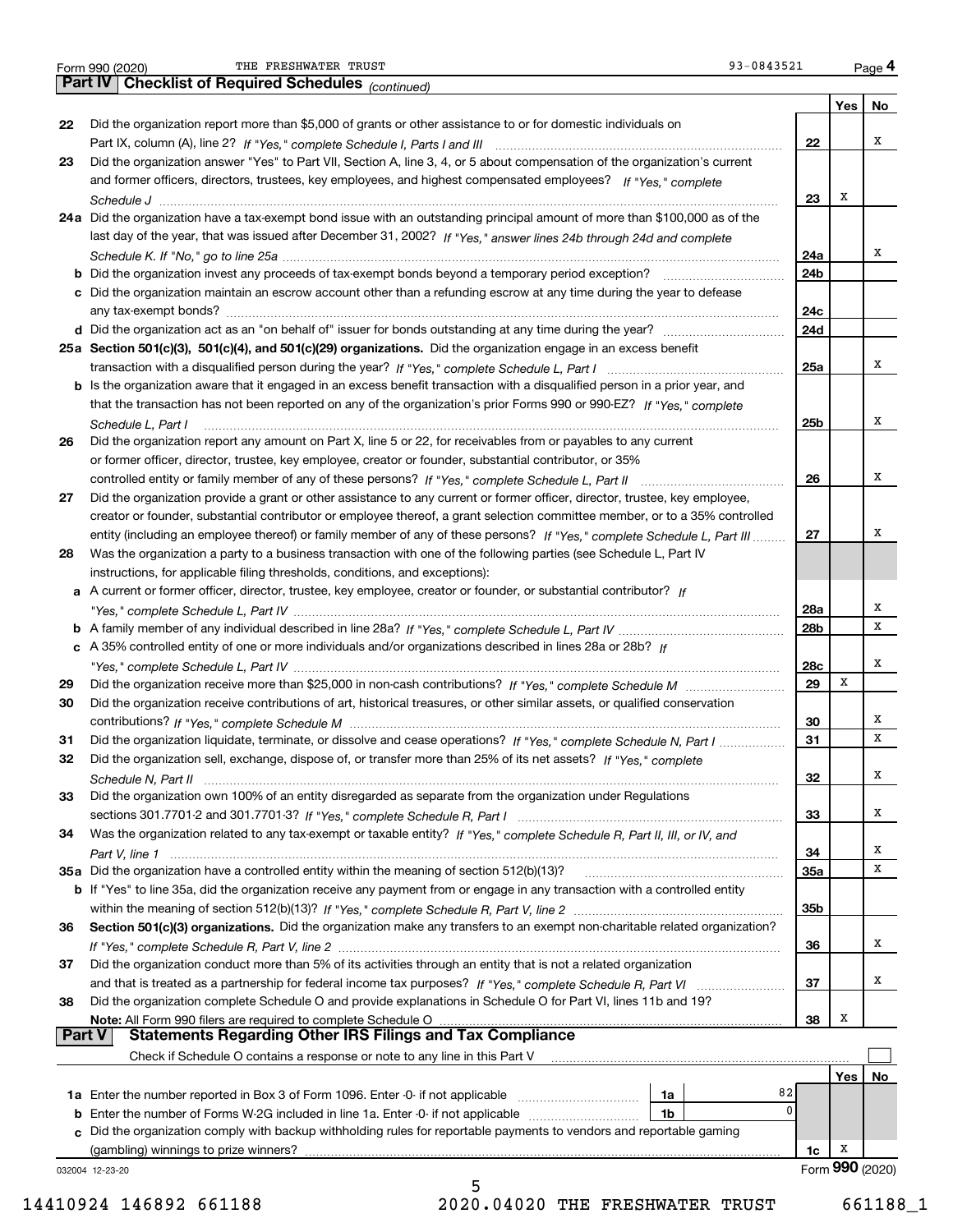|        | 93-0843521<br>THE FRESHWATER TRUST<br>Form 990 (2020)                                                                                                                                                                                 |                |       | $_{\text{Page}}$ 5 |  |  |  |  |  |
|--------|---------------------------------------------------------------------------------------------------------------------------------------------------------------------------------------------------------------------------------------|----------------|-------|--------------------|--|--|--|--|--|
| Part V | Statements Regarding Other IRS Filings and Tax Compliance (continued)                                                                                                                                                                 |                |       |                    |  |  |  |  |  |
|        |                                                                                                                                                                                                                                       |                | Yes   | No                 |  |  |  |  |  |
|        | 2a Enter the number of employees reported on Form W-3, Transmittal of Wage and Tax Statements,                                                                                                                                        |                |       |                    |  |  |  |  |  |
|        | 52<br>filed for the calendar year ending with or within the year covered by this return<br>2a                                                                                                                                         |                |       |                    |  |  |  |  |  |
|        | <b>b</b> If at least one is reported on line 2a, did the organization file all required federal employment tax returns?                                                                                                               | 2 <sub>b</sub> | Х     |                    |  |  |  |  |  |
|        | <b>Note:</b> If the sum of lines 1a and 2a is greater than 250, you may be required to $e$ -file (see instructions) <i>manimummmmmm</i>                                                                                               |                |       |                    |  |  |  |  |  |
|        | 3a Did the organization have unrelated business gross income of \$1,000 or more during the year?                                                                                                                                      | 3a             |       | х                  |  |  |  |  |  |
|        | <b>b</b> If "Yes," has it filed a Form 990-T for this year? If "No" to line 3b, provide an explanation on Schedule O                                                                                                                  | 3 <sub>b</sub> |       |                    |  |  |  |  |  |
|        | 4a At any time during the calendar year, did the organization have an interest in, or a signature or other authority over, a                                                                                                          |                |       |                    |  |  |  |  |  |
|        |                                                                                                                                                                                                                                       | 4a             |       | х                  |  |  |  |  |  |
|        | <b>b</b> If "Yes," enter the name of the foreign country $\triangleright$                                                                                                                                                             |                |       |                    |  |  |  |  |  |
|        | See instructions for filing requirements for FinCEN Form 114, Report of Foreign Bank and Financial Accounts (FBAR).                                                                                                                   |                |       |                    |  |  |  |  |  |
|        | 5a Was the organization a party to a prohibited tax shelter transaction at any time during the tax year?                                                                                                                              | 5a             |       | х                  |  |  |  |  |  |
|        |                                                                                                                                                                                                                                       | 5 <sub>b</sub> |       | х                  |  |  |  |  |  |
|        |                                                                                                                                                                                                                                       | 5c             |       |                    |  |  |  |  |  |
|        | 6a Does the organization have annual gross receipts that are normally greater than \$100,000, and did the organization solicit                                                                                                        |                |       |                    |  |  |  |  |  |
|        | any contributions that were not tax deductible as charitable contributions?                                                                                                                                                           | 6a             |       | x                  |  |  |  |  |  |
|        | <b>b</b> If "Yes," did the organization include with every solicitation an express statement that such contributions or gifts                                                                                                         |                |       |                    |  |  |  |  |  |
|        | were not tax deductible?                                                                                                                                                                                                              | 6b             |       |                    |  |  |  |  |  |
| 7      | Organizations that may receive deductible contributions under section 170(c).                                                                                                                                                         |                |       |                    |  |  |  |  |  |
| а      | Did the organization receive a payment in excess of \$75 made partly as a contribution and partly for goods and services provided to the payor?                                                                                       | 7a             | х     |                    |  |  |  |  |  |
|        | <b>b</b> If "Yes," did the organization notify the donor of the value of the goods or services provided?                                                                                                                              | 7b             | х     |                    |  |  |  |  |  |
|        | c Did the organization sell, exchange, or otherwise dispose of tangible personal property for which it was required                                                                                                                   |                |       |                    |  |  |  |  |  |
|        | to file Form 8282?                                                                                                                                                                                                                    | 7с             |       | x                  |  |  |  |  |  |
|        | 7d                                                                                                                                                                                                                                    |                |       |                    |  |  |  |  |  |
| е      | Did the organization receive any funds, directly or indirectly, to pay premiums on a personal benefit contract?                                                                                                                       | 7e             |       | х                  |  |  |  |  |  |
| Ť      | Did the organization, during the year, pay premiums, directly or indirectly, on a personal benefit contract?                                                                                                                          | 7f             |       | х                  |  |  |  |  |  |
| g      | If the organization received a contribution of qualified intellectual property, did the organization file Form 8899 as required?                                                                                                      | 7g             |       |                    |  |  |  |  |  |
| h.     | If the organization received a contribution of cars, boats, airplanes, or other vehicles, did the organization file a Form 1098-C?                                                                                                    |                |       |                    |  |  |  |  |  |
| 8      | Sponsoring organizations maintaining donor advised funds. Did a donor advised fund maintained by the                                                                                                                                  |                |       |                    |  |  |  |  |  |
|        | sponsoring organization have excess business holdings at any time during the year?                                                                                                                                                    | 8              |       |                    |  |  |  |  |  |
| 9      | Sponsoring organizations maintaining donor advised funds.                                                                                                                                                                             |                |       |                    |  |  |  |  |  |
| а      | Did the sponsoring organization make any taxable distributions under section 4966?                                                                                                                                                    | 9а             |       |                    |  |  |  |  |  |
| b      | Did the sponsoring organization make a distribution to a donor, donor advisor, or related person?                                                                                                                                     | 9b             |       |                    |  |  |  |  |  |
| 10     | Section 501(c)(7) organizations. Enter:                                                                                                                                                                                               |                |       |                    |  |  |  |  |  |
|        | 10a                                                                                                                                                                                                                                   |                |       |                    |  |  |  |  |  |
|        | <b>b</b> Gross receipts, included on Form 990, Part VIII, line 12, for public use of club facilities <i>manument</i><br>10b                                                                                                           |                |       |                    |  |  |  |  |  |
| 11     | Section 501(c)(12) organizations. Enter:                                                                                                                                                                                              |                |       |                    |  |  |  |  |  |
| а      | 11a<br>Gross income from members or shareholders [111] [12] content to the state of the state of the state of the state of the state of the state of the state of the state of the state of the state of the state of the state of th |                |       |                    |  |  |  |  |  |
|        | <b>b</b> Gross income from other sources (Do not net amounts due or paid to other sources against                                                                                                                                     |                |       |                    |  |  |  |  |  |
|        | amounts due or received from them.)<br>11b                                                                                                                                                                                            |                |       |                    |  |  |  |  |  |
|        | 12a Section 4947(a)(1) non-exempt charitable trusts. Is the organization filing Form 990 in lieu of Form 1041?                                                                                                                        | 12a            |       |                    |  |  |  |  |  |
|        | <b>b</b> If "Yes," enter the amount of tax-exempt interest received or accrued during the year<br>12b                                                                                                                                 |                |       |                    |  |  |  |  |  |
| 13     | Section 501(c)(29) qualified nonprofit health insurance issuers.                                                                                                                                                                      |                |       |                    |  |  |  |  |  |
|        |                                                                                                                                                                                                                                       | 13а            |       |                    |  |  |  |  |  |
|        | Note: See the instructions for additional information the organization must report on Schedule O.                                                                                                                                     |                |       |                    |  |  |  |  |  |
|        | <b>b</b> Enter the amount of reserves the organization is required to maintain by the states in which the                                                                                                                             |                |       |                    |  |  |  |  |  |
|        | 13b                                                                                                                                                                                                                                   |                |       |                    |  |  |  |  |  |
|        | 13с                                                                                                                                                                                                                                   |                |       |                    |  |  |  |  |  |
| 14а    | Did the organization receive any payments for indoor tanning services during the tax year?                                                                                                                                            | 14a            |       | Χ                  |  |  |  |  |  |
|        |                                                                                                                                                                                                                                       | 14b            |       |                    |  |  |  |  |  |
| 15     | Is the organization subject to the section 4960 tax on payment(s) of more than \$1,000,000 in remuneration or                                                                                                                         |                |       |                    |  |  |  |  |  |
|        |                                                                                                                                                                                                                                       | 15             |       | Х                  |  |  |  |  |  |
|        | If "Yes," see instructions and file Form 4720, Schedule N.                                                                                                                                                                            |                |       |                    |  |  |  |  |  |
| 16     | Is the organization an educational institution subject to the section 4968 excise tax on net investment income?<br>.                                                                                                                  | 16             |       | х                  |  |  |  |  |  |
|        | If "Yes," complete Form 4720, Schedule O.                                                                                                                                                                                             |                | റററ ക |                    |  |  |  |  |  |
|        |                                                                                                                                                                                                                                       |                |       |                    |  |  |  |  |  |

Form (2020) **990**

032005 12-23-20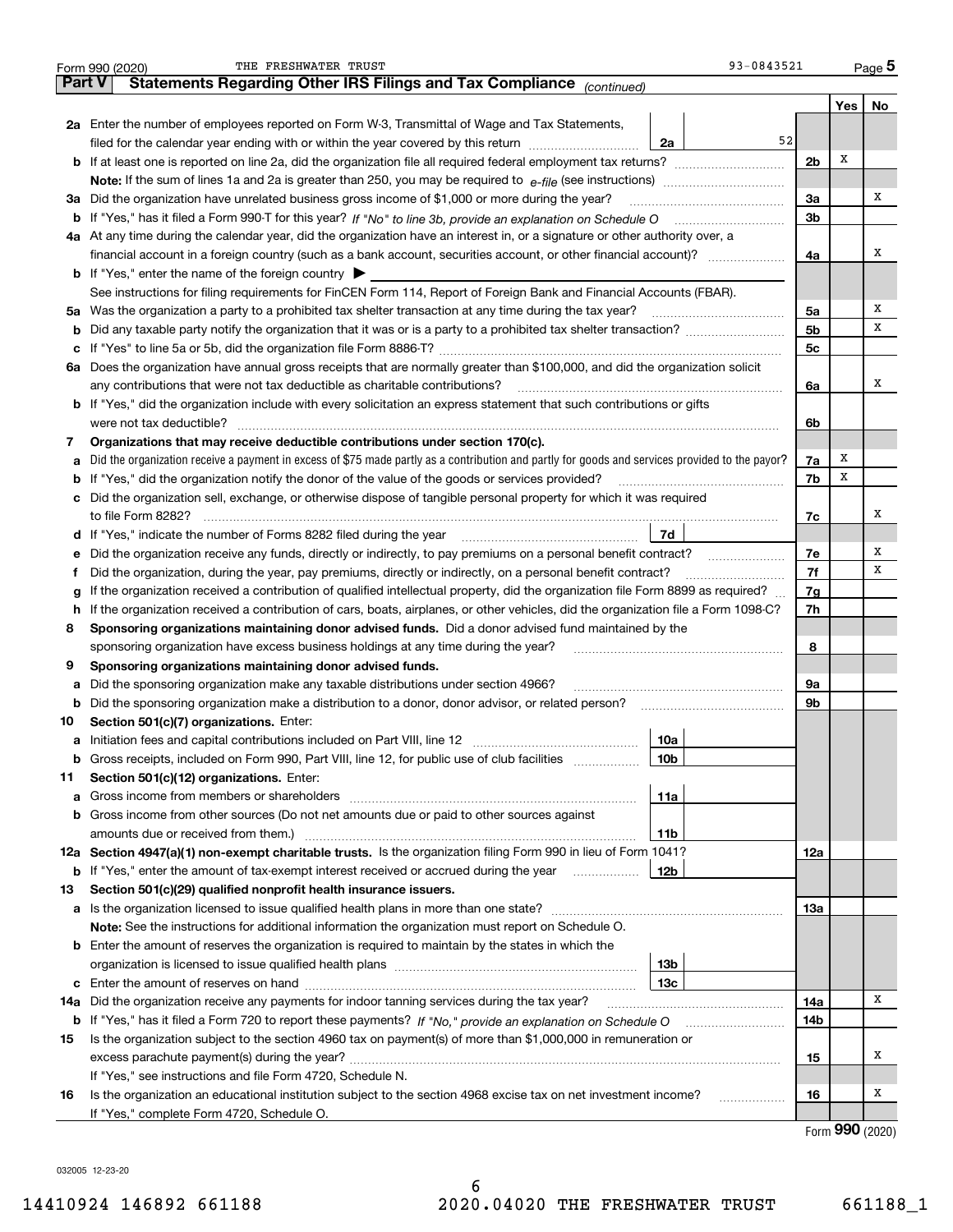|    | Governance, Management, and Disclosure For each "Yes" response to lines 2 through 7b below, and for a "No" response<br>to line 8a, 8b, or 10b below, describe the circumstances, processes, or changes on Schedule O. See instructions. |                 |                 |                |
|----|-----------------------------------------------------------------------------------------------------------------------------------------------------------------------------------------------------------------------------------------|-----------------|-----------------|----------------|
|    |                                                                                                                                                                                                                                         |                 |                 | $\overline{X}$ |
|    | <b>Section A. Governing Body and Management</b>                                                                                                                                                                                         |                 |                 |                |
|    |                                                                                                                                                                                                                                         |                 | Yes             | No             |
|    | 21<br>1a Enter the number of voting members of the governing body at the end of the tax year<br>1a                                                                                                                                      |                 |                 |                |
|    | If there are material differences in voting rights among members of the governing body, or if the governing                                                                                                                             |                 |                 |                |
|    | body delegated broad authority to an executive committee or similar committee, explain on Schedule O.                                                                                                                                   |                 |                 |                |
|    | 21<br>1b                                                                                                                                                                                                                                |                 |                 |                |
| 2  | Did any officer, director, trustee, or key employee have a family relationship or a business relationship with any other                                                                                                                |                 |                 |                |
|    | officer, director, trustee, or key employee?                                                                                                                                                                                            | $\mathbf{2}$    |                 | x              |
| 3  | Did the organization delegate control over management duties customarily performed by or under the direct supervision                                                                                                                   |                 |                 |                |
|    | of officers, directors, trustees, or key employees to a management company or other person?                                                                                                                                             | 3               |                 | х              |
| 4  | Did the organization make any significant changes to its governing documents since the prior Form 990 was filed?                                                                                                                        | 4               |                 | х              |
| 5  |                                                                                                                                                                                                                                         | 5               |                 | х              |
| 6  | Did the organization have members or stockholders?                                                                                                                                                                                      | 6               |                 | x              |
|    | 7a Did the organization have members, stockholders, or other persons who had the power to elect or appoint one or                                                                                                                       |                 |                 |                |
|    | more members of the governing body?                                                                                                                                                                                                     | 7a              |                 | x              |
|    | <b>b</b> Are any governance decisions of the organization reserved to (or subject to approval by) members, stockholders, or                                                                                                             |                 |                 |                |
|    | persons other than the governing body?                                                                                                                                                                                                  | 7b              |                 | х              |
| 8  | Did the organization contemporaneously document the meetings held or written actions undertaken during the year by the following:                                                                                                       |                 |                 |                |
| a  |                                                                                                                                                                                                                                         | 8а              | x               |                |
|    |                                                                                                                                                                                                                                         | 8b              | x               |                |
| 9  | Is there any officer, director, trustee, or key employee listed in Part VII, Section A, who cannot be reached at the                                                                                                                    |                 |                 |                |
|    |                                                                                                                                                                                                                                         | 9               |                 | x              |
|    | Section B. Policies (This Section B requests information about policies not required by the Internal Revenue Code.)                                                                                                                     |                 |                 |                |
|    |                                                                                                                                                                                                                                         |                 | Yes             | No             |
|    |                                                                                                                                                                                                                                         | 10a             |                 | х              |
|    | <b>b</b> If "Yes," did the organization have written policies and procedures governing the activities of such chapters, affiliates,                                                                                                     |                 |                 |                |
|    | and branches to ensure their operations are consistent with the organization's exempt purposes?                                                                                                                                         | 10 <sub>b</sub> |                 |                |
|    | 11a Has the organization provided a complete copy of this Form 990 to all members of its governing body before filing the form?                                                                                                         | 11a             | х               |                |
|    | <b>b</b> Describe in Schedule O the process, if any, used by the organization to review this Form 990.                                                                                                                                  |                 |                 |                |
|    |                                                                                                                                                                                                                                         | 12a             | x               |                |
|    | <b>b</b> Were officers, directors, or trustees, and key employees required to disclose annually interests that could give rise to conflicts?                                                                                            | 12 <sub>b</sub> | x               |                |
|    | c Did the organization regularly and consistently monitor and enforce compliance with the policy? If "Yes," describe                                                                                                                    |                 |                 |                |
|    | in Schedule O how this was done manufactured and continuum control of the state of the state of the state of t                                                                                                                          | 12c             | x               |                |
| 13 | Did the organization have a written whistleblower policy?                                                                                                                                                                               | 13              | х               |                |
| 14 | Did the organization have a written document retention and destruction policy?                                                                                                                                                          | 14              | x               |                |
| 15 | Did the process for determining compensation of the following persons include a review and approval by independent                                                                                                                      |                 |                 |                |
|    | persons, comparability data, and contemporaneous substantiation of the deliberation and decision?                                                                                                                                       |                 |                 |                |
|    |                                                                                                                                                                                                                                         | 15a             | х               |                |
|    |                                                                                                                                                                                                                                         | 15b             | x               |                |
|    | If "Yes" to line 15a or 15b, describe the process in Schedule O (see instructions).                                                                                                                                                     |                 |                 |                |
|    | 16a Did the organization invest in, contribute assets to, or participate in a joint venture or similar arrangement with a                                                                                                               |                 |                 |                |
|    | taxable entity during the year?                                                                                                                                                                                                         | 16a             |                 | х              |
|    | <b>b</b> If "Yes," did the organization follow a written policy or procedure requiring the organization to evaluate its participation                                                                                                   |                 |                 |                |
|    | in joint venture arrangements under applicable federal tax law, and take steps to safeguard the organization's                                                                                                                          |                 |                 |                |
|    |                                                                                                                                                                                                                                         | 16b             |                 |                |
|    | <b>Section C. Disclosure</b>                                                                                                                                                                                                            |                 |                 |                |
| 17 | List the states with which a copy of this Form 990 is required to be filed $\blacktriangleright$ CA, OR, WA                                                                                                                             |                 |                 |                |
| 18 | Section 6104 requires an organization to make its Forms 1023 (1024 or 1024-A, if applicable), 990, and 990-T (Section 501(c)(3)s only) available                                                                                        |                 |                 |                |
|    | for public inspection. Indicate how you made these available. Check all that apply.                                                                                                                                                     |                 |                 |                |
|    | $X$ Own website<br>$X$ Upon request<br>Another's website<br>Other (explain on Schedule O)                                                                                                                                               |                 |                 |                |
| 19 | Describe on Schedule O whether (and if so, how) the organization made its governing documents, conflict of interest policy, and financial                                                                                               |                 |                 |                |
|    | statements available to the public during the tax year.                                                                                                                                                                                 |                 |                 |                |
|    | State the name, address, and telephone number of the person who possesses the organization's books and records                                                                                                                          |                 |                 |                |
| 20 | TIM WIGINGTON - 503-222-9091                                                                                                                                                                                                            |                 |                 |                |
|    |                                                                                                                                                                                                                                         |                 |                 |                |
|    | 700 SW TAYLOR ST, NO. 200, PORTLAND, OR 97205                                                                                                                                                                                           |                 | Form 990 (2020) |                |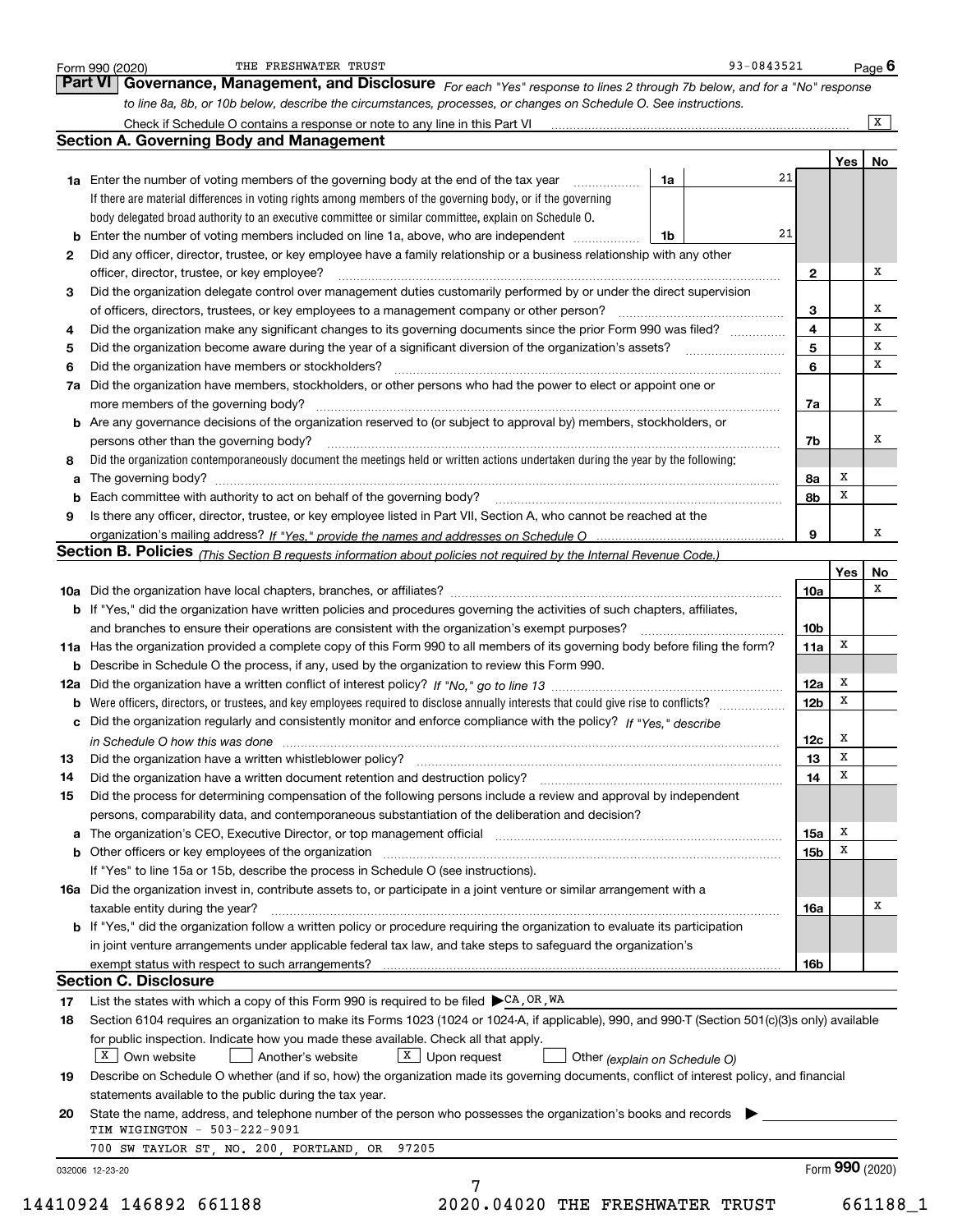| Form 990 (2020)                                                                            | THE FRESHWATER TRUST                                                                                                                                       | 93-0843521 | Page |  |  |  |  |  |  |
|--------------------------------------------------------------------------------------------|------------------------------------------------------------------------------------------------------------------------------------------------------------|------------|------|--|--|--|--|--|--|
| Part VII Compensation of Officers, Directors, Trustees, Key Employees, Highest Compensated |                                                                                                                                                            |            |      |  |  |  |  |  |  |
|                                                                                            | <b>Employees, and Independent Contractors</b>                                                                                                              |            |      |  |  |  |  |  |  |
|                                                                                            | Check if Schedule O contains a response or note to any line in this Part VII                                                                               |            |      |  |  |  |  |  |  |
| <b>Section A.</b>                                                                          | Officers, Directors, Trustees, Key Employees, and Highest Compensated Employees                                                                            |            |      |  |  |  |  |  |  |
|                                                                                            | 1a Complete this table for all persons required to be listed. Report compensation for the calendar year ending with or within the organization's tax year. |            |      |  |  |  |  |  |  |

**•** List all of the organization's current officers, directors, trustees (whether individuals or organizations), regardless of amount of compensation. Enter -0- in columns (D), (E), and (F) if no compensation was paid.

 $\bullet$  List all of the organization's  $\,$ current key employees, if any. See instructions for definition of "key employee."

**•** List the organization's five current highest compensated employees (other than an officer, director, trustee, or key employee) who received reportable compensation (Box 5 of Form W-2 and/or Box 7 of Form 1099-MISC) of more than \$100,000 from the organization and any related organizations.

**•** List all of the organization's former officers, key employees, and highest compensated employees who received more than \$100,000 of reportable compensation from the organization and any related organizations.

**former directors or trustees**  ¥ List all of the organization's that received, in the capacity as a former director or trustee of the organization, more than \$10,000 of reportable compensation from the organization and any related organizations.

See instructions for the order in which to list the persons above.

Check this box if neither the organization nor any related organization compensated any current officer, director, or trustee.  $\mathcal{L}^{\text{max}}$ 

| (A)                                  | (B)                    |                                         |                                                                  |             | (C)          |                                 |        | (D)             | (E)                              | (F)                      |  |  |
|--------------------------------------|------------------------|-----------------------------------------|------------------------------------------------------------------|-------------|--------------|---------------------------------|--------|-----------------|----------------------------------|--------------------------|--|--|
| Name and title                       | Average                | Position<br>(do not check more than one |                                                                  |             |              |                                 |        | Reportable      | Reportable                       | Estimated                |  |  |
|                                      | hours per              |                                         | box, unless person is both an<br>officer and a director/trustee) |             |              |                                 |        | compensation    | compensation                     | amount of                |  |  |
|                                      | week                   |                                         |                                                                  |             |              |                                 |        | from<br>the     | from related                     | other                    |  |  |
|                                      | (list any<br>hours for |                                         |                                                                  |             |              |                                 |        | organization    | organizations<br>(W-2/1099-MISC) | compensation<br>from the |  |  |
|                                      | related                |                                         | trustee                                                          |             |              |                                 |        | (W-2/1099-MISC) |                                  | organization             |  |  |
|                                      | organizations          |                                         |                                                                  |             |              |                                 |        |                 |                                  | and related              |  |  |
|                                      | below                  | ndividual trustee or director           | Institutional t                                                  |             | Key employee | Highest compensated<br>employee |        |                 |                                  | organizations            |  |  |
|                                      | line)                  |                                         |                                                                  | Officer     |              |                                 | Former |                 |                                  |                          |  |  |
| JOE WHITWORTH<br>(1)                 | 40.00                  |                                         |                                                                  |             |              |                                 |        |                 |                                  |                          |  |  |
| PRESIDENT/CEO                        |                        |                                         |                                                                  | X           |              |                                 |        | 244, 417.       | 0.                               | 25,520.                  |  |  |
| (2)<br>TIMOTHY WIGINGTON             | 40.00                  |                                         |                                                                  |             |              |                                 |        |                 |                                  |                          |  |  |
| VICE PRESIDENT OF FINANCE & POLICY   |                        |                                         |                                                                  | X           |              |                                 |        | 106,050         | $\mathbf{0}$ .                   | 11,711.                  |  |  |
| DAVID PRIMOZICH<br>(3)               | 40.00                  |                                         |                                                                  |             |              |                                 |        |                 |                                  |                          |  |  |
| VICE PRESIDENT OF WATER              |                        |                                         |                                                                  |             |              | X                               |        | 137,146         | $\mathbf{0}$ .                   | 13,446.                  |  |  |
| ERIK RINGELBERG<br>(4)               | 40.00                  |                                         |                                                                  |             |              |                                 |        |                 |                                  |                          |  |  |
| CALIFORNIA DIRECTOR                  |                        |                                         |                                                                  |             |              | X                               |        | 126,548         | $\mathbf{0}$ .                   | 12,904.                  |  |  |
| ALEX JOHNSON<br>(5)                  | 40.00                  |                                         |                                                                  |             |              |                                 |        |                 |                                  |                          |  |  |
| VICE PRESIDENT OF INITIATIVES        |                        |                                         |                                                                  |             |              | X                               |        | 124,080         | $\mathbf{0}$ .                   | 11,961.                  |  |  |
| (6)<br>KIMBERLEE OBILANA             | 40.00                  |                                         |                                                                  |             |              |                                 |        |                 |                                  |                          |  |  |
| VICE PRESIDENT OF PEOPLE & OPERATION |                        |                                         |                                                                  |             |              | $\mathbf x$                     |        | 112,577.        | $\mathbf{0}$ .                   | 5,646.                   |  |  |
| COURTENAY O'CONNOR<br>(7)            | 40.00                  |                                         |                                                                  |             |              |                                 |        |                 |                                  |                          |  |  |
| FRESHWATER FUND ASSOCIATE DIRECTOR   |                        |                                         |                                                                  |             |              | X                               |        | 102,870         | $\mathbf{0}$                     | 11,722.                  |  |  |
| PAT REITEN<br>(8)                    | 2.00                   |                                         |                                                                  |             |              |                                 |        |                 |                                  |                          |  |  |
| CO-CHAIR                             |                        | X                                       |                                                                  | $\mathbf x$ |              |                                 |        | 0               | $\mathbf{0}$ .                   | $\mathbf{0}$ .           |  |  |
| (9)<br>SCOTT SANDBO                  | 2.00                   |                                         |                                                                  |             |              |                                 |        |                 |                                  |                          |  |  |
| CO-CHAIR                             |                        | X                                       |                                                                  | X           |              |                                 |        | $\mathbf{0}$    | $\mathbf{0}$                     | $\mathbf{0}$ .           |  |  |
| (10) PETER DOUBLEDAY                 | 2.00                   |                                         |                                                                  |             |              |                                 |        |                 |                                  |                          |  |  |
| TREASURER                            |                        | $\mathbf x$                             |                                                                  | $\mathbf x$ |              |                                 |        | $\mathbf{0}$    | $\mathbf{0}$ .                   | $\mathbf{0}$ .           |  |  |
| (11) GARY FISH                       | 2,00                   |                                         |                                                                  |             |              |                                 |        |                 |                                  |                          |  |  |
| <b>SECRETARY</b>                     |                        | X                                       |                                                                  | X           |              |                                 |        | $\mathbf{0}$    | $\mathbf{0}$                     | $\mathbf 0$ .            |  |  |
| (12) MARCELINO ALVAREZ               | 2,00                   |                                         |                                                                  |             |              |                                 |        |                 |                                  |                          |  |  |
| <b>DIRECTOR</b>                      |                        | X                                       |                                                                  |             |              |                                 |        | $\mathbf{0}$    | $\mathbf{0}$ .                   | $\mathbf 0$ .            |  |  |
| (13) HANK ASHFORTH                   | 2,00                   |                                         |                                                                  |             |              |                                 |        |                 |                                  |                          |  |  |
| <b>DIRECTOR</b>                      |                        | X                                       |                                                                  |             |              |                                 |        | $\mathbf 0$     | $\mathbf{0}$ .                   | $\mathbf 0$ .            |  |  |
| (14) DAVID CHEN                      | 2,00                   |                                         |                                                                  |             |              |                                 |        |                 |                                  |                          |  |  |
| <b>DIRECTOR</b>                      |                        | $\mathbf x$                             |                                                                  |             |              |                                 |        | 0               | 0.                               | $\mathbf{0}$ .           |  |  |
| (15) MARGARET DONAVAN CORMIER        | 2,00                   |                                         |                                                                  |             |              |                                 |        |                 |                                  |                          |  |  |
| <b>DIRECTOR</b>                      |                        | X                                       |                                                                  |             |              |                                 |        | $\mathbf 0$     | $\mathbf{0}$ .                   | $\mathbf 0$ .            |  |  |
| (16) SCOTT DEMOREST                  | 2,00                   |                                         |                                                                  |             |              |                                 |        |                 |                                  |                          |  |  |
| <b>DIRECTOR</b>                      |                        | x                                       |                                                                  |             |              |                                 |        | $\mathbf 0$     | $\mathbf{0}$ .                   | 0.                       |  |  |
| (17) PAUL FORTINO                    | 2,00                   |                                         |                                                                  |             |              |                                 |        |                 |                                  |                          |  |  |
| <b>DIRECTOR</b>                      |                        | X                                       |                                                                  |             |              |                                 |        | $\mathbf{0}$ .  | $\mathbf{0}$ .                   | $\mathbf 0$ .            |  |  |

8

032007 12-23-20

Form (2020) **990**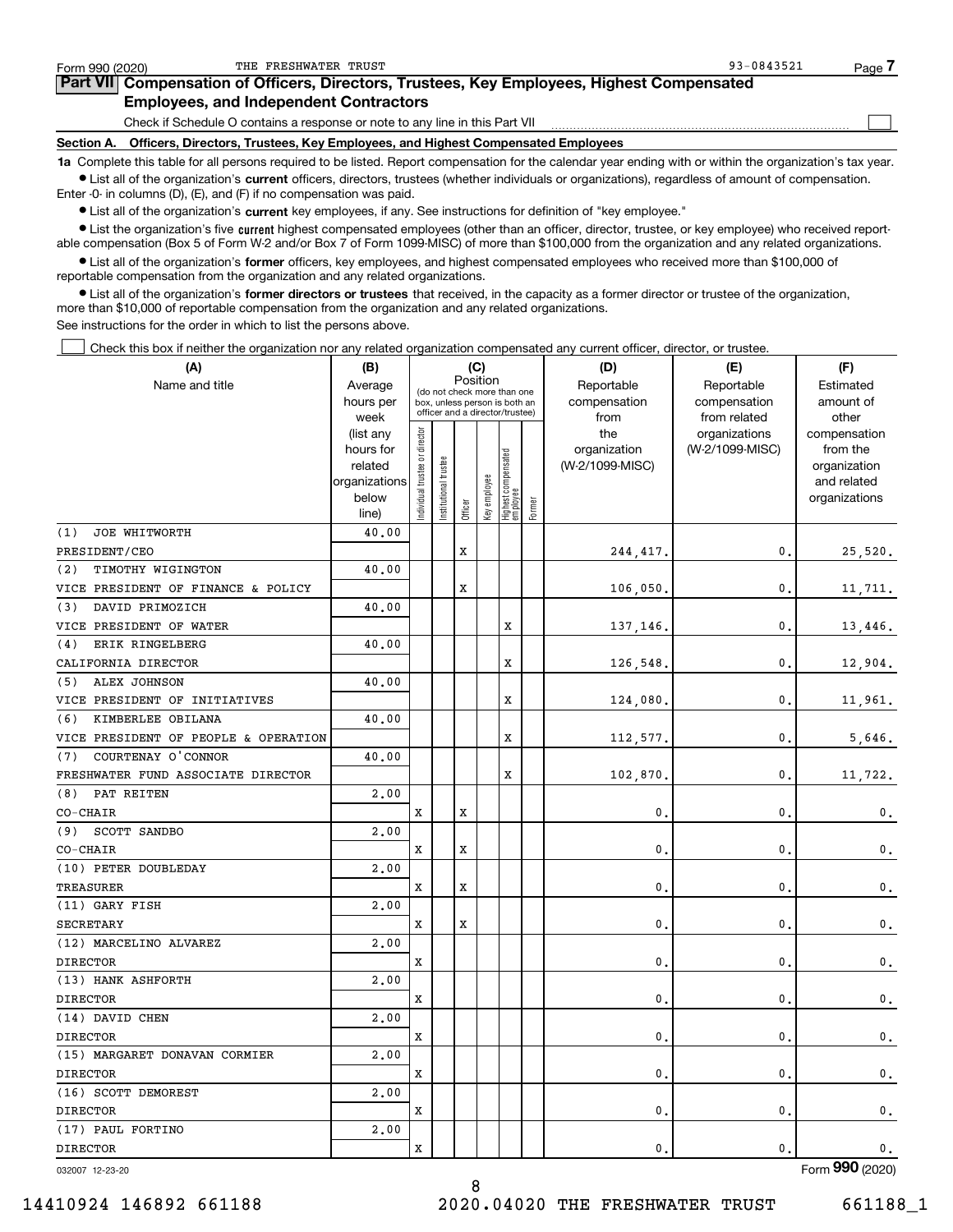| 93-0843521<br>THE FRESHWATER TRUST<br>Form 990 (2020)                                                                                           |               |                       |                       |                                                              |              |                                 |          |                             |                 |                |         |               | Page 8          |
|-------------------------------------------------------------------------------------------------------------------------------------------------|---------------|-----------------------|-----------------------|--------------------------------------------------------------|--------------|---------------------------------|----------|-----------------------------|-----------------|----------------|---------|---------------|-----------------|
| <b>Part VII</b><br>Section A. Officers, Directors, Trustees, Key Employees, and Highest Compensated Employees (continued)                       |               |                       |                       |                                                              |              |                                 |          |                             |                 |                |         |               |                 |
| (A)<br>(B)<br>(C)<br>(D)<br>(E)                                                                                                                 |               |                       |                       |                                                              |              |                                 |          |                             |                 |                |         | (F)           |                 |
| Name and title                                                                                                                                  | Average       |                       |                       | Position                                                     |              |                                 |          | Reportable                  | Reportable      |                |         | Estimated     |                 |
|                                                                                                                                                 | hours per     |                       |                       | (do not check more than one<br>box, unless person is both an |              |                                 |          | compensation                | compensation    |                |         | amount of     |                 |
|                                                                                                                                                 | week          |                       |                       | officer and a director/trustee)                              |              |                                 |          | from                        | from related    |                |         | other         |                 |
|                                                                                                                                                 | (list any     |                       |                       |                                                              |              |                                 |          | the                         | organizations   |                |         | compensation  |                 |
|                                                                                                                                                 | hours for     | director              |                       |                                                              |              |                                 |          | organization                | (W-2/1099-MISC) |                |         | from the      |                 |
|                                                                                                                                                 | related       |                       |                       |                                                              |              |                                 |          | (W-2/1099-MISC)             |                 |                |         | organization  |                 |
|                                                                                                                                                 | organizations |                       |                       |                                                              |              |                                 |          |                             |                 |                |         | and related   |                 |
|                                                                                                                                                 | below         | Individual trustee or | Institutional trustee |                                                              |              |                                 |          |                             |                 |                |         | organizations |                 |
|                                                                                                                                                 | line)         |                       |                       | Officer                                                      | Key employee | Highest compensated<br>employee | Former   |                             |                 |                |         |               |                 |
| (18) DEBRA HATCHER                                                                                                                              | 2,00          |                       |                       |                                                              |              |                                 |          |                             |                 |                |         |               |                 |
| <b>DIRECTOR</b>                                                                                                                                 |               | X                     |                       |                                                              |              |                                 |          | 0.                          |                 | $\mathbf 0$    |         |               | 0.              |
| (19) SARA SPANGELO                                                                                                                              | 2,00          |                       |                       |                                                              |              |                                 |          |                             |                 |                |         |               |                 |
| <b>DIRECTOR</b>                                                                                                                                 |               | X                     |                       |                                                              |              |                                 |          | 0.                          |                 | 0              |         |               | 0.              |
| (20) RANDY LABBE                                                                                                                                | 2,00          |                       |                       |                                                              |              |                                 |          |                             |                 |                |         |               |                 |
| DIRECTOR THROUGH JAN 2020                                                                                                                       |               | X                     |                       |                                                              |              |                                 |          | 0.                          |                 | 0              |         |               | $\mathbf 0$ .   |
| (21) DAVID LAURANCE                                                                                                                             | 2,00          |                       |                       |                                                              |              |                                 |          |                             |                 |                |         |               |                 |
| <b>DIRECTOR</b>                                                                                                                                 |               | X                     |                       |                                                              |              |                                 |          | 0.                          |                 | 0              |         |               | $\mathbf 0$ .   |
| (22) KIM MALEK                                                                                                                                  | 2,00          |                       |                       |                                                              |              |                                 |          |                             |                 |                |         |               |                 |
|                                                                                                                                                 |               |                       |                       |                                                              |              |                                 |          |                             |                 |                |         |               |                 |
| <b>DIRECTOR</b>                                                                                                                                 |               | X                     |                       |                                                              |              |                                 |          | 0.                          |                 | 0              |         |               | $\mathbf 0$ .   |
| (23) MOLLY MCCABE                                                                                                                               | 2,00          |                       |                       |                                                              |              |                                 |          |                             |                 |                |         |               |                 |
| <b>DIRECTOR</b>                                                                                                                                 |               | X                     |                       |                                                              |              |                                 |          | 0.                          |                 | 0              |         |               | 0.              |
| (24) MARTY MYERS                                                                                                                                | 2,00          |                       |                       |                                                              |              |                                 |          |                             |                 |                |         |               |                 |
| DIRECTOR THROUGH DEC 2020                                                                                                                       |               | X                     |                       |                                                              |              |                                 |          | 0.                          |                 | 0              |         |               | $\mathbf 0$ .   |
| (25) WILLIAM NEUHAUSER                                                                                                                          | 2,00          |                       |                       |                                                              |              |                                 |          |                             |                 |                |         |               |                 |
| <b>DIRECTOR</b>                                                                                                                                 |               | x                     |                       |                                                              |              |                                 |          | 0.                          |                 | 0              |         |               | 0.              |
| (26) MIKE POHL                                                                                                                                  | 2,00          |                       |                       |                                                              |              |                                 |          |                             |                 |                |         |               |                 |
| <b>DIRECTOR</b>                                                                                                                                 |               | $\mathbf x$           |                       |                                                              |              |                                 |          | 0.                          |                 | $\mathbf{0}$ . |         |               | 0.              |
| 1b Subtotal                                                                                                                                     |               |                       |                       |                                                              |              |                                 | 953,688. |                             | $\mathbf{0}$ .  |                |         | 92,910.       |                 |
| 0.<br>c Total from continuation sheets to Part VII, Section A manuscreen continuum                                                              |               |                       |                       |                                                              |              |                                 |          | 0.                          |                 |                | 0.      |               |                 |
|                                                                                                                                                 |               |                       |                       |                                                              |              |                                 |          | 953,688.                    |                 | $\mathbf{0}$ . | 92,910. |               |                 |
| Total number of individuals (including but not limited to those listed above) who received more than \$100,000 of reportable<br>2               |               |                       |                       |                                                              |              |                                 |          |                             |                 |                |         |               |                 |
| compensation from the organization $\blacktriangleright$                                                                                        |               |                       |                       |                                                              |              |                                 |          |                             |                 |                |         |               | 7               |
|                                                                                                                                                 |               |                       |                       |                                                              |              |                                 |          |                             |                 |                |         | Yes           | No              |
| Did the organization list any former officer, director, trustee, key employee, or highest compensated employee on<br>3                          |               |                       |                       |                                                              |              |                                 |          |                             |                 |                |         |               |                 |
|                                                                                                                                                 |               |                       |                       |                                                              |              |                                 |          |                             |                 |                |         |               | х               |
| line 1a? If "Yes," complete Schedule J for such individual manufactured contained and the 1a? If "Yes," complete Schedule J for such individual |               |                       |                       |                                                              |              |                                 |          |                             |                 |                | З       |               |                 |
| For any individual listed on line 1a, is the sum of reportable compensation and other compensation from the organization<br>4                   |               |                       |                       |                                                              |              |                                 |          |                             |                 |                |         |               |                 |
|                                                                                                                                                 |               |                       |                       |                                                              |              |                                 |          |                             |                 |                | 4       | x             |                 |
| Did any person listed on line 1a receive or accrue compensation from any unrelated organization or individual for services<br>5                 |               |                       |                       |                                                              |              |                                 |          |                             |                 |                |         |               |                 |
|                                                                                                                                                 |               |                       |                       |                                                              |              |                                 |          |                             |                 |                | 5       |               | x               |
| <b>Section B. Independent Contractors</b>                                                                                                       |               |                       |                       |                                                              |              |                                 |          |                             |                 |                |         |               |                 |
| Complete this table for your five highest compensated independent contractors that received more than \$100,000 of compensation from<br>1       |               |                       |                       |                                                              |              |                                 |          |                             |                 |                |         |               |                 |
| the organization. Report compensation for the calendar year ending with or within the organization's tax year.                                  |               |                       |                       |                                                              |              |                                 |          |                             |                 |                |         |               |                 |
| (A)                                                                                                                                             |               |                       |                       |                                                              |              |                                 |          | (B)                         |                 |                |         | (C)           |                 |
| Name and business address                                                                                                                       |               |                       |                       |                                                              |              |                                 |          | Description of services     |                 |                |         | Compensation  |                 |
| M & M SERVICES LLC                                                                                                                              |               |                       |                       |                                                              |              |                                 |          |                             |                 |                |         |               |                 |
| PO BOX 1093, MEDFORD, OR 97501                                                                                                                  |               |                       |                       |                                                              |              |                                 |          | <b>INSTREAM RESTORATION</b> |                 |                |         | 1,125,233.    |                 |
| CBLACK LLC DBA PNDLM                                                                                                                            |               |                       |                       |                                                              |              |                                 |          |                             |                 |                |         |               |                 |
| PO BOX 821348, VANCOUVER, WA 98682                                                                                                              |               |                       |                       |                                                              |              |                                 |          | SOFTWARE DEVELOPMENT        |                 |                |         | 423,686.      |                 |
| UPSTREAM PBC CORPORATION                                                                                                                        |               |                       |                       |                                                              |              |                                 |          |                             |                 |                |         |               |                 |
| 2401 MONARCH ST, ALAMEDA, CA 94501                                                                                                              |               |                       |                       |                                                              |              |                                 |          | SOFTWARE DEVELOPMENT        |                 |                |         | 135,000.      |                 |
| PLANT OREGON                                                                                                                                    |               |                       |                       |                                                              |              |                                 |          |                             |                 |                |         |               |                 |
|                                                                                                                                                 |               |                       |                       |                                                              |              |                                 |          |                             |                 |                |         |               |                 |
| 8677 WAGNER CREEK RD, TALENT, OR 97540                                                                                                          |               |                       |                       |                                                              |              |                                 |          | RIPARIAN RESTORATION        |                 |                |         | 108,721.      |                 |
| BANDON DUNES GOLF RESORT                                                                                                                        |               |                       |                       |                                                              |              |                                 |          |                             |                 |                |         |               |                 |
| 57744 ROUND LAKE DR, BANDON, OR 97411                                                                                                           |               |                       |                       |                                                              |              |                                 |          | GOLF TOURNAMENT             |                 |                |         | 101,463.      |                 |
| Total number of independent contractors (including but not limited to those listed above) who received more than<br>2                           |               |                       |                       |                                                              |              |                                 |          |                             |                 |                |         |               |                 |
| \$100,000 of compensation from the organization                                                                                                 |               |                       |                       |                                                              |              | 5                               |          |                             |                 |                |         |               |                 |
| SEE PART VII, SECTION A CONTINUATION SHEETS                                                                                                     |               |                       |                       |                                                              |              |                                 |          |                             |                 |                |         |               | Form 990 (2020) |

9

032008 12-23-20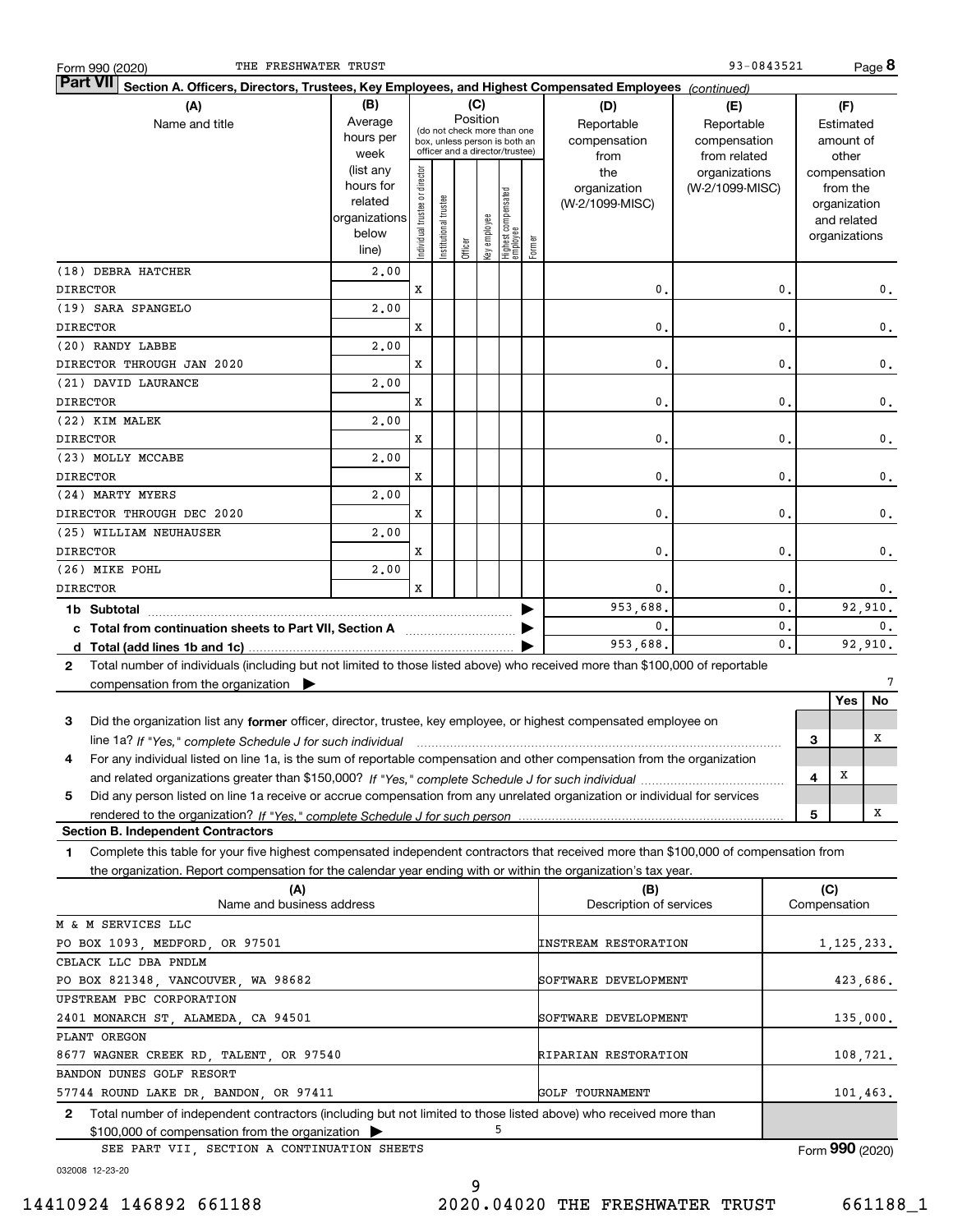| THE FRESHWATER TRUST<br>Form 990                                                                                          |                      |                                |                       |         |                        |                              |        |                      | 93-0843521                   |                             |
|---------------------------------------------------------------------------------------------------------------------------|----------------------|--------------------------------|-----------------------|---------|------------------------|------------------------------|--------|----------------------|------------------------------|-----------------------------|
| <b>Part VII</b><br>Section A. Officers, Directors, Trustees, Key Employees, and Highest Compensated Employees (continued) |                      |                                |                       |         |                        |                              |        |                      |                              |                             |
| (A)                                                                                                                       | (B)                  |                                |                       |         | (C)                    |                              |        | (D)                  | (E)                          | (F)                         |
| Name and title                                                                                                            | Average              |                                |                       |         | Position               |                              |        | Reportable           | Reportable                   | Estimated                   |
|                                                                                                                           | hours<br>per         |                                |                       |         | (check all that apply) |                              |        | compensation<br>from | compensation<br>from related | amount of<br>other          |
|                                                                                                                           | week                 |                                |                       |         |                        |                              |        | the                  | organizations                | compensation                |
|                                                                                                                           | (list any            |                                |                       |         |                        |                              |        | organization         | (W-2/1099-MISC)              | from the                    |
|                                                                                                                           | hours for<br>related |                                |                       |         |                        |                              |        | (W-2/1099-MISC)      |                              | organization<br>and related |
|                                                                                                                           | organizations        | Individual trustee or director | Institutional trustee |         |                        | Highest compensated employee |        |                      |                              | organizations               |
|                                                                                                                           | below                |                                |                       |         | Key employee           |                              |        |                      |                              |                             |
|                                                                                                                           | line)                |                                |                       | Officer |                        |                              | Former |                      |                              |                             |
| (27) BRAD PREBLE                                                                                                          | 2,00                 |                                |                       |         |                        |                              |        |                      |                              |                             |
| <b>DIRECTOR</b>                                                                                                           |                      | $\mathbf x$                    |                       |         |                        |                              |        | $\mathfrak o$ .      | $\mathfrak o$ .              | $\mathbf 0$ .               |
| (28) GIA SCHNEIDER                                                                                                        | 2,00                 |                                |                       |         |                        |                              |        |                      |                              |                             |
| <b>DIRECTOR</b>                                                                                                           |                      | $\mathbf X$                    |                       |         |                        |                              |        | $\mathfrak o$ .      | $\mathbf{0}$ .               | $\mathbf 0$ .               |
| (29) ANTHONY TRUNZO                                                                                                       | 2,00                 |                                |                       |         |                        |                              |        |                      |                              |                             |
| <b>DIRECTOR</b><br>(30) MARGARET TUCHMANN                                                                                 | 2,00                 | $\mathbf X$                    |                       |         |                        |                              |        | $\mathfrak o$ .      | $\mathsf{o}\,$ .             | $\mathbf 0$ .               |
| DIRECTOR                                                                                                                  |                      | $\mathbf x$                    |                       |         |                        |                              |        | $\mathfrak o$ .      | $\mathbf{0}$ .               | $\mathbf 0$ .               |
|                                                                                                                           |                      |                                |                       |         |                        |                              |        |                      |                              |                             |
|                                                                                                                           |                      |                                |                       |         |                        |                              |        |                      |                              |                             |
|                                                                                                                           |                      |                                |                       |         |                        |                              |        |                      |                              |                             |
|                                                                                                                           |                      |                                |                       |         |                        |                              |        |                      |                              |                             |
|                                                                                                                           |                      |                                |                       |         |                        |                              |        |                      |                              |                             |
|                                                                                                                           |                      |                                |                       |         |                        |                              |        |                      |                              |                             |
|                                                                                                                           |                      |                                |                       |         |                        |                              |        |                      |                              |                             |
|                                                                                                                           |                      |                                |                       |         |                        |                              |        |                      |                              |                             |
|                                                                                                                           |                      |                                |                       |         |                        |                              |        |                      |                              |                             |
|                                                                                                                           |                      |                                |                       |         |                        |                              |        |                      |                              |                             |
|                                                                                                                           |                      |                                |                       |         |                        |                              |        |                      |                              |                             |
|                                                                                                                           |                      |                                |                       |         |                        |                              |        |                      |                              |                             |
|                                                                                                                           |                      |                                |                       |         |                        |                              |        |                      |                              |                             |
|                                                                                                                           |                      |                                |                       |         |                        |                              |        |                      |                              |                             |
|                                                                                                                           |                      |                                |                       |         |                        |                              |        |                      |                              |                             |
|                                                                                                                           |                      |                                |                       |         |                        |                              |        |                      |                              |                             |
|                                                                                                                           |                      |                                |                       |         |                        |                              |        |                      |                              |                             |
|                                                                                                                           |                      |                                |                       |         |                        |                              |        |                      |                              |                             |
|                                                                                                                           |                      |                                |                       |         |                        |                              |        |                      |                              |                             |
|                                                                                                                           |                      |                                |                       |         |                        |                              |        |                      |                              |                             |
|                                                                                                                           |                      |                                |                       |         |                        |                              |        |                      |                              |                             |
|                                                                                                                           |                      |                                |                       |         |                        |                              |        |                      |                              |                             |
|                                                                                                                           |                      |                                |                       |         |                        |                              |        |                      |                              |                             |
|                                                                                                                           |                      |                                |                       |         |                        |                              |        |                      |                              |                             |
|                                                                                                                           |                      |                                |                       |         |                        |                              |        |                      |                              |                             |
|                                                                                                                           |                      |                                |                       |         |                        |                              |        |                      |                              |                             |
|                                                                                                                           |                      |                                |                       |         |                        |                              |        |                      |                              |                             |
|                                                                                                                           |                      |                                |                       |         |                        |                              |        |                      |                              |                             |
|                                                                                                                           |                      |                                |                       |         |                        |                              |        |                      |                              |                             |
|                                                                                                                           |                      |                                |                       |         |                        |                              |        |                      |                              |                             |
|                                                                                                                           |                      |                                |                       |         |                        |                              |        |                      |                              |                             |
|                                                                                                                           |                      |                                |                       |         |                        |                              |        |                      |                              |                             |

032201 04-01-20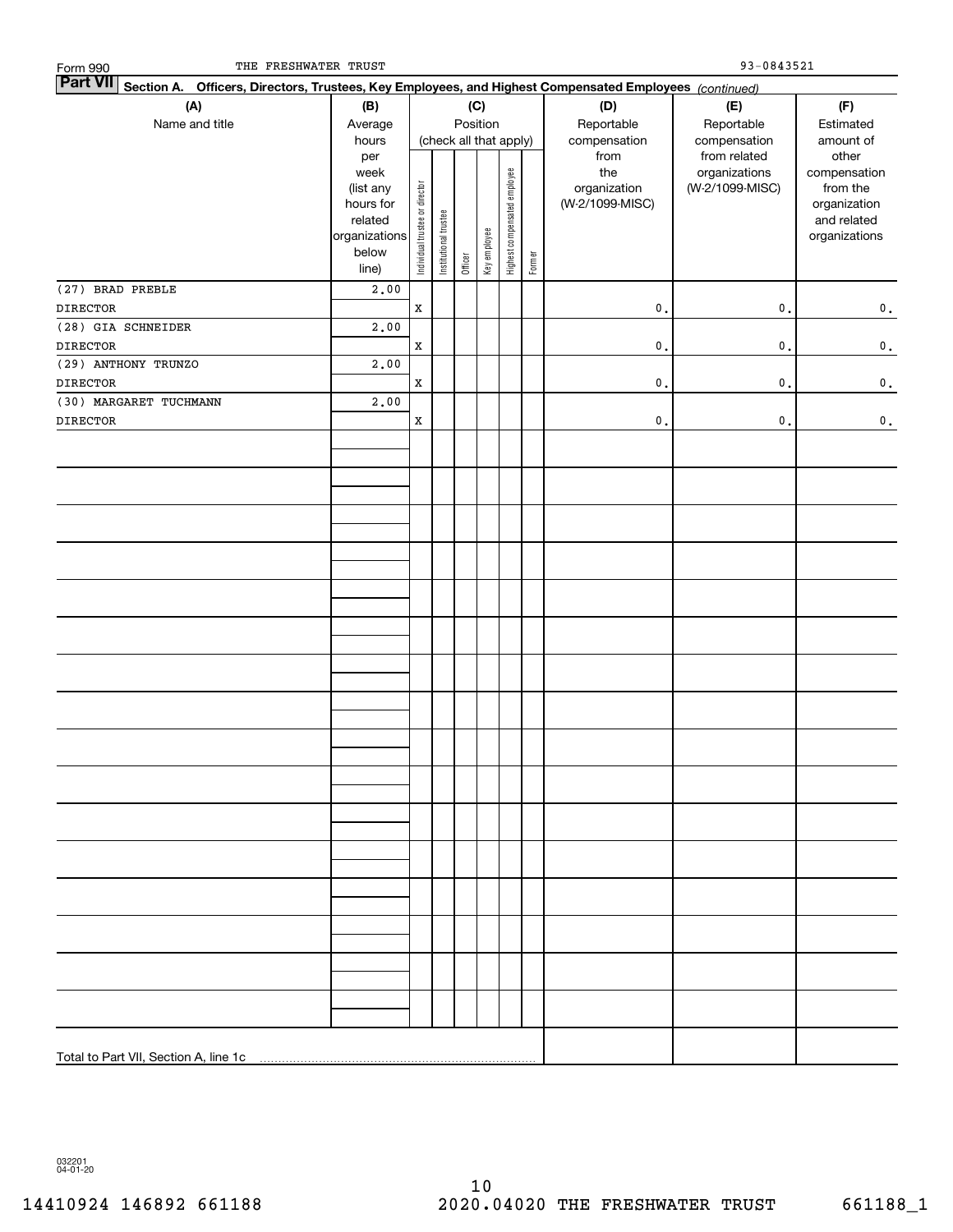|                                                           |      |     | THE FRESHWATER TRUST<br>Form 990 (2020)                                                                              |                |                                |                      |                                              | 93-0843521                                       | Page 9                                                          |
|-----------------------------------------------------------|------|-----|----------------------------------------------------------------------------------------------------------------------|----------------|--------------------------------|----------------------|----------------------------------------------|--------------------------------------------------|-----------------------------------------------------------------|
| <b>Part VIII</b>                                          |      |     | <b>Statement of Revenue</b>                                                                                          |                |                                |                      |                                              |                                                  |                                                                 |
|                                                           |      |     | Check if Schedule O contains a response or note to any line in this Part VIII                                        |                |                                |                      |                                              |                                                  |                                                                 |
|                                                           |      |     |                                                                                                                      |                |                                | (A)<br>Total revenue | (B)<br>Related or exempt<br>function revenue | $\overline{C}$<br>Unrelated<br>Ibusiness revenue | (D)<br>Revenue excluded<br>from tax under<br>sections 512 - 514 |
|                                                           |      |     | 1a<br>1 a Federated campaigns                                                                                        |                |                                |                      |                                              |                                                  |                                                                 |
| Contributions, Gifts, Grants<br>and Other Similar Amounts |      | b   | 1 <sub>b</sub><br>Membership dues<br>$\ldots \ldots \ldots \ldots \ldots$                                            |                |                                |                      |                                              |                                                  |                                                                 |
|                                                           |      | c   | 1 <sub>c</sub><br>Fundraising events                                                                                 |                | 150,563.                       |                      |                                              |                                                  |                                                                 |
|                                                           |      |     | 1 <sub>d</sub><br>d Related organizations                                                                            |                |                                |                      |                                              |                                                  |                                                                 |
|                                                           |      |     | 1e                                                                                                                   |                | 1,326,114.                     |                      |                                              |                                                  |                                                                 |
|                                                           |      |     | e Government grants (contributions)                                                                                  |                |                                |                      |                                              |                                                  |                                                                 |
|                                                           |      |     | All other contributions, gifts, grants, and<br>1f                                                                    |                | 2,996,606.                     |                      |                                              |                                                  |                                                                 |
|                                                           |      |     | similar amounts not included above                                                                                   |                | 164,236.                       |                      |                                              |                                                  |                                                                 |
|                                                           |      | a   | $1g$ \$<br>Noncash contributions included in lines 1a-1f                                                             |                |                                |                      |                                              |                                                  |                                                                 |
|                                                           |      |     |                                                                                                                      |                |                                | 4,473,283.           |                                              |                                                  |                                                                 |
|                                                           |      |     |                                                                                                                      |                | <b>Business Code</b><br>110000 |                      |                                              |                                                  |                                                                 |
| Program Service<br>Revenue                                |      | 2 a | WATER QUALITY TRADING                                                                                                |                |                                | 5,308,741.           | 5,308,741.                                   |                                                  |                                                                 |
|                                                           |      | b   | ANALYTICS                                                                                                            |                | 110000                         | 293,160.             | 293,160.                                     |                                                  |                                                                 |
|                                                           |      | c   | the control of the control of the control of the control of the control of the control of                            |                |                                |                      |                                              |                                                  |                                                                 |
|                                                           |      | d   | the control of the control of the control of the control of the control of                                           |                |                                |                      |                                              |                                                  |                                                                 |
|                                                           |      | е   |                                                                                                                      |                |                                |                      |                                              |                                                  |                                                                 |
|                                                           |      | f   | All other program service revenue                                                                                    |                |                                |                      |                                              |                                                  |                                                                 |
|                                                           |      | a   |                                                                                                                      |                |                                | 5,601,901.           |                                              |                                                  |                                                                 |
|                                                           | 3    |     | Investment income (including dividends, interest, and                                                                |                |                                |                      |                                              |                                                  |                                                                 |
|                                                           |      |     |                                                                                                                      |                |                                | 7,283.               |                                              |                                                  | 7,283.                                                          |
|                                                           | 4    |     | Income from investment of tax-exempt bond proceeds                                                                   |                |                                |                      |                                              |                                                  |                                                                 |
|                                                           | 5    |     |                                                                                                                      |                |                                |                      |                                              |                                                  |                                                                 |
|                                                           |      |     | (i) Real                                                                                                             |                | (ii) Personal                  |                      |                                              |                                                  |                                                                 |
|                                                           |      | 6а  | 6a<br>Gross rents                                                                                                    |                |                                |                      |                                              |                                                  |                                                                 |
|                                                           |      | b   | 6b<br>Less: rental expenses                                                                                          |                |                                |                      |                                              |                                                  |                                                                 |
|                                                           |      | c   | 6c<br>Rental income or (loss)                                                                                        |                |                                |                      |                                              |                                                  |                                                                 |
|                                                           |      |     | d Net rental income or (loss)                                                                                        |                |                                |                      |                                              |                                                  |                                                                 |
|                                                           |      |     | (i) Securities<br>7 a Gross amount from sales of                                                                     |                | (ii) Other                     |                      |                                              |                                                  |                                                                 |
|                                                           |      |     | assets other than inventory<br>7a                                                                                    |                |                                |                      |                                              |                                                  |                                                                 |
|                                                           |      |     | <b>b</b> Less: cost or other basis                                                                                   |                |                                |                      |                                              |                                                  |                                                                 |
|                                                           |      |     | 7b<br>and sales expenses                                                                                             |                |                                |                      |                                              |                                                  |                                                                 |
| evenue                                                    |      |     | 7c<br>c Gain or (loss)                                                                                               |                |                                |                      |                                              |                                                  |                                                                 |
|                                                           |      |     |                                                                                                                      |                |                                |                      |                                              |                                                  |                                                                 |
| œ                                                         |      |     | 8 a Gross income from fundraising events (not                                                                        |                |                                |                      |                                              |                                                  |                                                                 |
| Other                                                     |      |     | including \$ 150,563. of                                                                                             |                |                                |                      |                                              |                                                  |                                                                 |
|                                                           |      |     | contributions reported on line 1c). See                                                                              |                |                                |                      |                                              |                                                  |                                                                 |
|                                                           |      |     |                                                                                                                      | 8а             | 17,750.                        |                      |                                              |                                                  |                                                                 |
|                                                           |      |     |                                                                                                                      | 8b             | 92,336.                        |                      |                                              |                                                  |                                                                 |
|                                                           |      |     |                                                                                                                      |                |                                | $-74,586.$           |                                              |                                                  | $-74,586.$                                                      |
|                                                           |      |     |                                                                                                                      |                |                                |                      |                                              |                                                  |                                                                 |
|                                                           |      |     | 9 a Gross income from gaming activities. See                                                                         |                |                                |                      |                                              |                                                  |                                                                 |
|                                                           |      |     |                                                                                                                      | 9а             | 16, 100.                       |                      |                                              |                                                  |                                                                 |
|                                                           |      |     | <b>b</b> Less: direct expenses <b>manually</b>                                                                       | 9 <sub>b</sub> | 25, 473.                       |                      |                                              |                                                  |                                                                 |
|                                                           |      |     | c Net income or (loss) from gaming activities                                                                        |                |                                | $-9,373.$            |                                              |                                                  | $-9,373.$                                                       |
|                                                           |      |     | 10 a Gross sales of inventory, less returns                                                                          |                |                                |                      |                                              |                                                  |                                                                 |
|                                                           |      |     |                                                                                                                      | 10a            |                                |                      |                                              |                                                  |                                                                 |
|                                                           |      |     | <b>b</b> Less: cost of goods sold                                                                                    | 10bl           |                                |                      |                                              |                                                  |                                                                 |
|                                                           |      |     | c Net income or (loss) from sales of inventory                                                                       |                |                                |                      |                                              |                                                  |                                                                 |
|                                                           |      |     |                                                                                                                      |                | <b>Business Code</b>           |                      |                                              |                                                  |                                                                 |
|                                                           | 11 a |     | the control of the control of the control of the control of the control of the control of                            |                |                                |                      |                                              |                                                  |                                                                 |
| Revenue                                                   |      | b   |                                                                                                                      |                |                                |                      |                                              |                                                  |                                                                 |
|                                                           |      | c   | <u> 1989 - Johann Stein, marwolaethau a bhann an t-Amhair an t-Amhair an t-Amhair an t-Amhair an t-Amhair an t-A</u> |                |                                |                      |                                              |                                                  |                                                                 |
| Miscellaneous                                             |      |     |                                                                                                                      |                |                                |                      |                                              |                                                  |                                                                 |
|                                                           |      |     |                                                                                                                      |                | ▶                              |                      |                                              |                                                  |                                                                 |
|                                                           | 12   |     |                                                                                                                      |                |                                | 9,998,508.           | 5,601,901.                                   | 0.                                               | $-76,676.$                                                      |
| 032009 12-23-20                                           |      |     |                                                                                                                      |                |                                |                      |                                              |                                                  | Form 990 (2020)                                                 |

11

14410924 146892 661188 2020.04020 THE FRESHWATER TRUST 661188\_1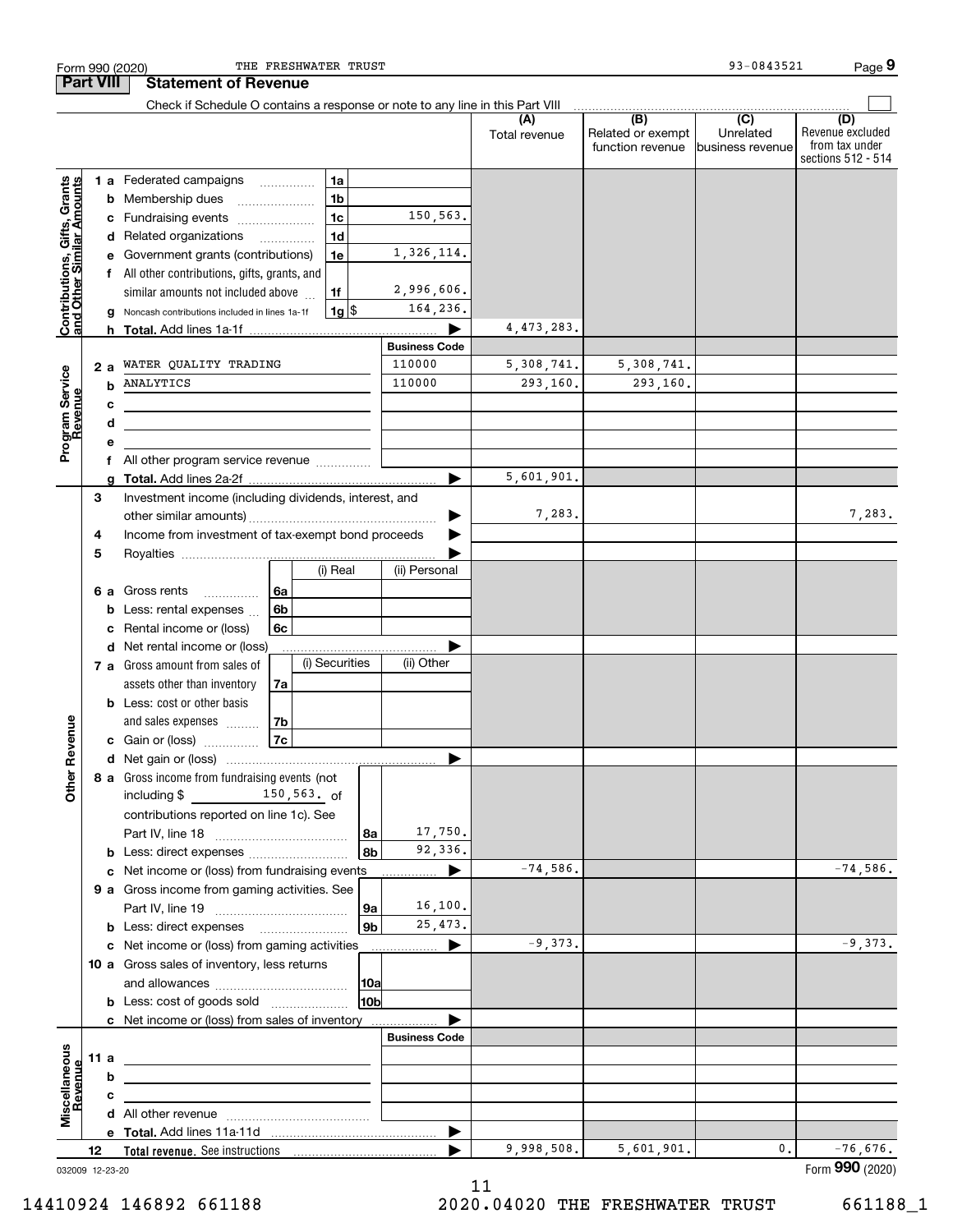Form 990 (2020) Page **Part IX Statement of Functional Expenses** THE FRESHWATER TRUST **1999-0843521** 93-0843521

**10**

|              | Section 501(c)(3) and 501(c)(4) organizations must complete all columns. All other organizations must complete column (A).  |                |                             |                                    | $\overline{X}$          |
|--------------|-----------------------------------------------------------------------------------------------------------------------------|----------------|-----------------------------|------------------------------------|-------------------------|
|              | Check if Schedule O contains a response or note to any line in this Part IX<br>Do not include amounts reported on lines 6b, | (A)            | (B)                         | (C)                                | (D)                     |
|              | 7b, 8b, 9b, and 10b of Part VIII.                                                                                           | Total expenses | Program service<br>expenses | Management and<br>general expenses | Fundraising<br>expenses |
| 1.           | Grants and other assistance to domestic organizations                                                                       |                |                             |                                    |                         |
|              | and domestic governments. See Part IV, line 21                                                                              |                |                             |                                    |                         |
| $\mathbf{2}$ | Grants and other assistance to domestic                                                                                     |                |                             |                                    |                         |
|              | individuals. See Part IV, line 22                                                                                           |                |                             |                                    |                         |
| 3            | Grants and other assistance to foreign                                                                                      |                |                             |                                    |                         |
|              | organizations, foreign governments, and foreign                                                                             |                |                             |                                    |                         |
|              | individuals. See Part IV, lines 15 and 16                                                                                   |                |                             |                                    |                         |
| 4            | Benefits paid to or for members                                                                                             |                |                             |                                    |                         |
| 5            | Compensation of current officers, directors,                                                                                |                |                             |                                    |                         |
|              | trustees, and key employees                                                                                                 | 387,698.       | 42,411.                     | 157,023.                           | 188,264.                |
| 6            | Compensation not included above to disqualified                                                                             |                |                             |                                    |                         |
|              | persons (as defined under section $4958(f)(1)$ ) and                                                                        |                |                             |                                    |                         |
|              | persons described in section 4958(c)(3)(B)<br>1.1.1.1.1.1.1                                                                 |                |                             |                                    |                         |
| 7            |                                                                                                                             | 2,871,298.     | 1,775,572.                  | 566,851.                           | 528,875.                |
| 8            | Pension plan accruals and contributions (include                                                                            |                |                             |                                    |                         |
|              | section 401(k) and 403(b) employer contributions)                                                                           | 173,850.       | 95,509.                     | 40,188.                            | 38, 153.                |
| 9            |                                                                                                                             | 578,279.       | 165, 153.                   | 351, 577.                          | 61,549.                 |
| 10           |                                                                                                                             | 289,402.       | 165,103.                    | 63,727.                            | 60,572.                 |
| 11           | Fees for services (nonemployees):                                                                                           |                |                             |                                    |                         |
|              |                                                                                                                             |                |                             |                                    |                         |
| b            |                                                                                                                             | 33,017.        | 750.                        | 32,267.                            |                         |
|              |                                                                                                                             | 45,800.        |                             | 45,800.                            |                         |
|              |                                                                                                                             | 50,061.        | 50,061.                     |                                    |                         |
|              | e Professional fundraising services. See Part IV, line 17                                                                   | 47,100.        |                             |                                    | 47,100.                 |
| f.           | Investment management fees                                                                                                  | 1,354.         |                             | 1,354.                             |                         |
| g            | Other. (If line 11g amount exceeds 10% of line 25,                                                                          |                |                             |                                    |                         |
|              | column (A) amount, list line 11g expenses on Sch O.)                                                                        | 2,556,407.     | 2,514,957.                  | 41,450.                            |                         |
| 12           |                                                                                                                             | 73,827.        | 440.                        | 49,698.                            | 23,689.                 |
| 13           |                                                                                                                             | 78,189.        | 2,906.                      | 50,451.                            | 24,832.                 |
| 14           |                                                                                                                             | 68,732.        | 14,418.                     | 49,286.                            | 5,028.                  |
| 15           |                                                                                                                             |                |                             |                                    |                         |
| 16           |                                                                                                                             | 351,060.       | 33,571.                     | 317,489.                           |                         |
| 17           |                                                                                                                             | 34,097.        | 31,286.                     | 2,808.                             | 3.                      |
| 18           | Payments of travel or entertainment expenses                                                                                |                |                             |                                    |                         |
|              | for any federal, state, or local public officials                                                                           |                |                             |                                    |                         |
| 19           | Conferences, conventions, and meetings                                                                                      | 19,687.        | 5,527.                      | 13,954.                            | 206.                    |
| 20           | Interest                                                                                                                    | 16,000.        |                             | 16,000.                            |                         |
| 21           |                                                                                                                             | 214,633.       |                             | 6,439.                             |                         |
| 22           | Depreciation, depletion, and amortization                                                                                   | 73,844.        | 208,194.<br>600.            | 73,244.                            |                         |
| 23           | Insurance<br>Other expenses. Itemize expenses not covered                                                                   |                |                             |                                    |                         |
| 24           | above (List miscellaneous expenses on line 24e. If                                                                          |                |                             |                                    |                         |
|              | line 24e amount exceeds 10% of line 25, column (A)                                                                          |                |                             |                                    |                         |
|              | amount, list line 24e expenses on Schedule O.)<br><b>WATER FEES</b>                                                         | 1,002,112.     | 1,002,112.                  |                                    |                         |
| b            | PROGRAM SUPPLIES                                                                                                            | 316,876.       | 316,860.                    | 16.                                |                         |
|              | BUSINESS DEVELOPMENT                                                                                                        | 63,046.        | 2,583.                      | 8,124.                             | 52,339.                 |
| d            | FEES, TITLES, PERMITS                                                                                                       | 30,653.        | 28, 355.                    | 2,298.                             |                         |
| е            | All other expenses                                                                                                          | 94,549.        | 47,722.                     | 40,996.                            | 5,831.                  |
| 25           | Total functional expenses. Add lines 1 through 24e                                                                          | 9,471,571.     | 6,504,090.                  | 1,931,040.                         | 1,036,441.              |
| 26           | Joint costs. Complete this line only if the organization                                                                    |                |                             |                                    |                         |
|              | reported in column (B) joint costs from a combined                                                                          |                |                             |                                    |                         |
|              | educational campaign and fundraising solicitation.                                                                          |                |                             |                                    |                         |
|              | Check here $\blacktriangleright$<br>if following SOP 98-2 (ASC 958-720)                                                     |                |                             |                                    |                         |

032010 12-23-20

12 14410924 146892 661188 2020.04020 THE FRESHWATER TRUST 661188\_1

Form (2020) **990**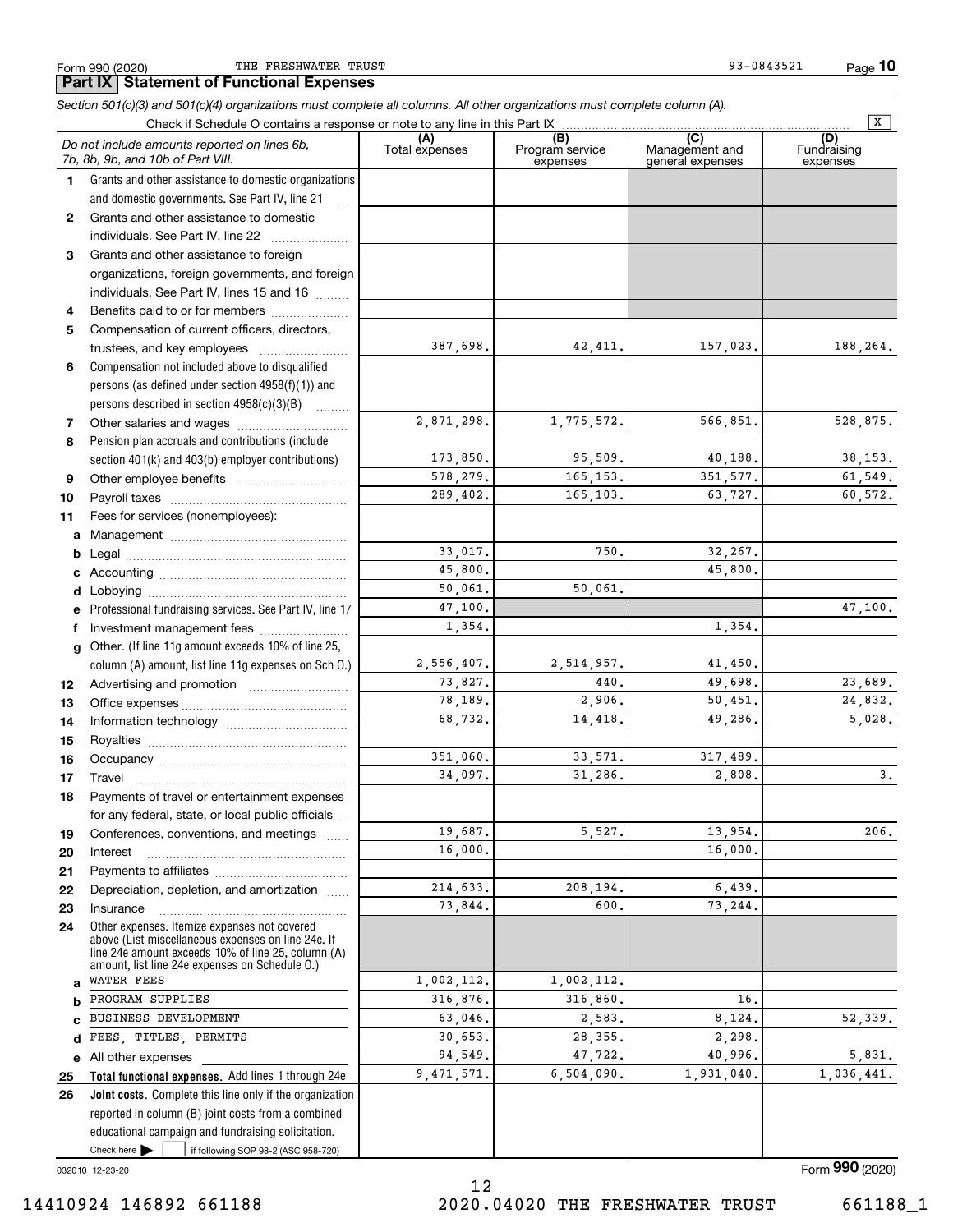**Part X Balance Sheet**

THE FRESHWATER TRUST **12000** 23-0843521

|                             |    | Check if Schedule O contains a response or note to any line in this Part X                                                                                                                                                     |                 |               |                            |                 |                    |
|-----------------------------|----|--------------------------------------------------------------------------------------------------------------------------------------------------------------------------------------------------------------------------------|-----------------|---------------|----------------------------|-----------------|--------------------|
|                             |    |                                                                                                                                                                                                                                |                 |               | (A)<br>Beginning of year   |                 | (B)<br>End of year |
|                             | 1  |                                                                                                                                                                                                                                |                 |               | $\overline{2}$ , 150, 920. | $\mathbf{1}$    | 2,840,950.         |
|                             | 2  |                                                                                                                                                                                                                                |                 |               | 201,568.                   | $\mathbf{2}$    | 201,960.           |
|                             | 3  |                                                                                                                                                                                                                                |                 |               |                            | 3               |                    |
|                             | 4  |                                                                                                                                                                                                                                |                 |               | 972,746.                   | 4               | 790,648.           |
|                             | 5  | Loans and other receivables from any current or former officer, director,                                                                                                                                                      |                 |               |                            |                 |                    |
|                             |    | trustee, key employee, creator or founder, substantial contributor, or 35%                                                                                                                                                     |                 |               |                            |                 |                    |
|                             |    | controlled entity or family member of any of these persons                                                                                                                                                                     |                 |               |                            | 5               |                    |
|                             | 6  | Loans and other receivables from other disqualified persons (as defined                                                                                                                                                        |                 |               |                            |                 |                    |
|                             |    | under section $4958(f)(1)$ , and persons described in section $4958(c)(3)(B)$                                                                                                                                                  |                 | <b>Secure</b> |                            | 6               |                    |
|                             | 7  |                                                                                                                                                                                                                                |                 |               |                            | $\overline{7}$  |                    |
| Assets                      | 8  |                                                                                                                                                                                                                                |                 |               |                            | 8               |                    |
|                             | 9  | Prepaid expenses and deferred charges                                                                                                                                                                                          |                 |               | 96,417.                    | 9               | 189,580.           |
|                             |    | <b>10a</b> Land, buildings, and equipment: cost or other                                                                                                                                                                       |                 |               |                            |                 |                    |
|                             |    | basis. Complete Part VI of Schedule D                                                                                                                                                                                          | 10a             | 645,528.      |                            |                 |                    |
|                             |    | <b>b</b> Less: accumulated depreciation                                                                                                                                                                                        | 10 <sub>b</sub> | 370.372.      | 384,242.                   | 10 <sub>c</sub> | 275,156.           |
|                             | 11 |                                                                                                                                                                                                                                |                 |               | 5,072.                     | 11              | 1,592.             |
|                             | 12 |                                                                                                                                                                                                                                |                 |               | 146,177.                   | 12              | 156,135.           |
|                             | 13 |                                                                                                                                                                                                                                |                 |               |                            | 13              |                    |
|                             | 14 |                                                                                                                                                                                                                                |                 |               | 554,422.                   | 14              | 435,194.           |
|                             | 15 |                                                                                                                                                                                                                                |                 |               | 226,909.                   | 15              | 226,909.           |
|                             | 16 |                                                                                                                                                                                                                                |                 |               | 4,738,473.                 | 16              | 5, 118, 124.       |
|                             | 17 |                                                                                                                                                                                                                                |                 |               | 317,793.                   | 17              | 289,970.           |
|                             | 18 |                                                                                                                                                                                                                                |                 |               |                            | 18              |                    |
|                             | 19 | Deferred revenue manual contracts and contracts are all the contracts and contracts are contracted and contracts are contracted and contract are contracted and contract are contracted and contract are contracted and contra |                 |               | 2,557,884.                 | 19              | 2,974,083.         |
|                             | 20 |                                                                                                                                                                                                                                |                 |               |                            | 20              |                    |
|                             | 21 | Escrow or custodial account liability. Complete Part IV of Schedule D                                                                                                                                                          |                 |               |                            | 21              |                    |
|                             | 22 | Loans and other payables to any current or former officer, director,                                                                                                                                                           |                 |               |                            |                 |                    |
| Liabilities                 |    | trustee, key employee, creator or founder, substantial contributor, or 35%                                                                                                                                                     |                 |               |                            |                 |                    |
|                             |    | controlled entity or family member of any of these persons                                                                                                                                                                     |                 |               |                            | 22              |                    |
|                             | 23 | Secured mortgages and notes payable to unrelated third parties                                                                                                                                                                 |                 |               |                            | 23              |                    |
|                             | 24 |                                                                                                                                                                                                                                |                 |               | 3,100,000.                 | 24              | 2,550,000.         |
|                             | 25 | Other liabilities (including federal income tax, payables to related third                                                                                                                                                     |                 |               |                            |                 |                    |
|                             |    | parties, and other liabilities not included on lines 17-24). Complete Part X                                                                                                                                                   |                 |               |                            |                 |                    |
|                             |    | of Schedule D                                                                                                                                                                                                                  |                 |               |                            | 25              |                    |
|                             | 26 | Total liabilities. Add lines 17 through 25                                                                                                                                                                                     |                 |               | 5,975,677.                 | 26              | 5,814,053.         |
|                             |    | Organizations that follow FASB ASC 958, check here $\blacktriangleright \begin{array}{c} \perp X \end{array}$                                                                                                                  |                 |               |                            |                 |                    |
|                             |    | and complete lines 27, 28, 32, and 33.                                                                                                                                                                                         |                 |               |                            |                 |                    |
|                             | 27 |                                                                                                                                                                                                                                |                 |               | $-1,645,881.$              | 27              | $-1, 200, 791.$    |
|                             | 28 |                                                                                                                                                                                                                                |                 |               | 408,677.                   | 28              | 504,862.           |
|                             |    | Organizations that do not follow FASB ASC 958, check here $\blacktriangleright$                                                                                                                                                |                 |               |                            |                 |                    |
|                             |    | and complete lines 29 through 33.                                                                                                                                                                                              |                 |               |                            |                 |                    |
|                             | 29 |                                                                                                                                                                                                                                |                 |               |                            | 29              |                    |
|                             | 30 | Paid-in or capital surplus, or land, building, or equipment fund                                                                                                                                                               |                 |               |                            | 30              |                    |
| Net Assets or Fund Balances | 31 | Retained earnings, endowment, accumulated income, or other funds                                                                                                                                                               |                 |               |                            | 31              |                    |
|                             | 32 |                                                                                                                                                                                                                                |                 |               | $-1, 237, 204.$            | 32              | $-695,929.$        |
|                             | 33 |                                                                                                                                                                                                                                |                 |               | 4,738,473.                 | 33              | 5, 118, 124.       |

Form (2020) **990**

032011 12-23-20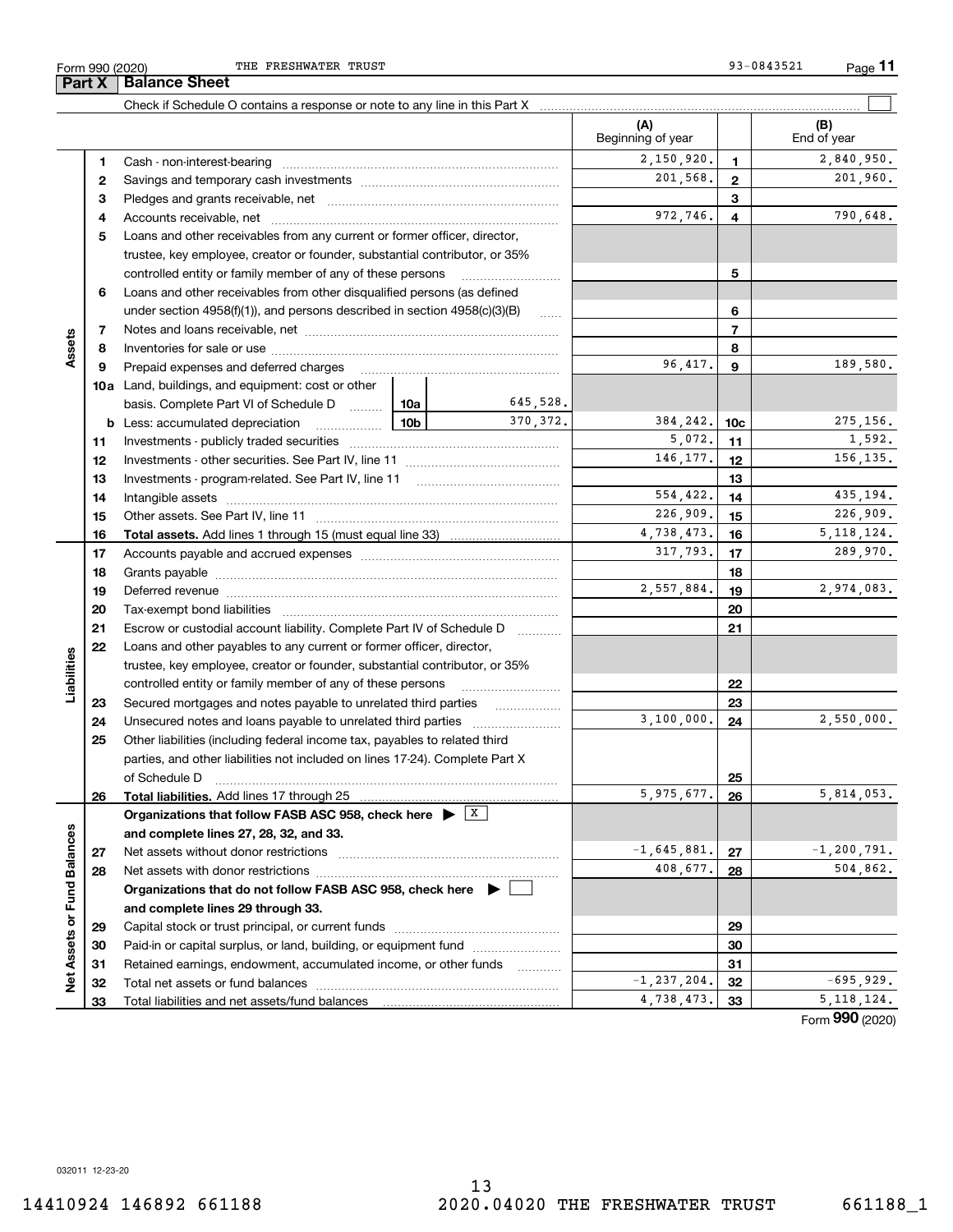| <b>Reconciliation of Net Assets</b><br>Part XI                                                                                                                                                                                           |              |                 |
|------------------------------------------------------------------------------------------------------------------------------------------------------------------------------------------------------------------------------------------|--------------|-----------------|
|                                                                                                                                                                                                                                          |              |                 |
|                                                                                                                                                                                                                                          |              |                 |
|                                                                                                                                                                                                                                          |              |                 |
| $\mathbf{1}$<br>1                                                                                                                                                                                                                        | 9,998,508.   |                 |
| $\mathbf{2}$<br>2                                                                                                                                                                                                                        | 9, 471, 571. |                 |
| 3<br>Revenue less expenses. Subtract line 2 from line 1<br>з                                                                                                                                                                             |              | 526,937.        |
| $\overline{\mathbf{4}}$<br>4                                                                                                                                                                                                             |              | $-1, 237, 204.$ |
| 5<br>5<br>Net unrealized gains (losses) on investments [11] matter continuum matter is a set of the set of the set of the                                                                                                                |              | 14,338.         |
| 6<br>Donated services and use of facilities [111] processes and the service of facilities [11] processes and use of facilities [11] processes and the service of facilities [11] processes and the service of the service of the se<br>6 |              |                 |
| $\overline{7}$<br>Investment expenses www.communication.com/www.communication.com/www.communication.com/www.com<br>7                                                                                                                     |              |                 |
| 8<br>8                                                                                                                                                                                                                                   |              |                 |
| 9<br>Other changes in net assets or fund balances (explain on Schedule O)<br>9                                                                                                                                                           |              | 0.              |
| Net assets or fund balances at end of year. Combine lines 3 through 9 (must equal Part X, line 32,<br>10                                                                                                                                 |              |                 |
| 10                                                                                                                                                                                                                                       | $-695,929.$  |                 |
| Part XII Financial Statements and Reporting                                                                                                                                                                                              |              |                 |
|                                                                                                                                                                                                                                          |              | x               |
|                                                                                                                                                                                                                                          | Yes          | No              |
| $ X $ Accrual<br>Accounting method used to prepare the Form 990: <u>June</u> Cash<br>Other<br>1.                                                                                                                                         |              |                 |
| If the organization changed its method of accounting from a prior year or checked "Other," explain in Schedule O.                                                                                                                        |              |                 |
| 2a Were the organization's financial statements compiled or reviewed by an independent accountant?<br>2a                                                                                                                                 |              | х               |
| If "Yes," check a box below to indicate whether the financial statements for the year were compiled or reviewed on a                                                                                                                     |              |                 |
| separate basis, consolidated basis, or both:                                                                                                                                                                                             |              |                 |
| Separate basis<br>Consolidated basis<br>Both consolidated and separate basis                                                                                                                                                             |              |                 |
| <b>b</b> Were the organization's financial statements audited by an independent accountant?<br>2 <sub>b</sub>                                                                                                                            | х            |                 |
| If "Yes," check a box below to indicate whether the financial statements for the year were audited on a separate basis,                                                                                                                  |              |                 |
| consolidated basis, or both:                                                                                                                                                                                                             |              |                 |
| $X$ Separate basis<br>Consolidated basis<br>Both consolidated and separate basis                                                                                                                                                         |              |                 |
| c If "Yes" to line 2a or 2b, does the organization have a committee that assumes responsibility for oversight of the audit,                                                                                                              |              |                 |
| review, or compilation of its financial statements and selection of an independent accountant?<br>2c                                                                                                                                     | x            |                 |
| If the organization changed either its oversight process or selection process during the tax year, explain on Schedule O.                                                                                                                |              |                 |
| 3a As a result of a federal award, was the organization required to undergo an audit or audits as set forth in the Single Audit                                                                                                          |              |                 |
| За                                                                                                                                                                                                                                       | х            |                 |
| b If "Yes," did the organization undergo the required audit or audits? If the organization did not undergo the required audit                                                                                                            |              |                 |
| 3b<br>or audits, explain why on Schedule O and describe any steps taken to undergo such audits matured contains the successive or and the successive or and the successive or and the successive or and the successive or and the su     | X<br>റററ     |                 |

Form (2020) **990**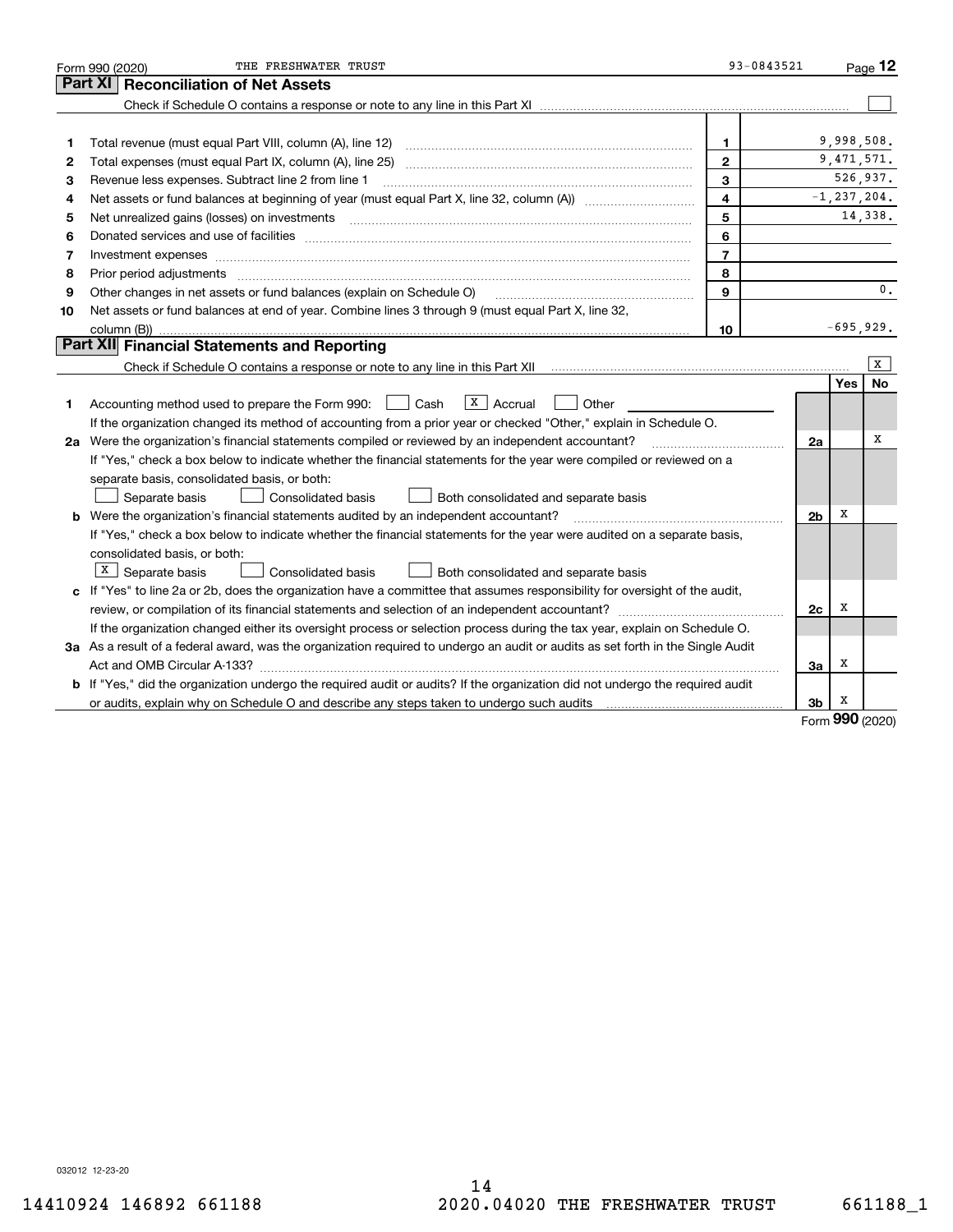## **SCHEDULE A**

Department of the Treasury Internal Revenue Service

**(Form 990 or 990-EZ)**

# **Public Charity Status and Public Support**

**Complete if the organization is a section 501(c)(3) organization or a section 4947(a)(1) nonexempt charitable trust. | Attach to Form 990 or Form 990-EZ. | Go to www.irs.gov/Form990 for instructions and the latest information.**

| <b>Open to Public</b><br>Inspection |  |
|-------------------------------------|--|

OMB No. 1545-0047

## **Name of the organization Employer identification Employer identification number**

|                   |                                                                                                                                                                                       | THE FRESHWATER TRUST |                                                        |                                                                |    |                            |  | 93-0843521                 |
|-------------------|---------------------------------------------------------------------------------------------------------------------------------------------------------------------------------------|----------------------|--------------------------------------------------------|----------------------------------------------------------------|----|----------------------------|--|----------------------------|
| <b>Part I</b>     | Reason for Public Charity Status. (All organizations must complete this part.) See instructions.                                                                                      |                      |                                                        |                                                                |    |                            |  |                            |
|                   | The organization is not a private foundation because it is: (For lines 1 through 12, check only one box.)                                                                             |                      |                                                        |                                                                |    |                            |  |                            |
| 1.                | A church, convention of churches, or association of churches described in section 170(b)(1)(A)(i).                                                                                    |                      |                                                        |                                                                |    |                            |  |                            |
| 2                 | A school described in section 170(b)(1)(A)(ii). (Attach Schedule E (Form 990 or 990-EZ).)                                                                                             |                      |                                                        |                                                                |    |                            |  |                            |
| 3                 | A hospital or a cooperative hospital service organization described in section $170(b)(1)(A)(iii)$ .                                                                                  |                      |                                                        |                                                                |    |                            |  |                            |
| 4                 | A medical research organization operated in conjunction with a hospital described in section 170(b)(1)(A)(iii). Enter the hospital's name,                                            |                      |                                                        |                                                                |    |                            |  |                            |
|                   | city, and state:                                                                                                                                                                      |                      |                                                        |                                                                |    |                            |  |                            |
| 5                 | An organization operated for the benefit of a college or university owned or operated by a governmental unit described in                                                             |                      |                                                        |                                                                |    |                            |  |                            |
|                   | section 170(b)(1)(A)(iv). (Complete Part II.)                                                                                                                                         |                      |                                                        |                                                                |    |                            |  |                            |
| 6                 | A federal, state, or local government or governmental unit described in section 170(b)(1)(A)(v).                                                                                      |                      |                                                        |                                                                |    |                            |  |                            |
| $\mathbf{X}$<br>7 | An organization that normally receives a substantial part of its support from a governmental unit or from the general public described in                                             |                      |                                                        |                                                                |    |                            |  |                            |
|                   | section 170(b)(1)(A)(vi). (Complete Part II.)                                                                                                                                         |                      |                                                        |                                                                |    |                            |  |                            |
| 8                 | A community trust described in section 170(b)(1)(A)(vi). (Complete Part II.)                                                                                                          |                      |                                                        |                                                                |    |                            |  |                            |
| 9                 | An agricultural research organization described in section 170(b)(1)(A)(ix) operated in conjunction with a land-grant college                                                         |                      |                                                        |                                                                |    |                            |  |                            |
|                   | or university or a non-land-grant college of agriculture (see instructions). Enter the name, city, and state of the college or                                                        |                      |                                                        |                                                                |    |                            |  |                            |
|                   | university:                                                                                                                                                                           |                      |                                                        |                                                                |    |                            |  |                            |
| 10                | An organization that normally receives (1) more than 33 1/3% of its support from contributions, membership fees, and gross receipts from                                              |                      |                                                        |                                                                |    |                            |  |                            |
|                   | activities related to its exempt functions, subject to certain exceptions; and (2) no more than 33 1/3% of its support from gross investment                                          |                      |                                                        |                                                                |    |                            |  |                            |
|                   | income and unrelated business taxable income (less section 511 tax) from businesses acquired by the organization after June 30, 1975.                                                 |                      |                                                        |                                                                |    |                            |  |                            |
|                   | See section 509(a)(2). (Complete Part III.)                                                                                                                                           |                      |                                                        |                                                                |    |                            |  |                            |
| 11                | An organization organized and operated exclusively to test for public safety. See section 509(a)(4).                                                                                  |                      |                                                        |                                                                |    |                            |  |                            |
| 12                | An organization organized and operated exclusively for the benefit of, to perform the functions of, or to carry out the purposes of one or                                            |                      |                                                        |                                                                |    |                            |  |                            |
|                   | more publicly supported organizations described in section 509(a)(1) or section 509(a)(2). See section 509(a)(3). Check the box in                                                    |                      |                                                        |                                                                |    |                            |  |                            |
|                   | lines 12a through 12d that describes the type of supporting organization and complete lines 12e, 12f, and 12g.                                                                        |                      |                                                        |                                                                |    |                            |  |                            |
| а                 | Type I. A supporting organization operated, supervised, or controlled by its supported organization(s), typically by giving                                                           |                      |                                                        |                                                                |    |                            |  |                            |
|                   | the supported organization(s) the power to regularly appoint or elect a majority of the directors or trustees of the supporting                                                       |                      |                                                        |                                                                |    |                            |  |                            |
| b                 | organization. You must complete Part IV, Sections A and B.<br>Type II. A supporting organization supervised or controlled in connection with its supported organization(s), by having |                      |                                                        |                                                                |    |                            |  |                            |
|                   | control or management of the supporting organization vested in the same persons that control or manage the supported                                                                  |                      |                                                        |                                                                |    |                            |  |                            |
|                   | organization(s). You must complete Part IV, Sections A and C.                                                                                                                         |                      |                                                        |                                                                |    |                            |  |                            |
| с                 | Type III functionally integrated. A supporting organization operated in connection with, and functionally integrated with,                                                            |                      |                                                        |                                                                |    |                            |  |                            |
|                   | its supported organization(s) (see instructions). You must complete Part IV, Sections A, D, and E.                                                                                    |                      |                                                        |                                                                |    |                            |  |                            |
| d                 | Type III non-functionally integrated. A supporting organization operated in connection with its supported organization(s)                                                             |                      |                                                        |                                                                |    |                            |  |                            |
|                   | that is not functionally integrated. The organization generally must satisfy a distribution requirement and an attentiveness                                                          |                      |                                                        |                                                                |    |                            |  |                            |
|                   | requirement (see instructions). You must complete Part IV, Sections A and D, and Part V.                                                                                              |                      |                                                        |                                                                |    |                            |  |                            |
| е                 | Check this box if the organization received a written determination from the IRS that it is a Type I, Type II, Type III                                                               |                      |                                                        |                                                                |    |                            |  |                            |
|                   | functionally integrated, or Type III non-functionally integrated supporting organization.                                                                                             |                      |                                                        |                                                                |    |                            |  |                            |
|                   | Enter the number of supported organizations                                                                                                                                           |                      |                                                        |                                                                |    |                            |  |                            |
| a                 | Provide the following information about the supported organization(s).                                                                                                                |                      |                                                        |                                                                |    |                            |  |                            |
|                   | (i) Name of supported                                                                                                                                                                 | (ii) EIN             | (iii) Type of organization<br>(described on lines 1-10 | (iv) Is the organization listed<br>in your governing document? |    | (v) Amount of monetary     |  | (vi) Amount of other       |
|                   | organization                                                                                                                                                                          |                      | above (see instructions))                              | Yes                                                            | No | support (see instructions) |  | support (see instructions) |
|                   |                                                                                                                                                                                       |                      |                                                        |                                                                |    |                            |  |                            |
|                   |                                                                                                                                                                                       |                      |                                                        |                                                                |    |                            |  |                            |
|                   |                                                                                                                                                                                       |                      |                                                        |                                                                |    |                            |  |                            |
|                   |                                                                                                                                                                                       |                      |                                                        |                                                                |    |                            |  |                            |
|                   |                                                                                                                                                                                       |                      |                                                        |                                                                |    |                            |  |                            |
|                   |                                                                                                                                                                                       |                      |                                                        |                                                                |    |                            |  |                            |
|                   |                                                                                                                                                                                       |                      |                                                        |                                                                |    |                            |  |                            |
|                   |                                                                                                                                                                                       |                      |                                                        |                                                                |    |                            |  |                            |
|                   |                                                                                                                                                                                       |                      |                                                        |                                                                |    |                            |  |                            |
| <b>Total</b>      |                                                                                                                                                                                       |                      |                                                        |                                                                |    |                            |  |                            |
|                   |                                                                                                                                                                                       |                      |                                                        |                                                                |    |                            |  |                            |

LHA For Paperwork Reduction Act Notice, see the Instructions for Form 990 or 990-EZ. <sub>032021</sub> o1-25-21 Schedule A (Form 990 or 990-EZ) 2020 15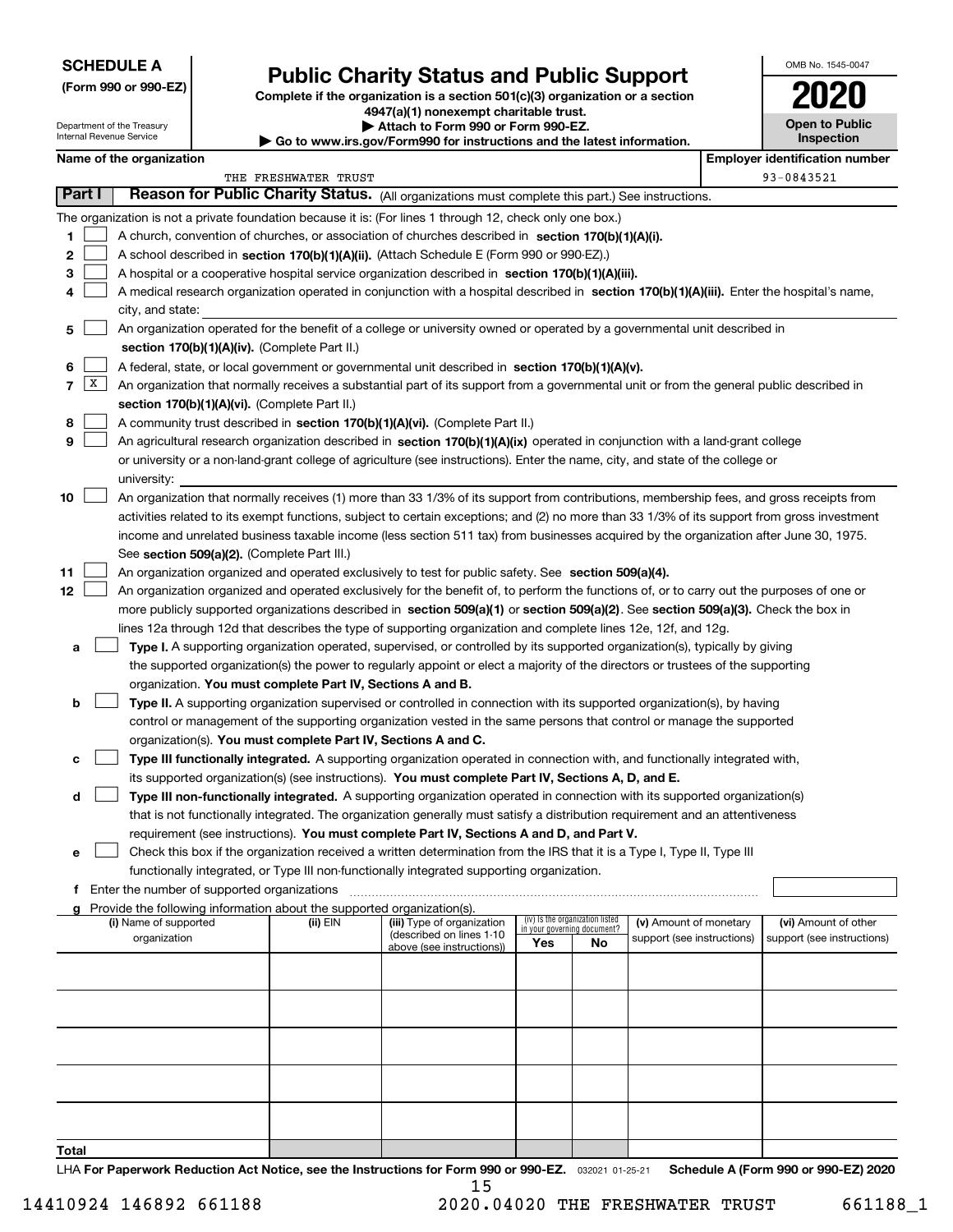### Schedule A (Form 990 or 990-EZ) 2020 Page THE FRESHWATER TRUST 93-0843521

**2**

**Part II Support Schedule for Organizations Described in Sections 170(b)(1)(A)(iv) and 170(b)(1)(A)(vi)**

(Complete only if you checked the box on line 5, 7, or 8 of Part I or if the organization failed to qualify under Part III. If the organization fails to qualify under the tests listed below, please complete Part III.)

|    | <b>Section A. Public Support</b>                                                                                                               |              |            |            |            |                                      |                                          |
|----|------------------------------------------------------------------------------------------------------------------------------------------------|--------------|------------|------------|------------|--------------------------------------|------------------------------------------|
|    | Calendar year (or fiscal year beginning in) $\blacktriangleright$                                                                              | (a) 2016     | (b) 2017   | $(c)$ 2018 | $(d)$ 2019 | (e) 2020                             | (f) Total                                |
|    | 1 Gifts, grants, contributions, and                                                                                                            |              |            |            |            |                                      |                                          |
|    | membership fees received. (Do not                                                                                                              |              |            |            |            |                                      |                                          |
|    | include any "unusual grants.")                                                                                                                 | 5, 322, 674. | 5,638,752. | 6,320,957. | 4,957,922. | 4,473,283.                           | 26,713,588.                              |
|    | 2 Tax revenues levied for the organ-                                                                                                           |              |            |            |            |                                      |                                          |
|    | ization's benefit and either paid to                                                                                                           |              |            |            |            |                                      |                                          |
|    | or expended on its behalf                                                                                                                      |              |            |            |            |                                      |                                          |
|    | 3 The value of services or facilities                                                                                                          |              |            |            |            |                                      |                                          |
|    | furnished by a governmental unit to                                                                                                            |              |            |            |            |                                      |                                          |
|    | the organization without charge                                                                                                                |              |            |            |            |                                      |                                          |
|    | 4 Total. Add lines 1 through 3                                                                                                                 | 5, 322, 674. | 5,638,752. | 6,320,957. | 4,957,922. | 4, 473, 283.                         | 26,713,588.                              |
| 5. | The portion of total contributions                                                                                                             |              |            |            |            |                                      |                                          |
|    | by each person (other than a                                                                                                                   |              |            |            |            |                                      |                                          |
|    | governmental unit or publicly                                                                                                                  |              |            |            |            |                                      |                                          |
|    | supported organization) included                                                                                                               |              |            |            |            |                                      |                                          |
|    | on line 1 that exceeds 2% of the                                                                                                               |              |            |            |            |                                      |                                          |
|    | amount shown on line 11,                                                                                                                       |              |            |            |            |                                      |                                          |
|    | column (f)                                                                                                                                     |              |            |            |            |                                      | 187,732.                                 |
|    | 6 Public support. Subtract line 5 from line 4.                                                                                                 |              |            |            |            |                                      | 26, 525, 856.                            |
|    | <b>Section B. Total Support</b>                                                                                                                |              |            |            |            |                                      |                                          |
|    | Calendar year (or fiscal year beginning in) $\blacktriangleright$                                                                              | (a) 2016     | (b) 2017   | $(c)$ 2018 | $(d)$ 2019 | (e) 2020                             | (f) Total                                |
|    | <b>7</b> Amounts from line 4                                                                                                                   | 5, 322, 674. | 5,638,752. | 6,320,957. | 4,957,922. | 4, 473, 283.                         | 26,713,588.                              |
| 8  | Gross income from interest,                                                                                                                    |              |            |            |            |                                      |                                          |
|    | dividends, payments received on                                                                                                                |              |            |            |            |                                      |                                          |
|    | securities loans, rents, royalties,                                                                                                            |              |            |            |            |                                      |                                          |
|    | and income from similar sources                                                                                                                | 3,058.       | 279.       | 2,128.     | 5,100.     | 7,283.                               | 17,848.                                  |
|    | 9 Net income from unrelated business                                                                                                           |              |            |            |            |                                      |                                          |
|    | activities, whether or not the                                                                                                                 |              |            |            |            |                                      |                                          |
|    | business is regularly carried on                                                                                                               |              |            |            |            |                                      |                                          |
|    | 10 Other income. Do not include gain                                                                                                           |              |            |            |            |                                      |                                          |
|    | or loss from the sale of capital                                                                                                               |              |            |            |            |                                      |                                          |
|    | assets (Explain in Part VI.)                                                                                                                   | 12,598.      | 445.       | 150.       |            |                                      | 13, 193.                                 |
|    | 11 Total support. Add lines 7 through 10                                                                                                       |              |            |            |            |                                      | 26,744,629.                              |
|    | <b>12</b> Gross receipts from related activities, etc. (see instructions)                                                                      |              |            |            |            | 12                                   | 19, 114, 095.                            |
|    | 13 First 5 years. If the Form 990 is for the organization's first, second, third, fourth, or fifth tax year as a section 501(c)(3)             |              |            |            |            |                                      |                                          |
|    | organization, check this box and stop here                                                                                                     |              |            |            |            |                                      |                                          |
|    | <b>Section C. Computation of Public Support Percentage</b>                                                                                     |              |            |            |            |                                      |                                          |
|    |                                                                                                                                                |              |            |            |            | 14                                   | 99.18<br>%                               |
|    |                                                                                                                                                |              |            |            |            | 15                                   | 99.29<br>%                               |
|    | 16a 33 1/3% support test - 2020. If the organization did not check the box on line 13, and line 14 is 33 1/3% or more, check this box and      |              |            |            |            |                                      |                                          |
|    | stop here. The organization qualifies as a publicly supported organization                                                                     |              |            |            |            |                                      | $\blacktriangleright$ $\boxed{\text{X}}$ |
|    | b 33 1/3% support test - 2019. If the organization did not check a box on line 13 or 16a, and line 15 is 33 1/3% or more, check this box       |              |            |            |            |                                      |                                          |
|    | and stop here. The organization qualifies as a publicly supported organization                                                                 |              |            |            |            |                                      |                                          |
|    | 17a 10% -facts-and-circumstances test - 2020. If the organization did not check a box on line 13, 16a, or 16b, and line 14 is 10% or more,     |              |            |            |            |                                      |                                          |
|    | and if the organization meets the facts-and-circumstances test, check this box and stop here. Explain in Part VI how the organization          |              |            |            |            |                                      |                                          |
|    | meets the facts-and-circumstances test. The organization qualifies as a publicly supported organization                                        |              |            |            |            |                                      |                                          |
|    | <b>b 10% -facts-and-circumstances test - 2019.</b> If the organization did not check a box on line 13, 16a, 16b, or 17a, and line 15 is 10% or |              |            |            |            |                                      |                                          |
|    | more, and if the organization meets the facts-and-circumstances test, check this box and stop here. Explain in Part VI how the                 |              |            |            |            |                                      |                                          |
|    | organization meets the facts-and-circumstances test. The organization qualifies as a publicly supported organization                           |              |            |            |            |                                      |                                          |
| 18 | Private foundation. If the organization did not check a box on line 13, 16a, 16b, 17a, or 17b, check this box and see instructions             |              |            |            |            |                                      |                                          |
|    |                                                                                                                                                |              |            |            |            | Schedule A (Form 990 or 990-F7) 2020 |                                          |

**Schedule A (Form 990 or 990-EZ) 2020**

032022 01-25-21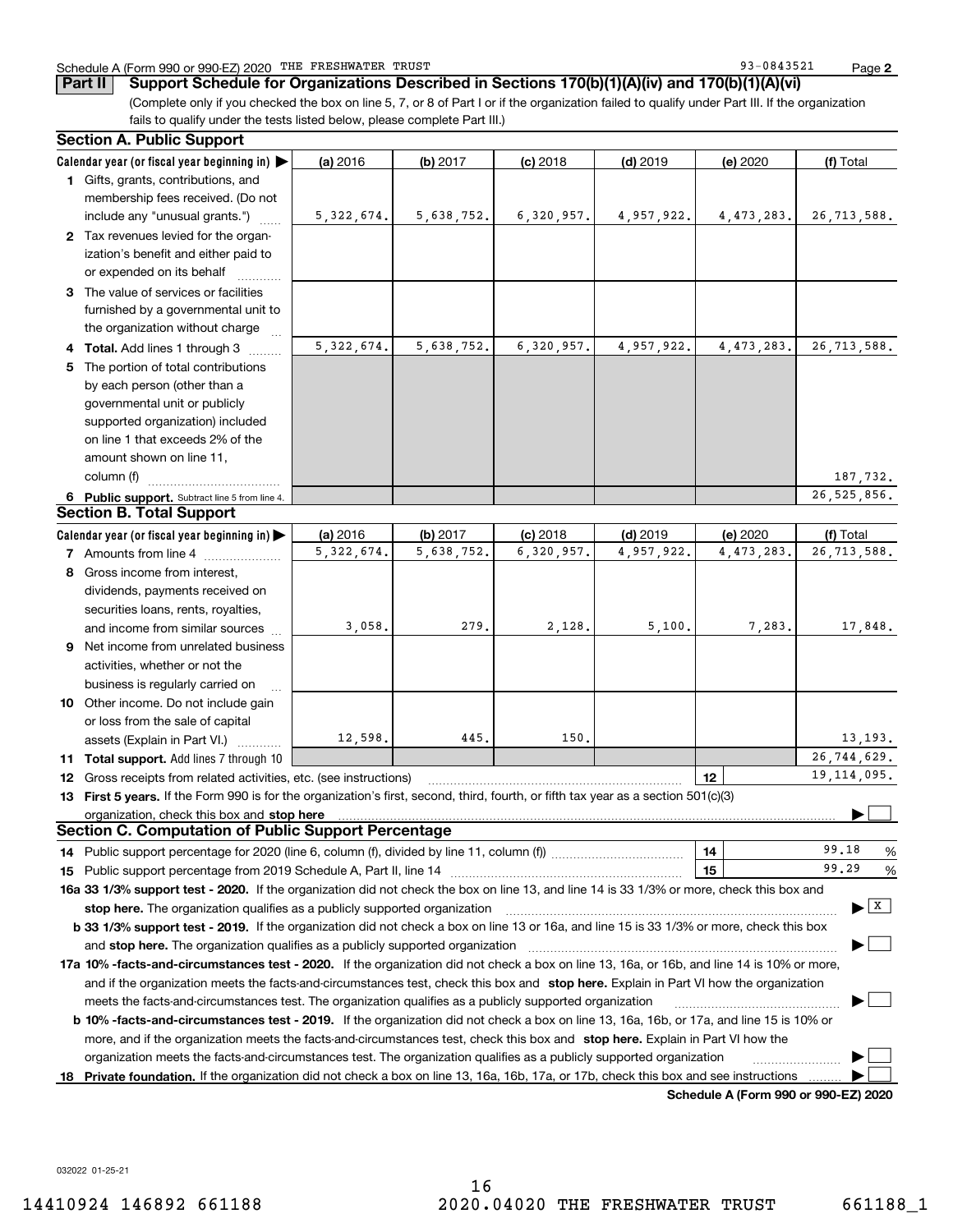## **Part III Support Schedule for Organizations Described in Section 509(a)(2)**

**3**

(Complete only if you checked the box on line 10 of Part I or if the organization failed to qualify under Part II. If the organization fails to qualify under the tests listed below, please complete Part II.)

|     | <b>Section A. Public Support</b>                                                                                                                                                                |          |          |                 |            |          |                                      |
|-----|-------------------------------------------------------------------------------------------------------------------------------------------------------------------------------------------------|----------|----------|-----------------|------------|----------|--------------------------------------|
|     | Calendar year (or fiscal year beginning in) $\blacktriangleright$                                                                                                                               | (a) 2016 | (b) 2017 | <b>(c)</b> 2018 | $(d)$ 2019 | (e) 2020 | (f) Total                            |
|     | 1 Gifts, grants, contributions, and                                                                                                                                                             |          |          |                 |            |          |                                      |
|     | membership fees received. (Do not                                                                                                                                                               |          |          |                 |            |          |                                      |
|     | include any "unusual grants.")                                                                                                                                                                  |          |          |                 |            |          |                                      |
|     | <b>2</b> Gross receipts from admissions,<br>merchandise sold or services per-<br>formed, or facilities furnished in<br>any activity that is related to the<br>organization's tax-exempt purpose |          |          |                 |            |          |                                      |
|     | 3 Gross receipts from activities that<br>are not an unrelated trade or bus-                                                                                                                     |          |          |                 |            |          |                                      |
|     | iness under section 513                                                                                                                                                                         |          |          |                 |            |          |                                      |
|     | 4 Tax revenues levied for the organ-<br>ization's benefit and either paid to<br>or expended on its behalf<br>.                                                                                  |          |          |                 |            |          |                                      |
|     | 5 The value of services or facilities                                                                                                                                                           |          |          |                 |            |          |                                      |
|     | furnished by a governmental unit to<br>the organization without charge                                                                                                                          |          |          |                 |            |          |                                      |
|     | <b>6 Total.</b> Add lines 1 through 5 $\dots$                                                                                                                                                   |          |          |                 |            |          |                                      |
|     | 7a Amounts included on lines 1, 2, and<br>3 received from disqualified persons                                                                                                                  |          |          |                 |            |          |                                      |
|     | <b>b</b> Amounts included on lines 2 and 3 received<br>from other than disqualified persons that<br>exceed the greater of \$5,000 or 1% of the<br>amount on line 13 for the year                |          |          |                 |            |          |                                      |
|     | c Add lines 7a and 7b                                                                                                                                                                           |          |          |                 |            |          |                                      |
|     | 8 Public support. (Subtract line 7c from line 6.)<br><b>Section B. Total Support</b>                                                                                                            |          |          |                 |            |          |                                      |
|     | Calendar year (or fiscal year beginning in)                                                                                                                                                     | (a) 2016 | (b) 2017 | <b>(c)</b> 2018 | $(d)$ 2019 | (e) 2020 | (f) Total                            |
|     | 9 Amounts from line 6                                                                                                                                                                           |          |          |                 |            |          |                                      |
|     | 10a Gross income from interest,<br>dividends, payments received on<br>securities loans, rents, royalties,<br>and income from similar sources                                                    |          |          |                 |            |          |                                      |
|     | <b>b</b> Unrelated business taxable income<br>(less section 511 taxes) from businesses<br>acquired after June 30, 1975 [10001]                                                                  |          |          |                 |            |          |                                      |
|     | c Add lines 10a and 10b                                                                                                                                                                         |          |          |                 |            |          |                                      |
|     | 11 Net income from unrelated business<br>activities not included in line 10b,<br>whether or not the business is<br>regularly carried on                                                         |          |          |                 |            |          |                                      |
|     | <b>12</b> Other income. Do not include gain<br>or loss from the sale of capital<br>assets (Explain in Part VI.)                                                                                 |          |          |                 |            |          |                                      |
|     | 13 Total support. (Add lines 9, 10c, 11, and 12.)                                                                                                                                               |          |          |                 |            |          |                                      |
|     | 14 First 5 years. If the Form 990 is for the organization's first, second, third, fourth, or fifth tax year as a section 501(c)(3) organization,                                                |          |          |                 |            |          |                                      |
|     | check this box and stop here <i>macuum macuum macuum macuum macuum macuum macuum macuum macuum</i>                                                                                              |          |          |                 |            |          |                                      |
|     | <b>Section C. Computation of Public Support Percentage</b>                                                                                                                                      |          |          |                 |            |          |                                      |
|     |                                                                                                                                                                                                 |          |          |                 |            | 15       | %                                    |
| 16. | Public support percentage from 2019 Schedule A, Part III, line 15                                                                                                                               |          |          |                 |            | 16       | %                                    |
|     | <b>Section D. Computation of Investment Income Percentage</b>                                                                                                                                   |          |          |                 |            |          |                                      |
|     | 17 Investment income percentage for 2020 (line 10c, column (f), divided by line 13, column (f))                                                                                                 |          |          |                 |            | 17       | %                                    |
|     | 18 Investment income percentage from 2019 Schedule A, Part III, line 17                                                                                                                         |          |          |                 |            | 18       | %                                    |
|     | 19a 33 1/3% support tests - 2020. If the organization did not check the box on line 14, and line 15 is more than 33 1/3%, and line 17 is not                                                    |          |          |                 |            |          |                                      |
|     | more than 33 1/3%, check this box and stop here. The organization qualifies as a publicly supported organization                                                                                |          |          |                 |            |          | $\sim$ 1                             |
|     | b 33 1/3% support tests - 2019. If the organization did not check a box on line 14 or line 19a, and line 16 is more than 33 1/3%, and                                                           |          |          |                 |            |          |                                      |
|     | line 18 is not more than 33 1/3%, check this box and stop here. The organization qualifies as a publicly supported organization                                                                 |          |          |                 |            |          |                                      |
| 20  | Private foundation. If the organization did not check a box on line 14, 19a, or 19b, check this box and see instructions                                                                        |          |          |                 |            |          |                                      |
|     | 032023 01-25-21                                                                                                                                                                                 |          | 17       |                 |            |          | Schedule A (Form 990 or 990-EZ) 2020 |

14410924 146892 661188 2020.04020 THE FRESHWATER TRUST 661188\_1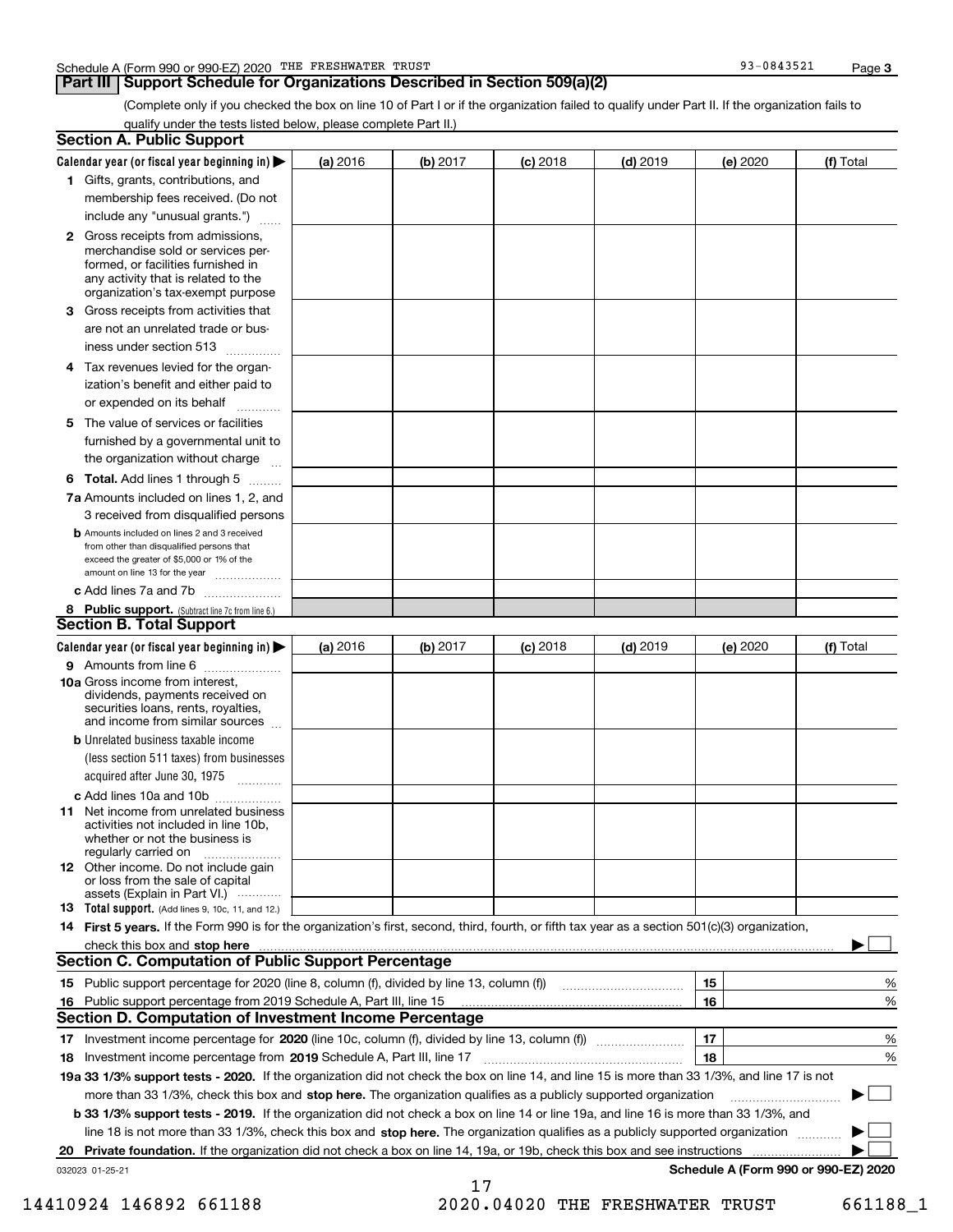**1**

**2**

**3a**

**YesNo**

## **Part IV Supporting Organizations**

(Complete only if you checked a box in line 12 on Part I. If you checked box 12a, Part I, complete Sections A and B. If you checked box 12b, Part I, complete Sections A and C. If you checked box 12c, Part I, complete Sections A, D, and E. If you checked box 12d, Part I, complete Sections A and D, and complete Part V.)

## **Section A. All Supporting Organizations**

- **1** Are all of the organization's supported organizations listed by name in the organization's governing documents? If "No," describe in **Part VI** how the supported organizations are designated. If designated by *class or purpose, describe the designation. If historic and continuing relationship, explain.*
- **2** Did the organization have any supported organization that does not have an IRS determination of status under section 509(a)(1) or (2)? If "Yes," explain in Part VI how the organization determined that the supported *organization was described in section 509(a)(1) or (2).*
- **3a** Did the organization have a supported organization described in section 501(c)(4), (5), or (6)? If "Yes," answer *lines 3b and 3c below.*
- **b** Did the organization confirm that each supported organization qualified under section 501(c)(4), (5), or (6) and satisfied the public support tests under section 509(a)(2)? If "Yes," describe in **Part VI** when and how the *organization made the determination.*
- **c**Did the organization ensure that all support to such organizations was used exclusively for section 170(c)(2)(B) purposes? If "Yes," explain in **Part VI** what controls the organization put in place to ensure such use.
- **4a***If* Was any supported organization not organized in the United States ("foreign supported organization")? *"Yes," and if you checked box 12a or 12b in Part I, answer lines 4b and 4c below.*
- **b** Did the organization have ultimate control and discretion in deciding whether to make grants to the foreign supported organization? If "Yes," describe in **Part VI** how the organization had such control and discretion *despite being controlled or supervised by or in connection with its supported organizations.*
- **c** Did the organization support any foreign supported organization that does not have an IRS determination under sections 501(c)(3) and 509(a)(1) or (2)? If "Yes," explain in **Part VI** what controls the organization used *to ensure that all support to the foreign supported organization was used exclusively for section 170(c)(2)(B) purposes.*
- **5a** Did the organization add, substitute, or remove any supported organizations during the tax year? If "Yes," answer lines 5b and 5c below (if applicable). Also, provide detail in **Part VI,** including (i) the names and EIN *numbers of the supported organizations added, substituted, or removed; (ii) the reasons for each such action; (iii) the authority under the organization's organizing document authorizing such action; and (iv) how the action was accomplished (such as by amendment to the organizing document).*
- **b** Type I or Type II only. Was any added or substituted supported organization part of a class already designated in the organization's organizing document?
- **cSubstitutions only.**  Was the substitution the result of an event beyond the organization's control?
- **6** Did the organization provide support (whether in the form of grants or the provision of services or facilities) to **Part VI.** *If "Yes," provide detail in* support or benefit one or more of the filing organization's supported organizations? anyone other than (i) its supported organizations, (ii) individuals that are part of the charitable class benefited by one or more of its supported organizations, or (iii) other supporting organizations that also
- **7**Did the organization provide a grant, loan, compensation, or other similar payment to a substantial contributor *If "Yes," complete Part I of Schedule L (Form 990 or 990-EZ).* regard to a substantial contributor? (as defined in section 4958(c)(3)(C)), a family member of a substantial contributor, or a 35% controlled entity with
- **8** Did the organization make a loan to a disqualified person (as defined in section 4958) not described in line 7? *If "Yes," complete Part I of Schedule L (Form 990 or 990-EZ).*
- **9a** Was the organization controlled directly or indirectly at any time during the tax year by one or more in section 509(a)(1) or (2))? If "Yes," *provide detail in* <code>Part VI.</code> disqualified persons, as defined in section 4946 (other than foundation managers and organizations described
- **b** Did one or more disqualified persons (as defined in line 9a) hold a controlling interest in any entity in which the supporting organization had an interest? If "Yes," provide detail in P**art VI**.
- **c**Did a disqualified person (as defined in line 9a) have an ownership interest in, or derive any personal benefit from, assets in which the supporting organization also had an interest? If "Yes," provide detail in P**art VI.**
- **10a** Was the organization subject to the excess business holdings rules of section 4943 because of section supporting organizations)? If "Yes," answer line 10b below. 4943(f) (regarding certain Type II supporting organizations, and all Type III non-functionally integrated
- **b** Did the organization have any excess business holdings in the tax year? (Use Schedule C, Form 4720, to *determine whether the organization had excess business holdings.)*

032024 01-25-21

**3b3c4a4b4c5a 5b5c6789a 9b9c10a10b**

**Schedule A (Form 990 or 990-EZ) 2020**

18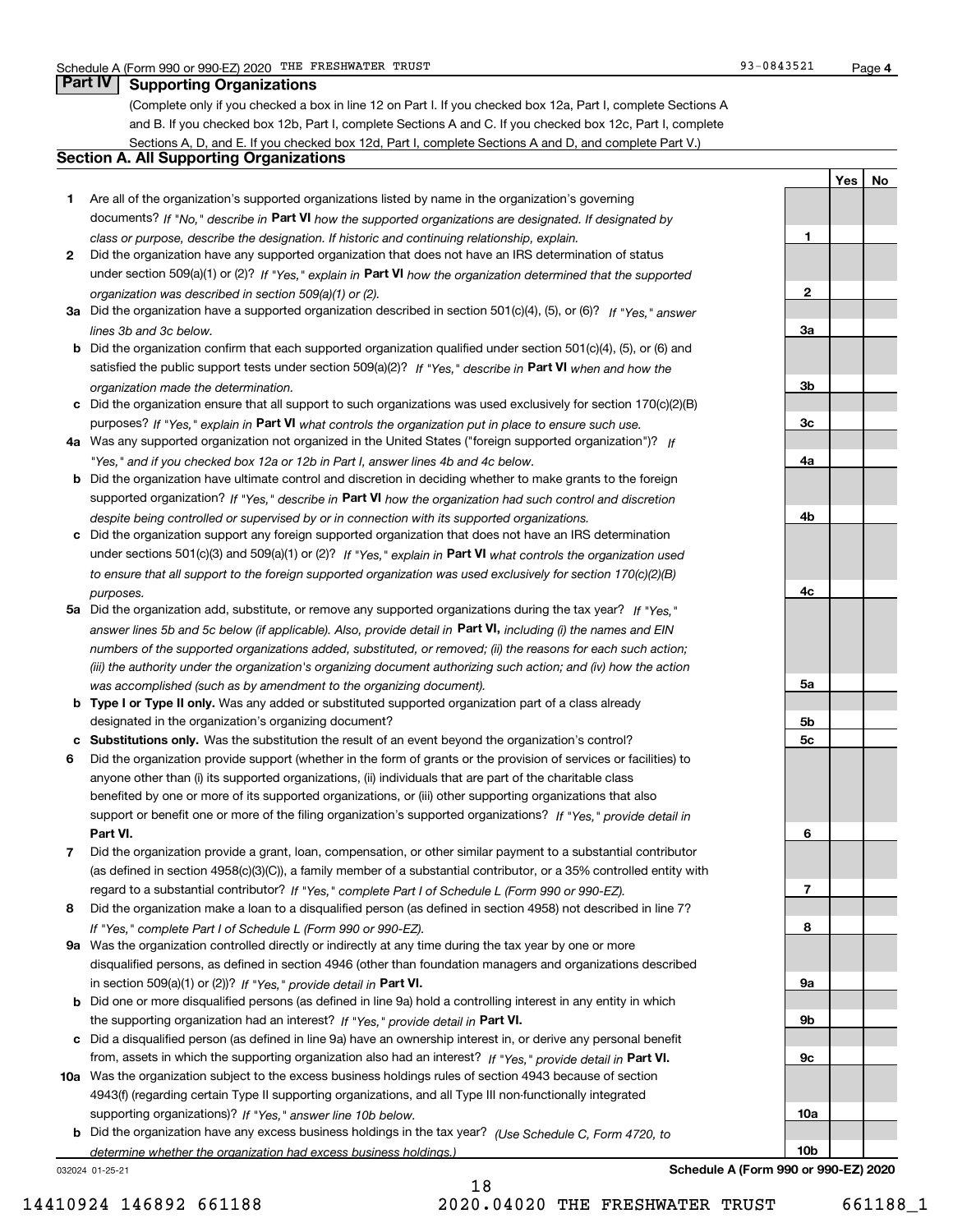**Part IV Supporting Organizations** *(continued)*

**2**

|    |                                                                                                                      |                 | Yes l | No |
|----|----------------------------------------------------------------------------------------------------------------------|-----------------|-------|----|
| 11 | Has the organization accepted a gift or contribution from any of the following persons?                              |                 |       |    |
|    | a A person who directly or indirectly controls, either alone or together with persons described in lines 11b and     |                 |       |    |
|    | 11c below, the governing body of a supported organization?                                                           | 11a             |       |    |
|    | <b>b</b> A family member of a person described in line 11a above?                                                    | 11 <sub>b</sub> |       |    |
|    | c A 35% controlled entity of a person described in line 11a or 11b above? If "Yes" to line 11a, 11b, or 11c, provide |                 |       |    |
|    | detail in Part VI.                                                                                                   | 11c             |       |    |
|    | <b>Section B. Type I Supporting Organizations</b>                                                                    |                 |       |    |
|    |                                                                                                                      |                 | Yes   | No |
|    |                                                                                                                      |                 |       |    |

|              | Did the governing body, members of the governing body, officers acting in their official capacity, or membership of one or<br>more supported organizations have the power to regularly appoint or elect at least a majority of the organization's officers,<br>directors, or trustees at all times during the tax year? If "No," describe in Part VI how the supported organization(s) |  |
|--------------|----------------------------------------------------------------------------------------------------------------------------------------------------------------------------------------------------------------------------------------------------------------------------------------------------------------------------------------------------------------------------------------|--|
|              | effectively operated, supervised, or controlled the organization's activities. If the organization had more than one supported                                                                                                                                                                                                                                                         |  |
|              | organization, describe how the powers to appoint and/or remove officers, directors, or trustees were allocated among the<br>supported organizations and what conditions or restrictions, if any, applied to such powers during the tax year.                                                                                                                                           |  |
| $\mathbf{2}$ | Did the organization operate for the benefit of any supported organization other than the supported                                                                                                                                                                                                                                                                                    |  |
|              | organization(s) that operated, supervised, or controlled the supporting organization? If "Yes," explain in                                                                                                                                                                                                                                                                             |  |

**Part VI**  *how providing such benefit carried out the purposes of the supported organization(s) that operated,*

*supervised, or controlled the supporting organization.*

| <u>sabernsea. Or componed the sabboruna organization.</u> |  |
|-----------------------------------------------------------|--|
| <b>Section C. Type II Supporting Organizations</b>        |  |

**Yes No 1**or trustees of each of the organization's supported organization(s)? If "No," describe in **Part VI** how control **1***or management of the supporting organization was vested in the same persons that controlled or managed the supported organization(s).* Were a majority of the organization's directors or trustees during the tax year also a majority of the directors

|  |  |  |  | Section D. All Type III Supporting Organizations |
|--|--|--|--|--------------------------------------------------|
|--|--|--|--|--------------------------------------------------|

|              |                                                                                                                                                                                                                                                                                                                                                                   |   | Yes   No |  |
|--------------|-------------------------------------------------------------------------------------------------------------------------------------------------------------------------------------------------------------------------------------------------------------------------------------------------------------------------------------------------------------------|---|----------|--|
|              | Did the organization provide to each of its supported organizations, by the last day of the fifth month of the<br>organization's tax year, (i) a written notice describing the type and amount of support provided during the prior tax<br>year, (ii) a copy of the Form 990 that was most recently filed as of the date of notification, and (iii) copies of the |   |          |  |
|              | organization's governing documents in effect on the date of notification, to the extent not previously provided?                                                                                                                                                                                                                                                  |   |          |  |
| $\mathbf{2}$ | Were any of the organization's officers, directors, or trustees either (i) appointed or elected by the supported                                                                                                                                                                                                                                                  |   |          |  |
|              | organization(s) or (ii) serving on the governing body of a supported organization? If "No," explain in Part VI how                                                                                                                                                                                                                                                |   |          |  |
| 3            | the organization maintained a close and continuous working relationship with the supported organization(s).<br>By reason of the relationship described in line 2, above, did the organization's supported organizations have a                                                                                                                                    | 2 |          |  |
|              | significant voice in the organization's investment policies and in directing the use of the organization's                                                                                                                                                                                                                                                        |   |          |  |
|              | income or assets at all times during the tax year? If "Yes," describe in Part VI the role the organization's                                                                                                                                                                                                                                                      |   |          |  |
|              | supported organizations played in this regard.                                                                                                                                                                                                                                                                                                                    | з |          |  |

# *supported organizations played in this regard.* **Section E. Type III Functionally Integrated Supporting Organizations**

- **1**Check the box next to the method that the organization used to satisfy the Integral Part Test during the year (see instructions).
- **alinupy** The organization satisfied the Activities Test. Complete line 2 below.
- **b**The organization is the parent of each of its supported organizations. *Complete* line 3 *below.*  $\mathcal{L}^{\text{max}}$

|  |  |  | c <u>L</u> The organization supported a governmental entity. Describe in Part VI how you supported a governmental entity (see instructions) |  |
|--|--|--|---------------------------------------------------------------------------------------------------------------------------------------------|--|
|--|--|--|---------------------------------------------------------------------------------------------------------------------------------------------|--|

19

- **2Answer lines 2a and 2b below. Yes No** Activities Test.
- **a** Did substantially all of the organization's activities during the tax year directly further the exempt purposes of the supported organization(s) to which the organization was responsive? If "Yes," then in **Part VI identify those supported organizations and explain**  *how these activities directly furthered their exempt purposes, how the organization was responsive to those supported organizations, and how the organization determined that these activities constituted substantially all of its activities.*
- **b** Did the activities described in line 2a, above, constitute activities that, but for the organization's involvement, **Part VI**  *the reasons for the organization's position that its supported organization(s) would have engaged in* one or more of the organization's supported organization(s) would have been engaged in? If "Yes," e*xplain in these activities but for the organization's involvement.*
- **3** Parent of Supported Organizations. Answer lines 3a and 3b below.
- **a** Did the organization have the power to regularly appoint or elect a majority of the officers, directors, or trustees of each of the supported organizations? If "Yes" or "No" provide details in P**art VI.**

**b** Did the organization exercise a substantial degree of direction over the policies, programs, and activities of each of its supported organizations? If "Yes," describe in Part VI the role played by the organization in this regard.

032025 01-25-21

**Schedule A (Form 990 or 990-EZ) 2020**

**2a**

**2b**

**3a**

**3b**

14410924 146892 661188 2020.04020 THE FRESHWATER TRUST 661188\_1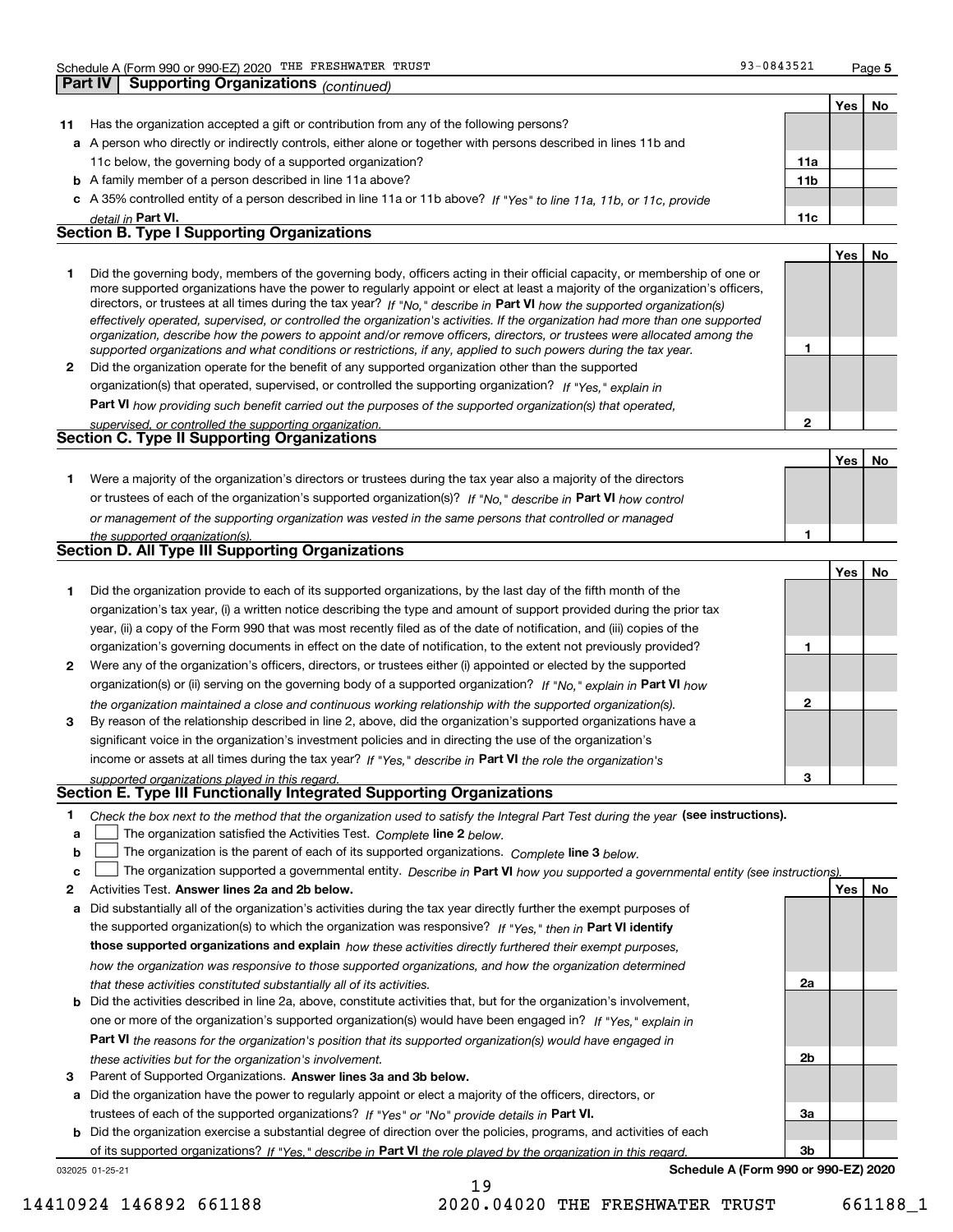|  | Schedule A (Form 990 or 990-EZ) 2020 | THE | <b>FRESHWATER</b> | TRUST | 93-0843521 | Paɑe |  |
|--|--------------------------------------|-----|-------------------|-------|------------|------|--|
|--|--------------------------------------|-----|-------------------|-------|------------|------|--|

**Part V Type III Non-Functionally Integrated 509(a)(3) Supporting Organizations** 

**1Part VI** Check here if the organization satisfied the Integral Part Test as a qualifying trust on Nov. 20, 1970 ( explain in Part **VI**). See instructions. All other Type III non-functionally integrated supporting organizations must complete Sections A through E. ×.

|   | Section A - Adjusted Net Income                                                                                                   |                | (A) Prior Year | (B) Current Year<br>(optional) |
|---|-----------------------------------------------------------------------------------------------------------------------------------|----------------|----------------|--------------------------------|
| 1 | Net short-term capital gain                                                                                                       | 1              |                |                                |
| 2 | Recoveries of prior-year distributions                                                                                            | $\overline{2}$ |                |                                |
| 3 | Other gross income (see instructions)                                                                                             | 3              |                |                                |
| 4 | Add lines 1 through 3.                                                                                                            | 4              |                |                                |
| 5 | Depreciation and depletion                                                                                                        | 5              |                |                                |
| 6 | Portion of operating expenses paid or incurred for production or                                                                  |                |                |                                |
|   | collection of gross income or for management, conservation, or                                                                    |                |                |                                |
|   | maintenance of property held for production of income (see instructions)                                                          | 6              |                |                                |
| 7 | Other expenses (see instructions)                                                                                                 | $\overline{7}$ |                |                                |
| 8 | Adjusted Net Income (subtract lines 5, 6, and 7 from line 4)                                                                      | 8              |                |                                |
|   | <b>Section B - Minimum Asset Amount</b>                                                                                           |                | (A) Prior Year | (B) Current Year<br>(optional) |
| 1 | Aggregate fair market value of all non-exempt-use assets (see                                                                     |                |                |                                |
|   | instructions for short tax year or assets held for part of year):                                                                 |                |                |                                |
|   | <b>a</b> Average monthly value of securities                                                                                      | 1a             |                |                                |
|   | <b>b</b> Average monthly cash balances                                                                                            | 1 <sub>b</sub> |                |                                |
|   | c Fair market value of other non-exempt-use assets                                                                                | 1c             |                |                                |
|   | <b>d</b> Total (add lines 1a, 1b, and 1c)                                                                                         | 1d             |                |                                |
|   | e Discount claimed for blockage or other factors                                                                                  |                |                |                                |
|   | (explain in detail in Part VI):                                                                                                   |                |                |                                |
| 2 | Acquisition indebtedness applicable to non-exempt-use assets                                                                      | $\mathbf{2}$   |                |                                |
| 3 | Subtract line 2 from line 1d.                                                                                                     | 3              |                |                                |
| 4 | Cash deemed held for exempt use. Enter 0.015 of line 3 (for greater amount,                                                       |                |                |                                |
|   | see instructions)                                                                                                                 | 4              |                |                                |
| 5 | Net value of non-exempt-use assets (subtract line 4 from line 3)                                                                  | 5              |                |                                |
| 6 | Multiply line 5 by 0.035.                                                                                                         | 6              |                |                                |
| 7 | Recoveries of prior-year distributions                                                                                            | 7              |                |                                |
| 8 | <b>Minimum Asset Amount</b> (add line 7 to line 6)                                                                                | 8              |                |                                |
|   | <b>Section C - Distributable Amount</b>                                                                                           |                |                | <b>Current Year</b>            |
| 1 | Adjusted net income for prior year (from Section A, line 8, column A)                                                             | 1.             |                |                                |
| 2 | Enter 0.85 of line 1.                                                                                                             | $\overline{2}$ |                |                                |
| 3 | Minimum asset amount for prior year (from Section B, line 8, column A)                                                            | 3              |                |                                |
| 4 | Enter greater of line 2 or line 3.                                                                                                | 4              |                |                                |
| 5 | Income tax imposed in prior year                                                                                                  | 5              |                |                                |
| 6 | <b>Distributable Amount.</b> Subtract line 5 from line 4, unless subject to                                                       |                |                |                                |
|   | emergency temporary reduction (see instructions).                                                                                 | 6              |                |                                |
| 7 | Check here if the current year is the organization's first as a non-functionally integrated Type III supporting organization (see |                |                |                                |

instructions).

**Schedule A (Form 990 or 990-EZ) 2020**

032026 01-25-21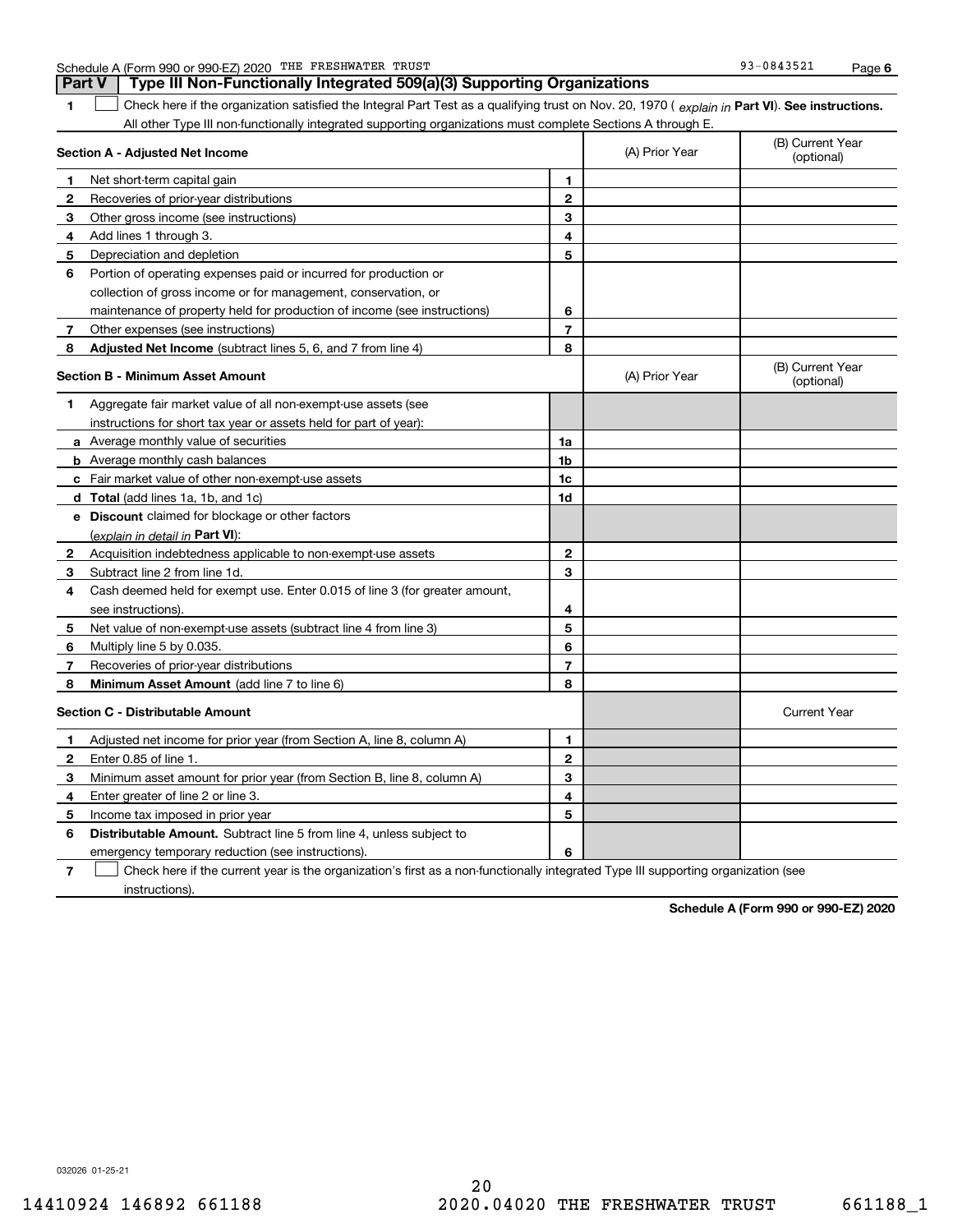|    | Type III Non-Functionally Integrated 509(a)(3) Supporting Organizations<br>∣ Part V<br>(continued) |                             |                                       |              |                                         |  |  |
|----|----------------------------------------------------------------------------------------------------|-----------------------------|---------------------------------------|--------------|-----------------------------------------|--|--|
|    | Section D - Distributions                                                                          |                             |                                       |              | <b>Current Year</b>                     |  |  |
| 1  | Amounts paid to supported organizations to accomplish exempt purposes                              |                             |                                       | 1            |                                         |  |  |
| 2  | Amounts paid to perform activity that directly furthers exempt purposes of supported               |                             |                                       |              |                                         |  |  |
|    | organizations, in excess of income from activity                                                   |                             |                                       | $\mathbf{2}$ |                                         |  |  |
| 3  | Administrative expenses paid to accomplish exempt purposes of supported organizations              |                             |                                       | 3            |                                         |  |  |
| 4  | Amounts paid to acquire exempt-use assets                                                          |                             |                                       | 4            |                                         |  |  |
| 5  | Qualified set aside amounts (prior IRS approval required - provide details in Part VI)             |                             |                                       | 5            |                                         |  |  |
| 6  | Other distributions ( <i>describe in</i> Part VI). See instructions.                               |                             |                                       | 6            |                                         |  |  |
| 7  | Total annual distributions. Add lines 1 through 6.                                                 |                             |                                       | 7            |                                         |  |  |
| 8  | Distributions to attentive supported organizations to which the organization is responsive         |                             |                                       |              |                                         |  |  |
|    | (provide details in Part VI). See instructions.                                                    |                             |                                       | 8            |                                         |  |  |
| 9  | Distributable amount for 2020 from Section C, line 6                                               |                             |                                       | 9            |                                         |  |  |
| 10 | Line 8 amount divided by line 9 amount                                                             |                             |                                       | 10           |                                         |  |  |
|    |                                                                                                    | (i)                         | (ii)                                  |              | (iii)                                   |  |  |
|    | <b>Section E - Distribution Allocations</b> (see instructions)                                     | <b>Excess Distributions</b> | <b>Underdistributions</b><br>Pre-2020 |              | <b>Distributable</b><br>Amount for 2020 |  |  |
| 1  | Distributable amount for 2020 from Section C, line 6                                               |                             |                                       |              |                                         |  |  |
| 2  | Underdistributions, if any, for years prior to 2020 (reason-                                       |                             |                                       |              |                                         |  |  |
|    | able cause required - explain in Part VI). See instructions.                                       |                             |                                       |              |                                         |  |  |
| 3  | Excess distributions carryover, if any, to 2020                                                    |                             |                                       |              |                                         |  |  |
|    | <b>a</b> From 2015                                                                                 |                             |                                       |              |                                         |  |  |
|    | <b>b</b> From 2016                                                                                 |                             |                                       |              |                                         |  |  |
|    | <b>c</b> From 2017                                                                                 |                             |                                       |              |                                         |  |  |
|    | d From 2018                                                                                        |                             |                                       |              |                                         |  |  |
|    | e From 2019                                                                                        |                             |                                       |              |                                         |  |  |
|    | f Total of lines 3a through 3e                                                                     |                             |                                       |              |                                         |  |  |
|    | g Applied to underdistributions of prior years                                                     |                             |                                       |              |                                         |  |  |
|    | <b>h</b> Applied to 2020 distributable amount                                                      |                             |                                       |              |                                         |  |  |
|    | Carryover from 2015 not applied (see instructions)                                                 |                             |                                       |              |                                         |  |  |
|    | Remainder. Subtract lines 3g, 3h, and 3i from line 3f.                                             |                             |                                       |              |                                         |  |  |
| 4  | Distributions for 2020 from Section D,                                                             |                             |                                       |              |                                         |  |  |
|    | line $7:$                                                                                          |                             |                                       |              |                                         |  |  |
|    | a Applied to underdistributions of prior years                                                     |                             |                                       |              |                                         |  |  |
|    | <b>b</b> Applied to 2020 distributable amount                                                      |                             |                                       |              |                                         |  |  |
|    | c Remainder. Subtract lines 4a and 4b from line 4.                                                 |                             |                                       |              |                                         |  |  |
| 5  | Remaining underdistributions for years prior to 2020, if                                           |                             |                                       |              |                                         |  |  |
|    | any. Subtract lines 3g and 4a from line 2. For result greater                                      |                             |                                       |              |                                         |  |  |
|    | than zero, explain in Part VI. See instructions.                                                   |                             |                                       |              |                                         |  |  |
| 6  | Remaining underdistributions for 2020. Subtract lines 3h                                           |                             |                                       |              |                                         |  |  |
|    | and 4b from line 1. For result greater than zero, explain in                                       |                             |                                       |              |                                         |  |  |
|    | Part VI. See instructions.                                                                         |                             |                                       |              |                                         |  |  |
| 7  | Excess distributions carryover to 2021. Add lines 3j                                               |                             |                                       |              |                                         |  |  |
|    | and 4c.                                                                                            |                             |                                       |              |                                         |  |  |
| 8  | Breakdown of line 7:                                                                               |                             |                                       |              |                                         |  |  |
|    | a Excess from 2016                                                                                 |                             |                                       |              |                                         |  |  |
|    | <b>b</b> Excess from 2017                                                                          |                             |                                       |              |                                         |  |  |
|    | c Excess from 2018                                                                                 |                             |                                       |              |                                         |  |  |
|    | d Excess from 2019                                                                                 |                             |                                       |              |                                         |  |  |
|    | e Excess from 2020                                                                                 |                             |                                       |              |                                         |  |  |
|    |                                                                                                    |                             |                                       |              |                                         |  |  |

**Schedule A (Form 990 or 990-EZ) 2020**

032027 01-25-21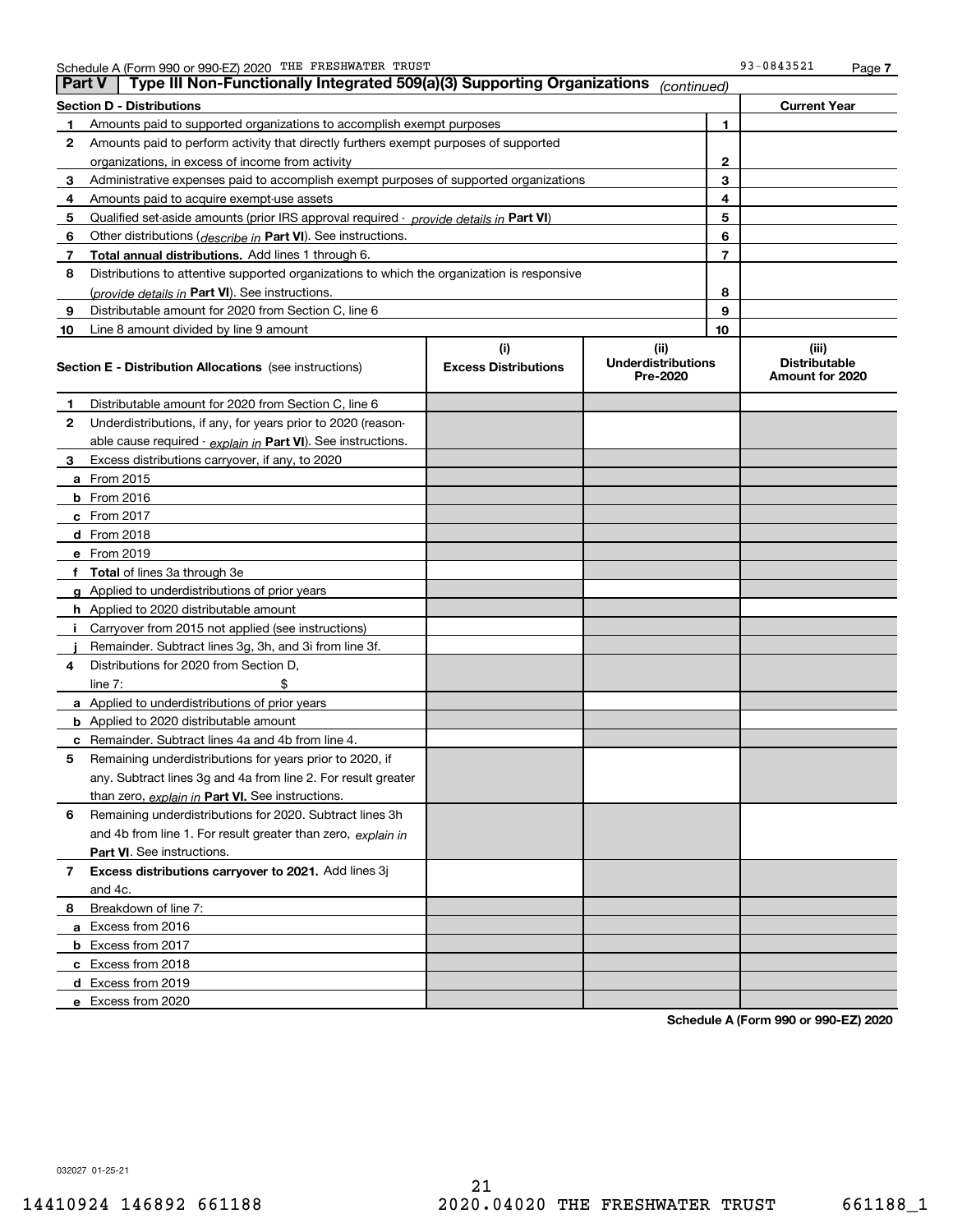Part VI | Supplemental Information. Provide the explanations required by Part II, line 10; Part II, line 17a or 17b; Part III, line 12; Part IV, Section A, lines 1, 2, 3b, 3c, 4b, 4c, 5a, 6, 9a, 9b, 9c, 11a, 11b, and 11c; Part IV, Section B, lines 1 and 2; Part IV, Section C, line 1; Part IV, Section D, lines 2 and 3; Part IV, Section E, lines 1c, 2a, 2b, 3a, and 3b; Part V, line 1; Part V, Section B, line 1e; Part V, Section D, lines 5, 6, and 8; and Part V, Section E, lines 2, 5, and 6. Also complete this part for any additional information. (See instructions.)

SCHEDULE A, PART II, LINE 10, EXPLANATION FOR OTHER INCOME:

#### MISCELLANOUS

**Schedule A (Form 990 or 990-EZ) 2020**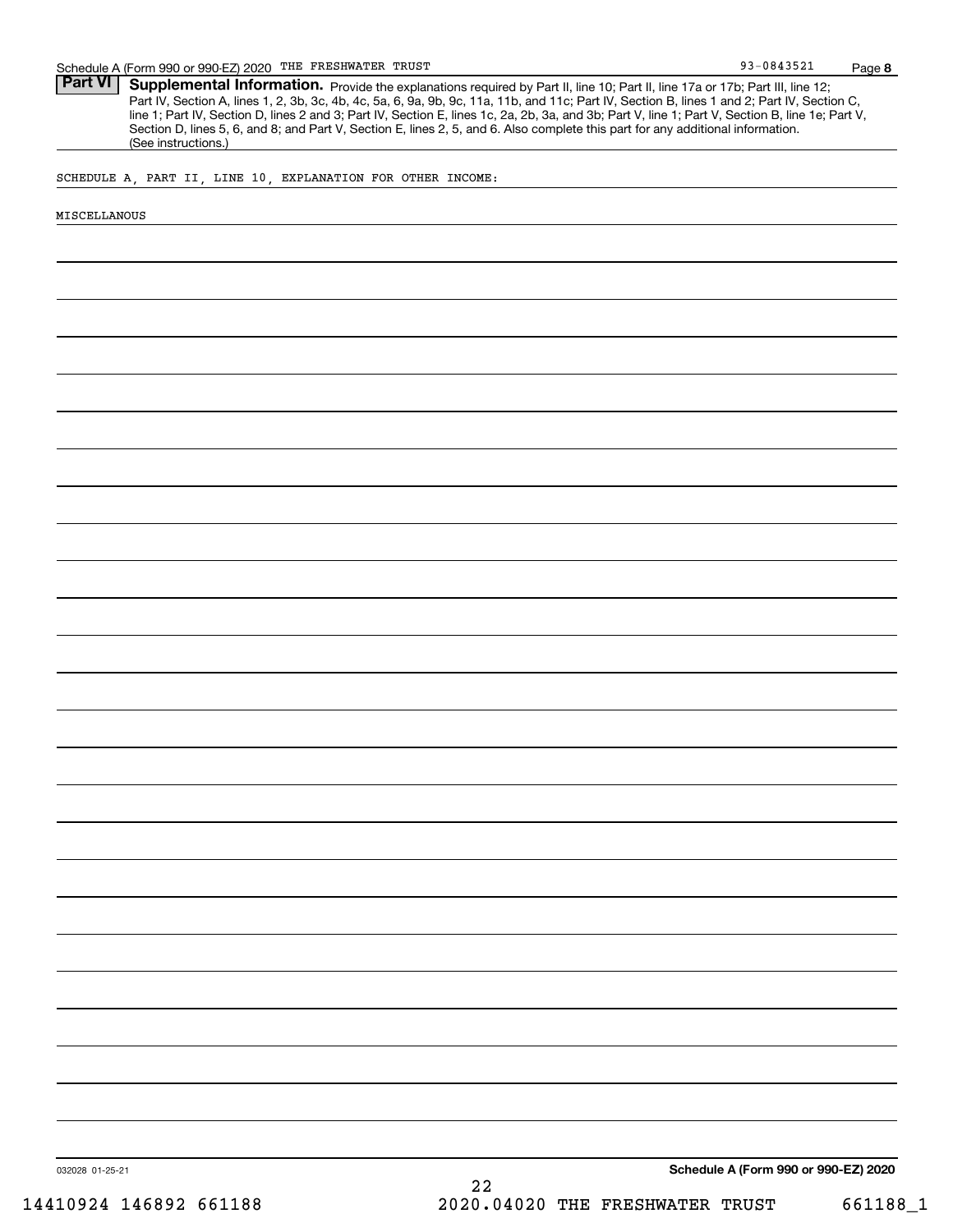Department of the Treasury Internal Revenue Service **(Form 990, 990-EZ, or 990-PF)**

Name of the organization

|  |  | ** PUBLIC DISCLOSURE COPY ** |  |  |
|--|--|------------------------------|--|--|
|--|--|------------------------------|--|--|

# **Schedule B Schedule of Contributors**

**| Attach to Form 990, Form 990-EZ, or Form 990-PF. | Go to www.irs.gov/Form990 for the latest information.** OMB No. 1545-0047

**2020**

**Employer identification number**

93-0843521

| THE FRESHWATER TRUST |  |
|----------------------|--|
|                      |  |

| <b>Organization type (check one):</b>                                              |  |  |  |  |  |
|------------------------------------------------------------------------------------|--|--|--|--|--|
| Section:                                                                           |  |  |  |  |  |
| $X$ 501(c)( $3$ ) (enter number) organization                                      |  |  |  |  |  |
| $4947(a)(1)$ nonexempt charitable trust <b>not</b> treated as a private foundation |  |  |  |  |  |
| 527 political organization                                                         |  |  |  |  |  |
| 501(c)(3) exempt private foundation                                                |  |  |  |  |  |
| 4947(a)(1) nonexempt charitable trust treated as a private foundation              |  |  |  |  |  |
| 501(c)(3) taxable private foundation                                               |  |  |  |  |  |
|                                                                                    |  |  |  |  |  |

Check if your organization is covered by the **General Rule** or a **Special Rule. Note:**  Only a section 501(c)(7), (8), or (10) organization can check boxes for both the General Rule and a Special Rule. See instructions.

### **General Rule**

 $\mathcal{L}^{\text{max}}$ 

For an organization filing Form 990, 990-EZ, or 990-PF that received, during the year, contributions totaling \$5,000 or more (in money or property) from any one contributor. Complete Parts I and II. See instructions for determining a contributor's total contributions.

#### **Special Rules**

any one contributor, during the year, total contributions of the greater of  $\,$  (1) \$5,000; or **(2)** 2% of the amount on (i) Form 990, Part VIII, line 1h;  $\overline{X}$  For an organization described in section 501(c)(3) filing Form 990 or 990-EZ that met the 33 1/3% support test of the regulations under sections 509(a)(1) and 170(b)(1)(A)(vi), that checked Schedule A (Form 990 or 990-EZ), Part II, line 13, 16a, or 16b, and that received from or (ii) Form 990-EZ, line 1. Complete Parts I and II.

For an organization described in section 501(c)(7), (8), or (10) filing Form 990 or 990-EZ that received from any one contributor, during the year, total contributions of more than \$1,000 exclusively for religious, charitable, scientific, literary, or educational purposes, or for the prevention of cruelty to children or animals. Complete Parts I (entering "N/A" in column (b) instead of the contributor name and address), II, and III.  $\mathcal{L}^{\text{max}}$ 

purpose. Don't complete any of the parts unless the **General Rule** applies to this organization because it received *nonexclusively* year, contributions <sub>exclusively</sub> for religious, charitable, etc., purposes, but no such contributions totaled more than \$1,000. If this box is checked, enter here the total contributions that were received during the year for an  $\;$ exclusively religious, charitable, etc., For an organization described in section 501(c)(7), (8), or (10) filing Form 990 or 990-EZ that received from any one contributor, during the religious, charitable, etc., contributions totaling \$5,000 or more during the year  $\Box$ — $\Box$   $\Box$  $\mathcal{L}^{\text{max}}$ 

**Caution:**  An organization that isn't covered by the General Rule and/or the Special Rules doesn't file Schedule B (Form 990, 990-EZ, or 990-PF),  **must** but it answer "No" on Part IV, line 2, of its Form 990; or check the box on line H of its Form 990-EZ or on its Form 990-PF, Part I, line 2, to certify that it doesn't meet the filing requirements of Schedule B (Form 990, 990-EZ, or 990-PF).

**For Paperwork Reduction Act Notice, see the instructions for Form 990, 990-EZ, or 990-PF. Schedule B (Form 990, 990-EZ, or 990-PF) (2020)** LHA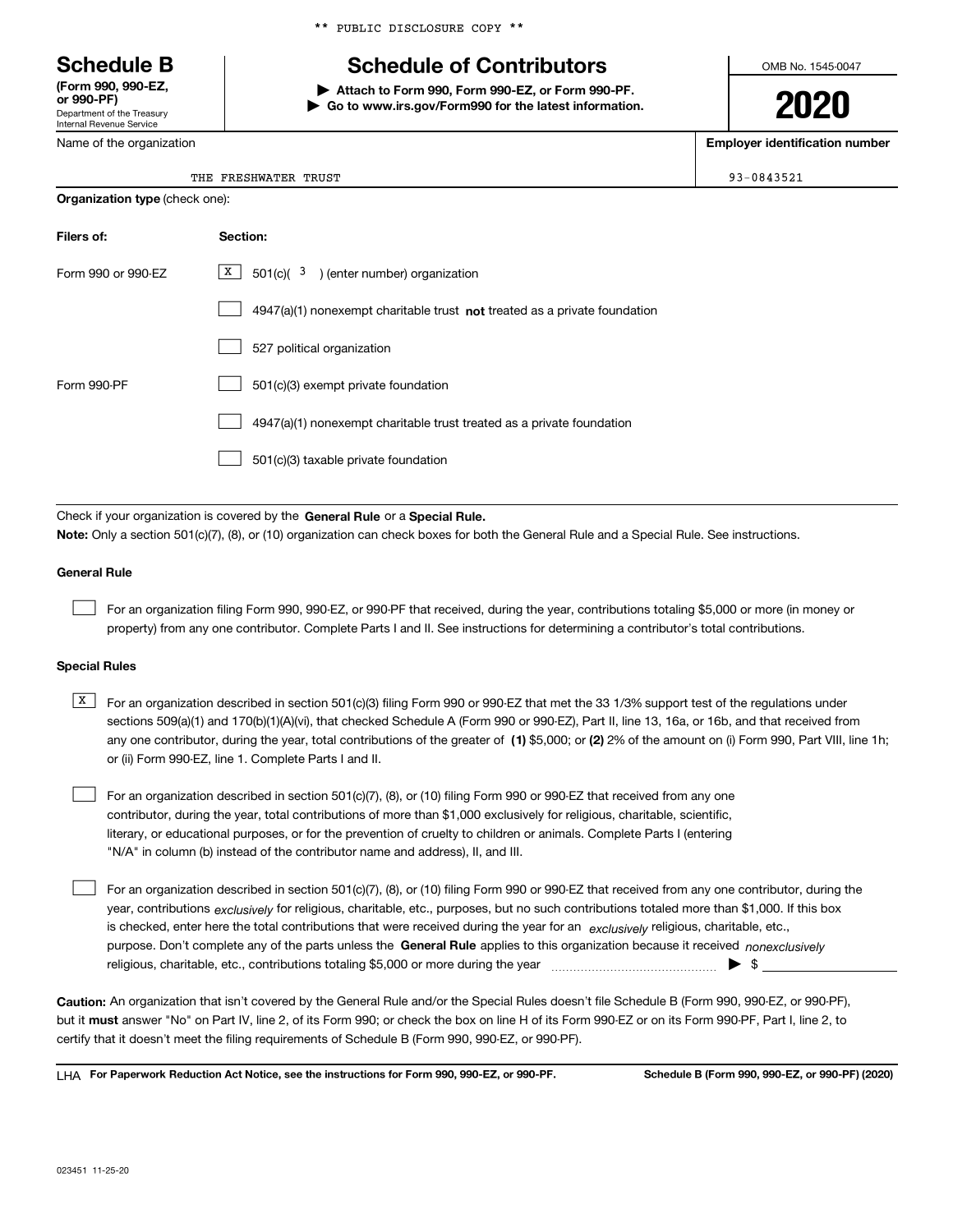## Schedule B (Form 990, 990-EZ, or 990-PF) (2020) Page 2

|                      | Schedule B (Form 990, 990-EZ, or 990-PF) (2020)                                                       |                                   | Page 2                                                                                                                                   |
|----------------------|-------------------------------------------------------------------------------------------------------|-----------------------------------|------------------------------------------------------------------------------------------------------------------------------------------|
| Name of organization |                                                                                                       |                                   | <b>Employer identification number</b>                                                                                                    |
|                      | THE FRESHWATER TRUST                                                                                  |                                   | 93-0843521                                                                                                                               |
| Part I               | <b>Contributors</b> (see instructions). Use duplicate copies of Part I if additional space is needed. |                                   |                                                                                                                                          |
| (a)<br>No.           | (b)<br>Name, address, and ZIP + 4                                                                     | (c)<br><b>Total contributions</b> | (d)<br>Type of contribution                                                                                                              |
| 1                    |                                                                                                       | 1,950,027.<br>\$                  | х<br>Person<br>Payroll<br>Noncash<br>(Complete Part II for<br>noncash contributions.)                                                    |
| (a)<br>No.           | (b)<br>Name, address, and ZIP + 4                                                                     | (c)<br><b>Total contributions</b> | (d)<br>Type of contribution                                                                                                              |
| 2                    |                                                                                                       | 910, 457.<br>\$                   | х<br>Person<br>Payroll<br>Noncash<br>(Complete Part II for<br>noncash contributions.)                                                    |
| (a)<br>No.           | (b)<br>Name, address, and ZIP + 4                                                                     | (c)<br><b>Total contributions</b> | (d)<br>Type of contribution                                                                                                              |
| 3                    |                                                                                                       | 681,287.<br>\$                    | x<br>Person<br>Payroll<br>Noncash<br>(Complete Part II for<br>noncash contributions.)                                                    |
| (a)<br>No.           | (b)<br>Name, address, and ZIP + 4                                                                     | (c)<br><b>Total contributions</b> | (d)<br>Type of contribution                                                                                                              |
| 4                    |                                                                                                       | 478, 125.<br>\$                   | х<br>Person<br>Payroll<br>Noncash<br>(Complete Part II for<br>noncash contributions.)                                                    |
| (a)<br>No.           | (b)<br>Name, address, and ZIP + 4                                                                     | (c)<br><b>Total contributions</b> | (d)<br>Type of contribution                                                                                                              |
| 5                    |                                                                                                       | 315,930.<br>\$                    | Х<br>Person<br>Payroll<br>Noncash<br>(Complete Part II for<br>noncash contributions.)                                                    |
| (a)<br>No.           | (b)<br>Name, address, and ZIP + 4                                                                     | (c)<br><b>Total contributions</b> | (d)<br>Type of contribution                                                                                                              |
| 6                    |                                                                                                       | 298,000.<br>\$                    | Х<br>Person<br>Payroll<br>Noncash<br>(Complete Part II for<br>noncash contributions.)<br>Schedule B (Form 990, 990-EZ, or 990-PF) (2020) |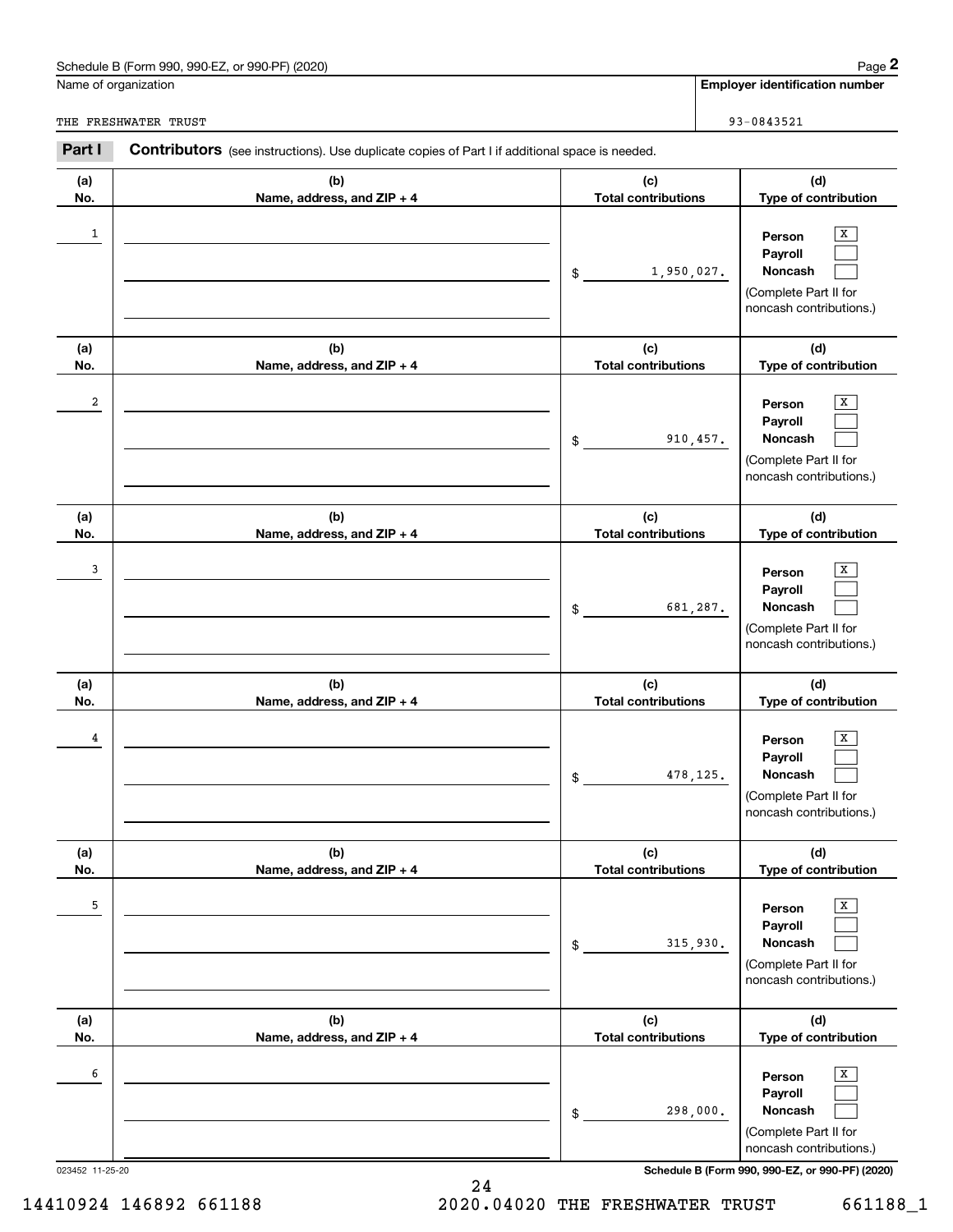## Schedule B (Form 990, 990-EZ, or 990-PF) (2020) Page 2

|                 | Schedule B (Form 990, 990-EZ, or 990-PF) (2020)                                                       |                                   | Page 2                                                                                                  |
|-----------------|-------------------------------------------------------------------------------------------------------|-----------------------------------|---------------------------------------------------------------------------------------------------------|
|                 | Name of organization                                                                                  |                                   | <b>Employer identification number</b>                                                                   |
|                 | THE FRESHWATER TRUST                                                                                  |                                   | 93-0843521                                                                                              |
| Part I          | <b>Contributors</b> (see instructions). Use duplicate copies of Part I if additional space is needed. |                                   |                                                                                                         |
| (a)<br>No.      | (b)<br>Name, address, and ZIP + 4                                                                     | (c)<br><b>Total contributions</b> | (d)<br>Type of contribution                                                                             |
| 7               |                                                                                                       | 240,000.<br>\$                    | х<br>Person<br>Payroll<br>Noncash<br>(Complete Part II for<br>noncash contributions.)                   |
| (a)<br>No.      | (b)<br>Name, address, and ZIP + 4                                                                     | (c)<br><b>Total contributions</b> | (d)<br>Type of contribution                                                                             |
| 8               |                                                                                                       | 207, 315.<br>\$                   | х<br>Person<br>Payroll<br>Noncash<br>(Complete Part II for<br>noncash contributions.)                   |
| (a)<br>No.      | (b)<br>Name, address, and ZIP + 4                                                                     | (c)<br><b>Total contributions</b> | (d)<br>Type of contribution                                                                             |
| 9               |                                                                                                       | 205,764.<br>\$                    | X<br>Person<br>Payroll<br>Noncash<br>$\overline{X}$<br>(Complete Part II for<br>noncash contributions.) |
| (a)<br>No.      | (b)<br>Name, address, and ZIP + 4                                                                     | (c)<br><b>Total contributions</b> | (d)<br>Type of contribution                                                                             |
| 10              |                                                                                                       | 150,000.<br>\$                    | х<br>Person<br>Payroll<br>Noncash<br>(Complete Part II for<br>noncash contributions.)                   |
| (a)<br>No.      | (b)<br>Name, address, and ZIP + 4                                                                     | (c)<br><b>Total contributions</b> | (d)<br>Type of contribution                                                                             |
| 11              |                                                                                                       | 145,715.<br>\$                    | X<br>Person<br>Payroll<br>Noncash<br>(Complete Part II for<br>noncash contributions.)                   |
| (a)<br>No.      | (b)<br>Name, address, and ZIP + 4                                                                     | (c)<br><b>Total contributions</b> | (d)<br>Type of contribution                                                                             |
| 12              |                                                                                                       | 137,657.<br>\$                    | X<br>Person<br>Payroll<br>Noncash<br>(Complete Part II for<br>noncash contributions.)                   |
| 023452 11-25-20 |                                                                                                       |                                   | Schedule B (Form 990, 990-EZ, or 990-PF) (2020)                                                         |

25 14410924 146892 661188 2020.04020 THE FRESHWATER TRUST 661188\_1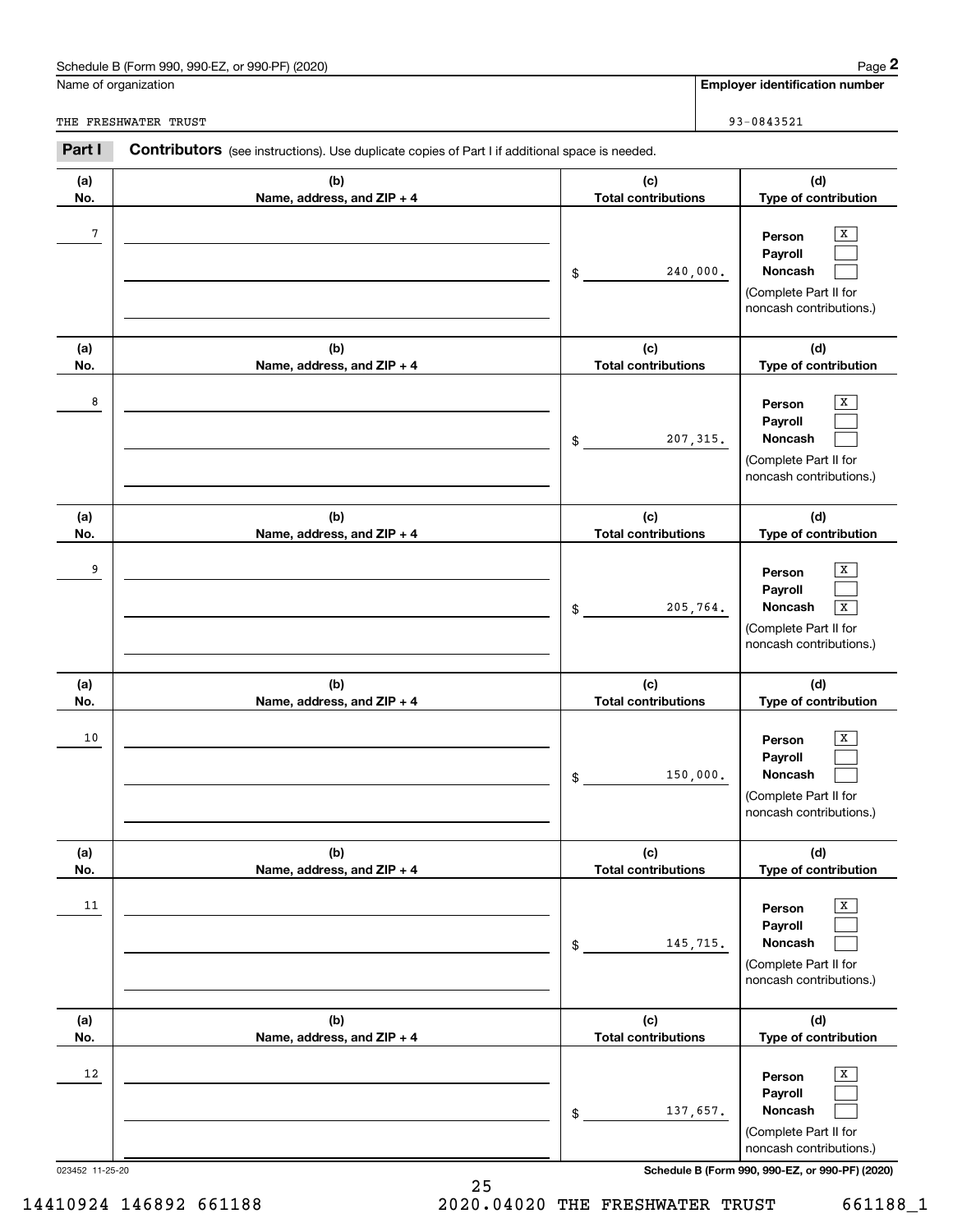## Schedule B (Form 990, 990-EZ, or 990-PF) (2020) Page 2

|                      | Schedule B (Form 990, 990-EZ, or 990-PF) (2020)                                                       |                                   | Page 2                                                                                                                              |
|----------------------|-------------------------------------------------------------------------------------------------------|-----------------------------------|-------------------------------------------------------------------------------------------------------------------------------------|
| Name of organization |                                                                                                       |                                   | <b>Employer identification number</b>                                                                                               |
|                      | THE FRESHWATER TRUST                                                                                  |                                   | 93-0843521                                                                                                                          |
| Part I               | <b>Contributors</b> (see instructions). Use duplicate copies of Part I if additional space is needed. |                                   |                                                                                                                                     |
| (a)<br>No.           | (b)<br>Name, address, and ZIP + 4                                                                     | (c)<br><b>Total contributions</b> | (d)<br>Type of contribution                                                                                                         |
| 13                   |                                                                                                       | 120,000.<br>\$                    | х<br>Person<br>Payroll<br>Noncash<br>(Complete Part II for<br>noncash contributions.)                                               |
| (a)<br>No.           | (b)<br>Name, address, and ZIP + 4                                                                     | (c)<br><b>Total contributions</b> | (d)<br>Type of contribution                                                                                                         |
|                      |                                                                                                       | \$                                | Person<br>Payroll<br>Noncash<br>(Complete Part II for<br>noncash contributions.)                                                    |
| (a)<br>No.           | (b)<br>Name, address, and ZIP + 4                                                                     | (c)<br><b>Total contributions</b> | (d)<br>Type of contribution                                                                                                         |
|                      |                                                                                                       | \$                                | Person<br>Payroll<br>Noncash<br>(Complete Part II for<br>noncash contributions.)                                                    |
| (a)<br>No.           | (b)<br>Name, address, and ZIP + 4                                                                     | (c)<br><b>Total contributions</b> | (d)<br>Type of contribution                                                                                                         |
|                      |                                                                                                       | \$                                | Person<br>Payroll<br>Noncash<br>(Complete Part II for<br>noncash contributions.)                                                    |
| (a)<br>No.           | (b)<br>Name, address, and ZIP + 4                                                                     | (c)<br><b>Total contributions</b> | (d)<br>Type of contribution                                                                                                         |
|                      |                                                                                                       | \$                                | Person<br>Payroll<br>Noncash<br>(Complete Part II for<br>noncash contributions.)                                                    |
| (a)<br>No.           | (b)<br>Name, address, and ZIP + 4                                                                     | (c)<br><b>Total contributions</b> | (d)<br>Type of contribution                                                                                                         |
|                      | 023452 11-25-20                                                                                       | \$                                | Person<br>Payroll<br>Noncash<br>(Complete Part II for<br>noncash contributions.)<br>Schedule B (Form 990, 990-EZ, or 990-PF) (2020) |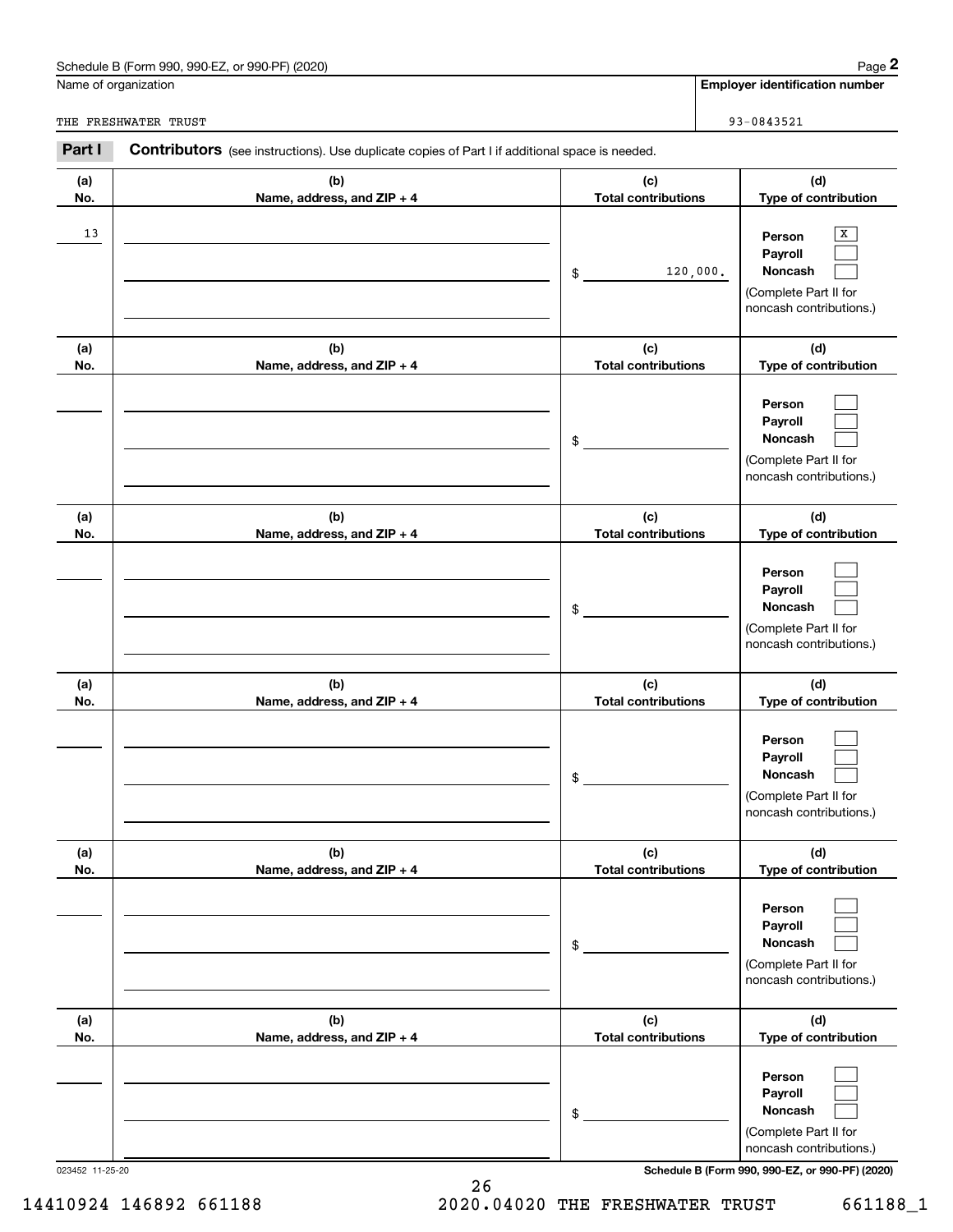| Schedule B (Form 990. 990-EZ. ‹<br>or 990-PF) (2020) | Page |
|------------------------------------------------------|------|
|                                                      |      |

|                              | Schedule B (Form 990, 990-EZ, or 990-PF) (2020)                                                     |                                                 |                                          | Page 3                                          |
|------------------------------|-----------------------------------------------------------------------------------------------------|-------------------------------------------------|------------------------------------------|-------------------------------------------------|
|                              | Name of organization                                                                                |                                                 |                                          | <b>Employer identification number</b>           |
|                              | THE FRESHWATER TRUST                                                                                |                                                 |                                          | 93-0843521                                      |
| Part II                      | Noncash Property (see instructions). Use duplicate copies of Part II if additional space is needed. |                                                 |                                          |                                                 |
| (a)<br>No.<br>from<br>Part I | (c)<br>(b)<br>Description of noncash property given                                                 |                                                 | FMV (or estimate)<br>(See instructions.) |                                                 |
|                              | LARGE TREES AND LOGS                                                                                |                                                 |                                          |                                                 |
| 9                            |                                                                                                     | \$                                              | 107, 100.                                | 12/31/20                                        |
| (a)<br>No.<br>from<br>Part I | (b)<br>Description of noncash property given                                                        | (c)<br>FMV (or estimate)<br>(See instructions.) |                                          | (d)<br>Date received                            |
|                              |                                                                                                     | \$                                              |                                          |                                                 |
| (a)<br>No.<br>from<br>Part I | (b)<br>Description of noncash property given                                                        | (c)<br>FMV (or estimate)<br>(See instructions.) |                                          | (d)<br>Date received                            |
|                              |                                                                                                     | \$                                              |                                          |                                                 |
| (a)<br>No.<br>from<br>Part I | (b)<br>Description of noncash property given                                                        | (c)<br>FMV (or estimate)<br>(See instructions.) |                                          | (d)<br>Date received                            |
|                              |                                                                                                     | \$                                              |                                          |                                                 |
| (a)<br>No.<br>from<br>Part I | (b)<br>Description of noncash property given                                                        | (c)<br>FMV (or estimate)<br>(See instructions.) |                                          | (d)<br>Date received                            |
|                              |                                                                                                     | \$                                              |                                          |                                                 |
| (a)<br>No.<br>from<br>Part I | (b)<br>Description of noncash property given                                                        | (c)<br>FMV (or estimate)<br>(See instructions.) |                                          | (d)<br>Date received                            |
|                              |                                                                                                     | \$                                              |                                          |                                                 |
| 023453 11-25-20              |                                                                                                     |                                                 |                                          | Schedule B (Form 990, 990-EZ, or 990-PF) (2020) |

27 14410924 146892 661188 2020.04020 THE FRESHWATER TRUST 661188\_1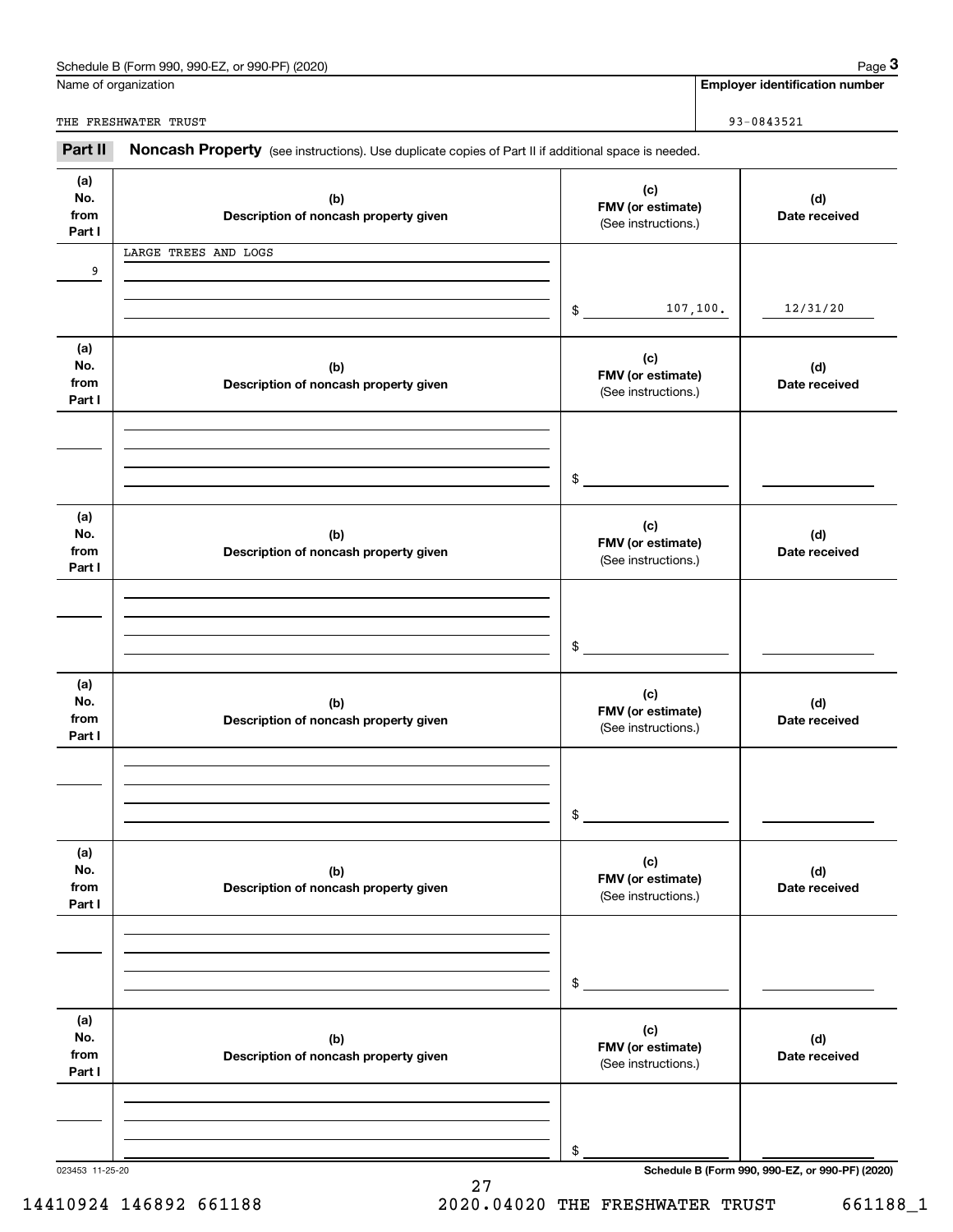|                           | Schedule B (Form 990, 990-EZ, or 990-PF) (2020)                                                                                                              |                      | Page 4                                                                                                                                                         |  |  |  |
|---------------------------|--------------------------------------------------------------------------------------------------------------------------------------------------------------|----------------------|----------------------------------------------------------------------------------------------------------------------------------------------------------------|--|--|--|
|                           | Name of organization                                                                                                                                         |                      | Employer identification number                                                                                                                                 |  |  |  |
|                           | THE FRESHWATER TRUST                                                                                                                                         |                      | 93-0843521                                                                                                                                                     |  |  |  |
| <b>Part III</b>           | from any one contributor. Complete columns (a) through (e) and the following line entry. For organizations                                                   |                      | Exclusively religious, charitable, etc., contributions to organizations described in section 501(c)(7), (8), or (10) that total more than \$1,000 for the year |  |  |  |
|                           | completing Part III, enter the total of exclusively religious, charitable, etc., contributions of \$1,000 or less for the year. (Enter this info. once.) \\$ |                      |                                                                                                                                                                |  |  |  |
| (a) No.                   | Use duplicate copies of Part III if additional space is needed.                                                                                              |                      |                                                                                                                                                                |  |  |  |
| from<br>Part I            | (b) Purpose of gift                                                                                                                                          | (c) Use of gift      | (d) Description of how gift is held                                                                                                                            |  |  |  |
|                           |                                                                                                                                                              |                      |                                                                                                                                                                |  |  |  |
|                           |                                                                                                                                                              |                      |                                                                                                                                                                |  |  |  |
|                           |                                                                                                                                                              |                      |                                                                                                                                                                |  |  |  |
|                           |                                                                                                                                                              | (e) Transfer of gift |                                                                                                                                                                |  |  |  |
|                           |                                                                                                                                                              |                      |                                                                                                                                                                |  |  |  |
|                           | Transferee's name, address, and ZIP + 4                                                                                                                      |                      | Relationship of transferor to transferee                                                                                                                       |  |  |  |
|                           |                                                                                                                                                              |                      |                                                                                                                                                                |  |  |  |
|                           |                                                                                                                                                              |                      |                                                                                                                                                                |  |  |  |
|                           |                                                                                                                                                              |                      |                                                                                                                                                                |  |  |  |
| (a) No.<br>from           | (b) Purpose of gift                                                                                                                                          | (c) Use of gift      | (d) Description of how gift is held                                                                                                                            |  |  |  |
| Part I                    |                                                                                                                                                              |                      |                                                                                                                                                                |  |  |  |
|                           |                                                                                                                                                              |                      |                                                                                                                                                                |  |  |  |
|                           |                                                                                                                                                              |                      |                                                                                                                                                                |  |  |  |
|                           |                                                                                                                                                              |                      |                                                                                                                                                                |  |  |  |
|                           | (e) Transfer of gift                                                                                                                                         |                      |                                                                                                                                                                |  |  |  |
|                           | Transferee's name, address, and ZIP + 4<br>Relationship of transferor to transferee                                                                          |                      |                                                                                                                                                                |  |  |  |
|                           |                                                                                                                                                              |                      |                                                                                                                                                                |  |  |  |
|                           |                                                                                                                                                              |                      |                                                                                                                                                                |  |  |  |
|                           |                                                                                                                                                              |                      |                                                                                                                                                                |  |  |  |
| (a) No.                   |                                                                                                                                                              |                      |                                                                                                                                                                |  |  |  |
| from<br>Part I            | (b) Purpose of gift                                                                                                                                          | (c) Use of gift      | (d) Description of how gift is held                                                                                                                            |  |  |  |
|                           |                                                                                                                                                              |                      |                                                                                                                                                                |  |  |  |
|                           |                                                                                                                                                              |                      |                                                                                                                                                                |  |  |  |
|                           |                                                                                                                                                              |                      |                                                                                                                                                                |  |  |  |
|                           | (e) Transfer of gift                                                                                                                                         |                      |                                                                                                                                                                |  |  |  |
|                           |                                                                                                                                                              |                      |                                                                                                                                                                |  |  |  |
|                           | Transferee's name, address, and $ZIP + 4$                                                                                                                    |                      | Relationship of transferor to transferee                                                                                                                       |  |  |  |
|                           |                                                                                                                                                              |                      |                                                                                                                                                                |  |  |  |
|                           |                                                                                                                                                              |                      |                                                                                                                                                                |  |  |  |
|                           |                                                                                                                                                              |                      |                                                                                                                                                                |  |  |  |
| (a) No.<br>from<br>Part I | (b) Purpose of gift                                                                                                                                          | (c) Use of gift      | (d) Description of how gift is held                                                                                                                            |  |  |  |
|                           |                                                                                                                                                              |                      |                                                                                                                                                                |  |  |  |
|                           |                                                                                                                                                              |                      |                                                                                                                                                                |  |  |  |
|                           |                                                                                                                                                              |                      |                                                                                                                                                                |  |  |  |
|                           |                                                                                                                                                              | (e) Transfer of gift |                                                                                                                                                                |  |  |  |
|                           |                                                                                                                                                              |                      |                                                                                                                                                                |  |  |  |
|                           | Transferee's name, address, and $ZIP + 4$                                                                                                                    |                      | Relationship of transferor to transferee                                                                                                                       |  |  |  |
|                           |                                                                                                                                                              |                      |                                                                                                                                                                |  |  |  |
|                           |                                                                                                                                                              |                      |                                                                                                                                                                |  |  |  |
|                           |                                                                                                                                                              |                      |                                                                                                                                                                |  |  |  |
| 023454 11-25-20           |                                                                                                                                                              |                      | Schedule B (Form 990, 990-EZ, or 990-PF) (2020)                                                                                                                |  |  |  |

28

14410924 146892 661188 2020.04020 THE FRESHWATER TRUST 661188\_1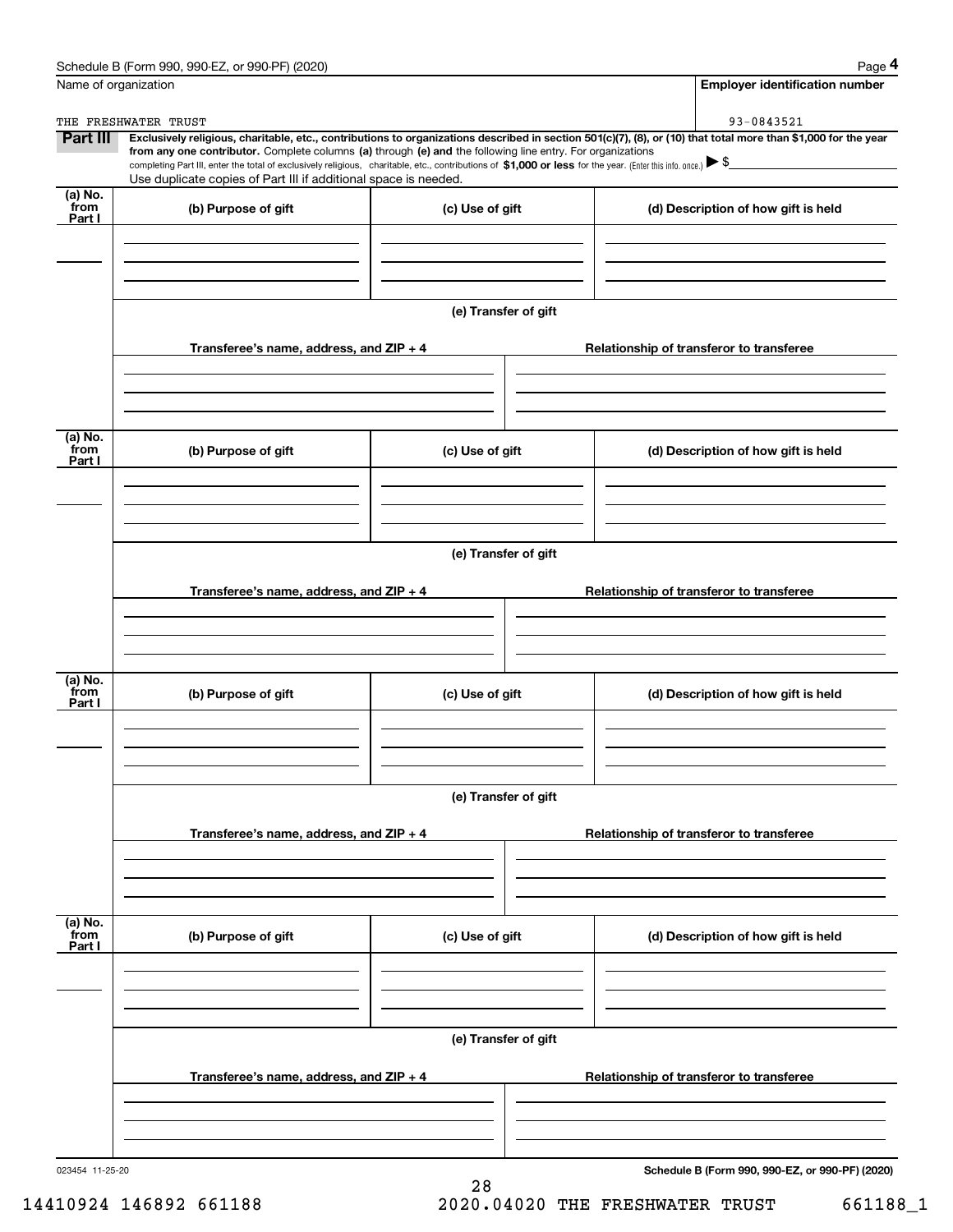| <b>SCHEDULE C</b>                                                                                                                                                                                |                              | <b>Political Campaign and Lobbying Activities</b>                                                                                                                                                                                                                                                                                                                                                                                                                                                                                                                                                                                                          |         |                                                                             | OMB No. 1545-0047                                                                                                                                           |
|--------------------------------------------------------------------------------------------------------------------------------------------------------------------------------------------------|------------------------------|------------------------------------------------------------------------------------------------------------------------------------------------------------------------------------------------------------------------------------------------------------------------------------------------------------------------------------------------------------------------------------------------------------------------------------------------------------------------------------------------------------------------------------------------------------------------------------------------------------------------------------------------------------|---------|-----------------------------------------------------------------------------|-------------------------------------------------------------------------------------------------------------------------------------------------------------|
| (Form 990 or 990-EZ)<br>For Organizations Exempt From Income Tax Under section 501(c) and section 527<br>► Complete if the organization is described below. ► Attach to Form 990 or Form 990-EZ. |                              |                                                                                                                                                                                                                                                                                                                                                                                                                                                                                                                                                                                                                                                            |         |                                                                             |                                                                                                                                                             |
| Department of the Treasury<br>Internal Revenue Service                                                                                                                                           | Open to Public<br>Inspection |                                                                                                                                                                                                                                                                                                                                                                                                                                                                                                                                                                                                                                                            |         |                                                                             |                                                                                                                                                             |
| • Section 527 organizations: Complete Part I-A only.                                                                                                                                             |                              | If the organization answered "Yes," on Form 990, Part IV, line 3, or Form 990-EZ, Part V, line 46 (Political Campaign Activities), then<br>• Section 501(c)(3) organizations: Complete Parts I-A and B. Do not complete Part I-C.<br>• Section 501(c) (other than section 501(c)(3)) organizations: Complete Parts I-A and C below. Do not complete Part I-B.                                                                                                                                                                                                                                                                                              |         |                                                                             |                                                                                                                                                             |
| Tax) (See separate instructions), then                                                                                                                                                           |                              | If the organization answered "Yes," on Form 990, Part IV, line 4, or Form 990-EZ, Part VI, line 47 (Lobbying Activities), then<br>• Section 501(c)(3) organizations that have filed Form 5768 (election under section 501(h)): Complete Part II-A. Do not complete Part II-B.<br>• Section 501(c)(3) organizations that have NOT filed Form 5768 (election under section 501(h)): Complete Part II-B. Do not complete Part II-A.<br>If the organization answered "Yes," on Form 990, Part IV, line 5 (Proxy Tax) (See separate instructions) or Form 990-EZ, Part V, line 35c (Proxy<br>• Section 501(c)(4), (5), or (6) organizations: Complete Part III. |         |                                                                             |                                                                                                                                                             |
| Name of organization                                                                                                                                                                             |                              |                                                                                                                                                                                                                                                                                                                                                                                                                                                                                                                                                                                                                                                            |         |                                                                             | <b>Employer identification number</b>                                                                                                                       |
|                                                                                                                                                                                                  | THE FRESHWATER TRUST         |                                                                                                                                                                                                                                                                                                                                                                                                                                                                                                                                                                                                                                                            |         |                                                                             | 93-0843521                                                                                                                                                  |
| Part I-A                                                                                                                                                                                         |                              | Complete if the organization is exempt under section 501(c) or is a section 527 organization.                                                                                                                                                                                                                                                                                                                                                                                                                                                                                                                                                              |         |                                                                             |                                                                                                                                                             |
| Political campaign activity expenditures<br>2<br>Volunteer hours for political campaign activities<br>3                                                                                          |                              | 1 Provide a description of the organization's direct and indirect political campaign activities in Part IV.                                                                                                                                                                                                                                                                                                                                                                                                                                                                                                                                                |         |                                                                             |                                                                                                                                                             |
| Part I-B                                                                                                                                                                                         |                              | Complete if the organization is exempt under section 501(c)(3).                                                                                                                                                                                                                                                                                                                                                                                                                                                                                                                                                                                            |         |                                                                             |                                                                                                                                                             |
|                                                                                                                                                                                                  |                              | 1 Enter the amount of any excise tax incurred by the organization under section 4955                                                                                                                                                                                                                                                                                                                                                                                                                                                                                                                                                                       |         |                                                                             |                                                                                                                                                             |
| 2                                                                                                                                                                                                |                              | Enter the amount of any excise tax incurred by organization managers under section 4955                                                                                                                                                                                                                                                                                                                                                                                                                                                                                                                                                                    |         |                                                                             |                                                                                                                                                             |
|                                                                                                                                                                                                  |                              |                                                                                                                                                                                                                                                                                                                                                                                                                                                                                                                                                                                                                                                            |         |                                                                             | Yes<br>No                                                                                                                                                   |
|                                                                                                                                                                                                  |                              |                                                                                                                                                                                                                                                                                                                                                                                                                                                                                                                                                                                                                                                            |         |                                                                             | <b>No</b><br>Yes                                                                                                                                            |
| <b>b</b> If "Yes," describe in Part IV.                                                                                                                                                          |                              | Part I-C Complete if the organization is exempt under section 501(c), except section 501(c)(3).                                                                                                                                                                                                                                                                                                                                                                                                                                                                                                                                                            |         |                                                                             |                                                                                                                                                             |
|                                                                                                                                                                                                  |                              |                                                                                                                                                                                                                                                                                                                                                                                                                                                                                                                                                                                                                                                            |         |                                                                             | $\blacktriangleright$ \$                                                                                                                                    |
|                                                                                                                                                                                                  |                              | 1 Enter the amount directly expended by the filing organization for section 527 exempt function activities<br>2 Enter the amount of the filing organization's funds contributed to other organizations for section 527                                                                                                                                                                                                                                                                                                                                                                                                                                     |         |                                                                             |                                                                                                                                                             |
| exempt function activities                                                                                                                                                                       |                              |                                                                                                                                                                                                                                                                                                                                                                                                                                                                                                                                                                                                                                                            |         | $\blacktriangleright$ \$                                                    |                                                                                                                                                             |
|                                                                                                                                                                                                  |                              | 3 Total exempt function expenditures. Add lines 1 and 2. Enter here and on Form 1120-POL,                                                                                                                                                                                                                                                                                                                                                                                                                                                                                                                                                                  |         |                                                                             |                                                                                                                                                             |
|                                                                                                                                                                                                  |                              |                                                                                                                                                                                                                                                                                                                                                                                                                                                                                                                                                                                                                                                            |         | >                                                                           |                                                                                                                                                             |
|                                                                                                                                                                                                  |                              |                                                                                                                                                                                                                                                                                                                                                                                                                                                                                                                                                                                                                                                            |         |                                                                             | Yes<br><b>No</b>                                                                                                                                            |
|                                                                                                                                                                                                  |                              | 5 Enter the names, addresses and employer identification number (EIN) of all section 527 political organizations to which the filing organization<br>made payments. For each organization listed, enter the amount paid from the filing organization's funds. Also enter the amount of political<br>contributions received that were promptly and directly delivered to a separate political organization, such as a separate segregated fund or a<br>political action committee (PAC). If additional space is needed, provide information in Part IV.                                                                                                     |         |                                                                             |                                                                                                                                                             |
| (a) Name                                                                                                                                                                                         |                              | (b) Address                                                                                                                                                                                                                                                                                                                                                                                                                                                                                                                                                                                                                                                | (c) EIN | (d) Amount paid from<br>filing organization's<br>funds. If none, enter -0-. | (e) Amount of political<br>contributions received and<br>promptly and directly<br>delivered to a separate<br>political organization.<br>If none, enter -0-. |
|                                                                                                                                                                                                  |                              |                                                                                                                                                                                                                                                                                                                                                                                                                                                                                                                                                                                                                                                            |         |                                                                             |                                                                                                                                                             |
|                                                                                                                                                                                                  |                              |                                                                                                                                                                                                                                                                                                                                                                                                                                                                                                                                                                                                                                                            |         |                                                                             |                                                                                                                                                             |
|                                                                                                                                                                                                  |                              |                                                                                                                                                                                                                                                                                                                                                                                                                                                                                                                                                                                                                                                            |         |                                                                             |                                                                                                                                                             |
|                                                                                                                                                                                                  |                              |                                                                                                                                                                                                                                                                                                                                                                                                                                                                                                                                                                                                                                                            |         |                                                                             |                                                                                                                                                             |
|                                                                                                                                                                                                  |                              |                                                                                                                                                                                                                                                                                                                                                                                                                                                                                                                                                                                                                                                            |         |                                                                             |                                                                                                                                                             |

**For Paperwork Reduction Act Notice, see the Instructions for Form 990 or 990-EZ. Schedule C (Form 990 or 990-EZ) 2020** LHA

032041 12-02-20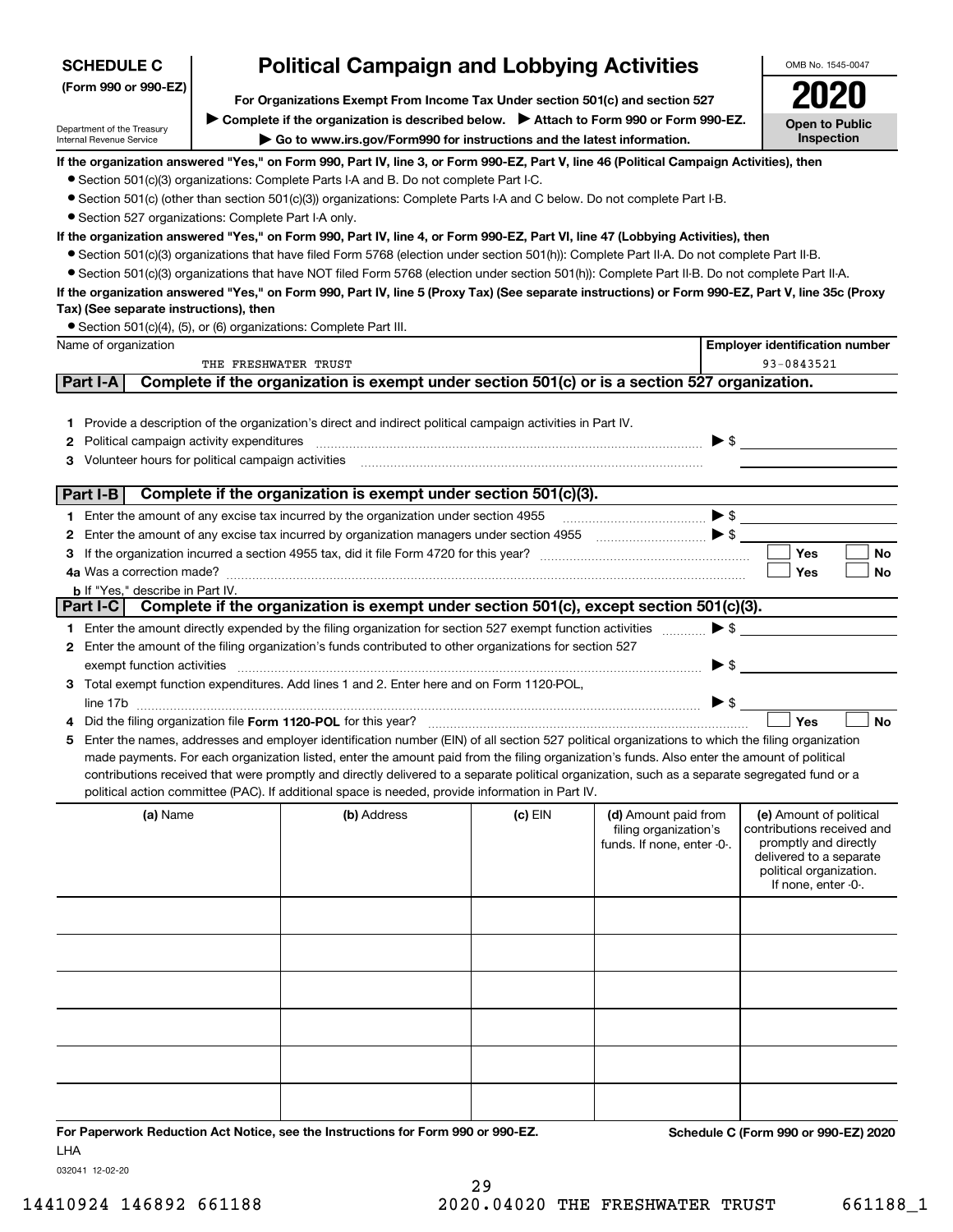| Schedule C (Form 990 or 990-EZ) 2020 THE FRESHWATER TRUST | Page<br>$-0843521$<br>ດຈ |  |
|-----------------------------------------------------------|--------------------------|--|
|-----------------------------------------------------------|--------------------------|--|

| Part II-A                                                                               | Complete if the organization is exempt under section 501(c)(3) and filed Form 5768 (election under                                |                                        |                                |
|-----------------------------------------------------------------------------------------|-----------------------------------------------------------------------------------------------------------------------------------|----------------------------------------|--------------------------------|
| section 501(h)).                                                                        |                                                                                                                                   |                                        |                                |
| A Check $\blacktriangleright$                                                           | if the filing organization belongs to an affiliated group (and list in Part IV each affiliated group member's name, address, EIN, |                                        |                                |
| expenses, and share of excess lobbying expenditures).                                   |                                                                                                                                   |                                        |                                |
| <b>B</b> Check $\blacktriangleright$                                                    | if the filing organization checked box A and "limited control" provisions apply.                                                  |                                        |                                |
|                                                                                         | <b>Limits on Lobbying Expenditures</b><br>(The term "expenditures" means amounts paid or incurred.)                               | (a) Filing<br>organization's<br>totals | (b) Affiliated group<br>totals |
| <b>1a</b> Total lobbying expenditures to influence public opinion (grassroots lobbying) |                                                                                                                                   | $\mathbf{0}$ .                         |                                |
| b                                                                                       | Total lobbying expenditures to influence a legislative body (direct lobbying) [[[[[[[[[[[[[[[[[[[[[[[[]]]]]]]                     | 50,061.                                |                                |
|                                                                                         |                                                                                                                                   | 50,061.                                |                                |
| Other exempt purpose expenditures                                                       |                                                                                                                                   | 9,421,510.                             |                                |
| Total exempt purpose expenditures (add lines 1c and 1d)                                 |                                                                                                                                   | 9, 471, 571.                           |                                |
|                                                                                         | Lobbying nontaxable amount. Enter the amount from the following table in both columns.                                            | 623,579.                               |                                |
| If the amount on line 1e, column (a) or (b) is:                                         | The lobbying nontaxable amount is:                                                                                                |                                        |                                |
| Not over \$500,000                                                                      | 20% of the amount on line 1e.                                                                                                     |                                        |                                |
| Over \$500,000 but not over \$1,000,000                                                 | \$100,000 plus 15% of the excess over \$500,000.                                                                                  |                                        |                                |
| Over \$1,000,000 but not over \$1,500,000                                               | \$175,000 plus 10% of the excess over \$1,000,000.                                                                                |                                        |                                |
| Over \$1,500,000 but not over \$17,000,000                                              | \$225,000 plus 5% of the excess over \$1,500,000.                                                                                 |                                        |                                |
| Over \$17,000,000                                                                       | \$1.000.000.                                                                                                                      |                                        |                                |
| Grassroots nontaxable amount (enter 25% of line 1f)                                     |                                                                                                                                   | 155,895.                               |                                |
| h Subtract line 1q from line 1a. If zero or less, enter -0-                             |                                                                                                                                   | 0.                                     |                                |
| Subtract line 1f from line 1c. If zero or less, enter -0-                               |                                                                                                                                   | 0.                                     |                                |
|                                                                                         | If there is an amount other than zero on either line 1h or line 1i, did the organization file Form 4720                           |                                        |                                |

reporting section 4911 tax for this year?

**Yes No**

## **4-Year Averaging Period Under Section 501(h)**

**(Some organizations that made a section 501(h) election do not have to complete all of the five columns below.**

**See the separate instructions for lines 2a through 2f.)**

|                                                                   | Lobbying Expenditures During 4-Year Averaging Period |          |                |            |            |  |  |  |
|-------------------------------------------------------------------|------------------------------------------------------|----------|----------------|------------|------------|--|--|--|
| Calendar year<br>(or fiscal year beginning in)                    | (a) $2017$                                           | (b) 2018 | $(c)$ 2019     | $(d)$ 2020 | (e) Total  |  |  |  |
| 2a Lobbying nontaxable amount<br><b>b</b> Lobbying ceiling amount | 599,847.                                             | 574,549. | 617, 412.      | 623,579.   | 2,415,387. |  |  |  |
| $(150\% \text{ of line } 2a, \text{ column}(e))$                  |                                                      |          |                |            | 3,623,081. |  |  |  |
| c Total lobbying expenditures                                     | 5,020.                                               | $0$ .    | $\mathbf{0}$ . | 50,061.    | 55,081.    |  |  |  |
| Grassroots nontaxable amount<br>d                                 | 149,962.                                             | 143,637. | 154, 353.      | 155,895.   | 603,847.   |  |  |  |
| e Grassroots ceiling amount<br>(150% of line 2d, column (e))      |                                                      |          |                |            | 905,771.   |  |  |  |
| f Grassroots lobbying expenditures                                |                                                      |          |                |            |            |  |  |  |

**Schedule C (Form 990 or 990-EZ) 2020**

032042 12-02-20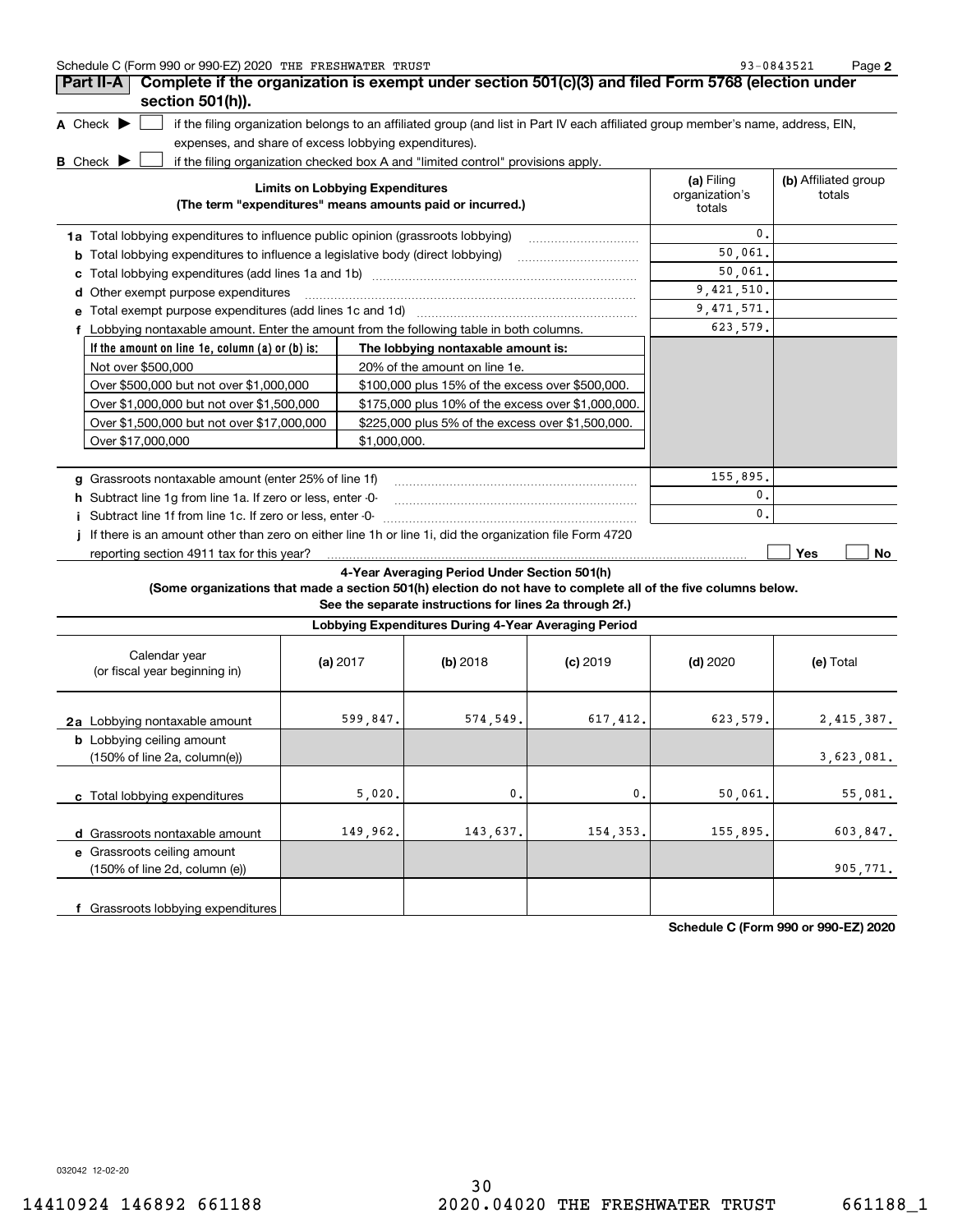**3**

## **Part II-B** Complete if the organization is exempt under section 501(c)(3) and has NOT filed Form 5768 **(election under section 501(h)).**

|              | For each "Yes" response on lines 1a through 1i below, provide in Part IV a detailed description                                                                                                                                      | (a) |                | (b)    |    |
|--------------|--------------------------------------------------------------------------------------------------------------------------------------------------------------------------------------------------------------------------------------|-----|----------------|--------|----|
|              | of the lobbying activity.                                                                                                                                                                                                            | Yes | No             | Amount |    |
| 1.           | During the year, did the filing organization attempt to influence foreign, national, state, or<br>local legislation, including any attempt to influence public opinion on a legislative matter<br>or referendum, through the use of: |     |                |        |    |
|              | <b>b</b> Paid staff or management (include compensation in expenses reported on lines 1c through 1i)?                                                                                                                                |     |                |        |    |
|              |                                                                                                                                                                                                                                      |     |                |        |    |
|              |                                                                                                                                                                                                                                      |     |                |        |    |
|              | e Publications, or published or broadcast statements?                                                                                                                                                                                |     |                |        |    |
|              |                                                                                                                                                                                                                                      |     |                |        |    |
| g            | Direct contact with legislators, their staffs, government officials, or a legislative body?                                                                                                                                          |     |                |        |    |
|              | h Rallies, demonstrations, seminars, conventions, speeches, lectures, or any similar means?                                                                                                                                          |     |                |        |    |
|              | <i>i</i> Other activities?                                                                                                                                                                                                           |     |                |        |    |
|              |                                                                                                                                                                                                                                      |     |                |        |    |
|              | 2a Did the activities in line 1 cause the organization to be not described in section 501(c)(3)?                                                                                                                                     |     |                |        |    |
|              |                                                                                                                                                                                                                                      |     |                |        |    |
|              | c If "Yes," enter the amount of any tax incurred by organization managers under section 4912                                                                                                                                         |     |                |        |    |
|              | d If the filing organization incurred a section 4912 tax, did it file Form 4720 for this year?                                                                                                                                       |     |                |        |    |
|              | Complete if the organization is exempt under section 501(c)(4), section 501(c)(5), or section<br> Part III-A                                                                                                                         |     |                |        |    |
|              | $501(c)(6)$ .                                                                                                                                                                                                                        |     |                |        |    |
|              |                                                                                                                                                                                                                                      |     |                | Yes    | No |
| 1            |                                                                                                                                                                                                                                      |     | $\mathbf{1}$   |        |    |
| $\mathbf{2}$ |                                                                                                                                                                                                                                      |     | $\mathbf{2}$   |        |    |
| 3            | Did the organization agree to carry over lobbying and political campaign activity expenditures from the prior year?                                                                                                                  |     | 3              |        |    |
|              | Complete if the organization is exempt under section 501(c)(4), section 501(c)(5), or section<br> Part III-B <br>501(c)(6) and if either (a) BOTH Part III-A, lines 1 and 2, are answered "No" OR (b) Part III-A, line 3, is         |     |                |        |    |
|              | answered "Yes."                                                                                                                                                                                                                      |     |                |        |    |
| 1.           | Dues, assessments and similar amounts from members [11] matter continuum matter assessments and similar amounts from members [11] matter continuum matter assessments and similar amounts from members [11] matter and the sta       |     | 1              |        |    |
| 2            | Section 162(e) nondeductible lobbying and political expenditures (do not include amounts of political                                                                                                                                |     |                |        |    |
|              | expenses for which the section 527(f) tax was paid).                                                                                                                                                                                 |     |                |        |    |
|              | <b>a</b> Current year                                                                                                                                                                                                                |     | 2a             |        |    |
|              | b Carryover from last year manufactured and contract the contract of the contract of the contract of the contract of contract of contract of contract of contract of contract of contract of contract of contract of contract        |     | 2 <sub>b</sub> |        |    |
|              |                                                                                                                                                                                                                                      |     | 2c             |        |    |
| З            | Aggregate amount reported in section $6033(e)(1)(A)$ notices of nondeductible section $162(e)$ dues                                                                                                                                  |     | 3              |        |    |
| 4            | If notices were sent and the amount on line 2c exceeds the amount on line 3, what portion of the excess                                                                                                                              |     |                |        |    |
|              | does the organization agree to carryover to the reasonable estimate of nondeductible lobbying and political                                                                                                                          |     |                |        |    |
|              | expenditure next year?                                                                                                                                                                                                               |     | 4              |        |    |
| 5            | <b>Part IV</b><br><b>Supplemental Information</b>                                                                                                                                                                                    |     | 5              |        |    |
|              |                                                                                                                                                                                                                                      |     |                |        |    |
|              | Provide the descriptions required for Part I-A, line 1; Part I-B, line 4; Part I-C, line 5; Part II-A (affiliated group list); Part II-A, lines 1 and 2 (See                                                                         |     |                |        |    |

instructions); and Part II-B, line 1. Also, complete this part for any additional information.

**Schedule C (Form 990 or 990-EZ) 2020**

032043 12-02-20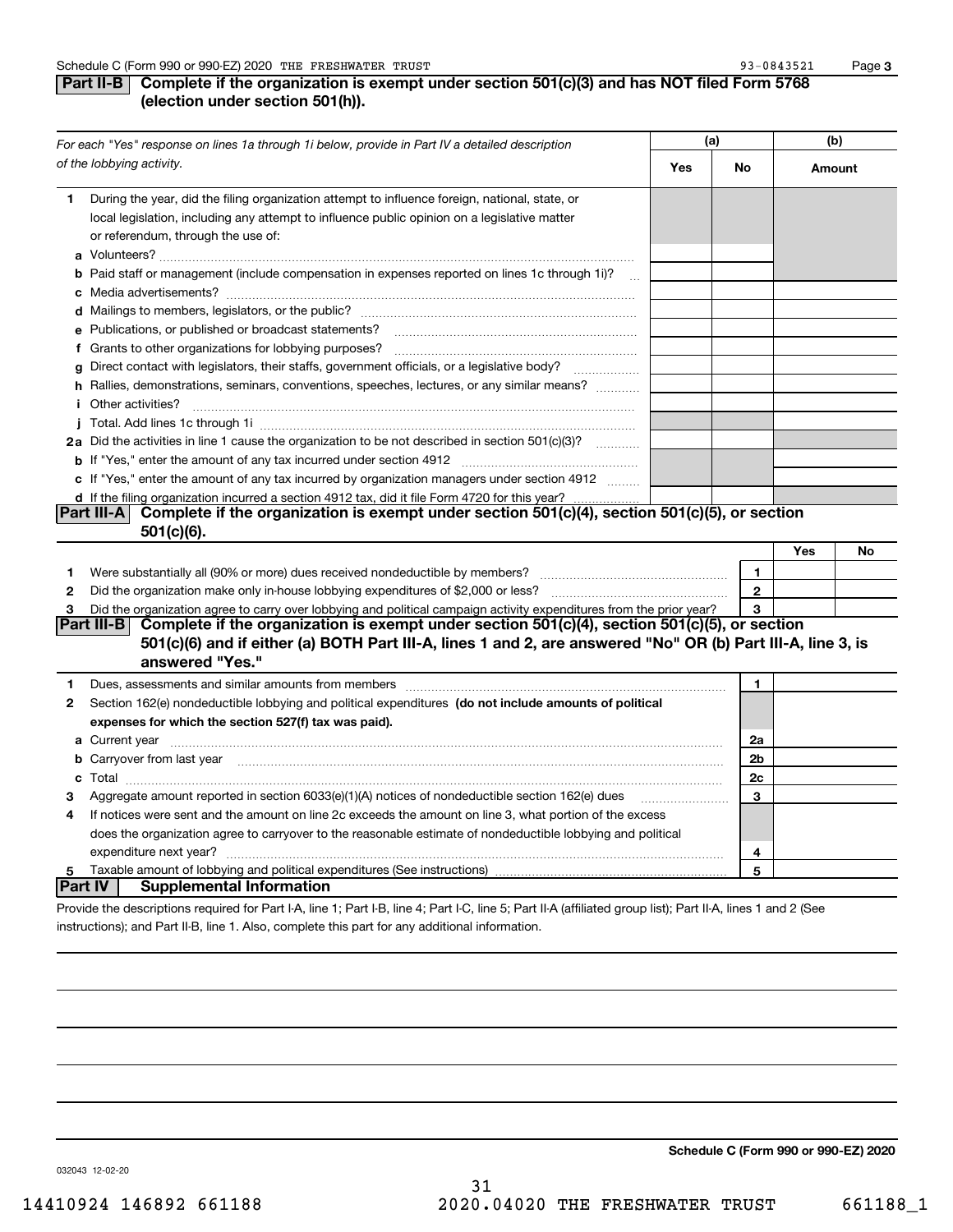| <b>SCHEDULE D</b> |  |
|-------------------|--|
|-------------------|--|

Department of the Treasury Internal Revenue Service

| (Form 990) |  |
|------------|--|
|------------|--|

## **SCHEDULE D Supplemental Financial Statements**

(Form 990)<br>
Pepartment of the Treasury<br>
Department of the Treasury<br>
Department of the Treasury<br>
Department of the Treasury<br> **Co to www.irs.gov/Form990 for instructions and the latest information.**<br> **Co to www.irs.gov/Form9** 



| Go to www.irs.gov/Form990 for instructions and the latest informa |
|-------------------------------------------------------------------|
|                                                                   |

|         | Name of the organization                                                                                                                                                                                                      |                |      | <b>Employer identification number</b><br>93-0843521 |                   |
|---------|-------------------------------------------------------------------------------------------------------------------------------------------------------------------------------------------------------------------------------|----------------|------|-----------------------------------------------------|-------------------|
|         | THE FRESHWATER TRUST<br>Organizations Maintaining Donor Advised Funds or Other Similar Funds or Accounts. Complete if the                                                                                                     |                |      |                                                     |                   |
| Part I  |                                                                                                                                                                                                                               |                |      |                                                     |                   |
|         | organization answered "Yes" on Form 990, Part IV, line 6.<br>(a) Donor advised funds                                                                                                                                          |                |      | (b) Funds and other accounts                        |                   |
|         |                                                                                                                                                                                                                               |                |      |                                                     |                   |
| 1       |                                                                                                                                                                                                                               |                |      |                                                     |                   |
| 2       | Aggregate value of contributions to (during year)                                                                                                                                                                             |                |      |                                                     |                   |
| з       | Aggregate value of grants from (during year)                                                                                                                                                                                  |                |      |                                                     |                   |
| 4       |                                                                                                                                                                                                                               |                |      |                                                     |                   |
| 5       | Did the organization inform all donors and donor advisors in writing that the assets held in donor advised funds                                                                                                              |                |      |                                                     |                   |
|         |                                                                                                                                                                                                                               |                |      | Yes                                                 | No                |
| 6       | Did the organization inform all grantees, donors, and donor advisors in writing that grant funds can be used only                                                                                                             |                |      |                                                     |                   |
|         | for charitable purposes and not for the benefit of the donor or donor advisor, or for any other purpose conferring                                                                                                            |                |      | Yes                                                 | No                |
| Part II | impermissible private benefit?<br>Conservation Easements. Complete if the organization answered "Yes" on Form 990, Part IV, line 7.                                                                                           |                |      |                                                     |                   |
| 1       | Purpose(s) of conservation easements held by the organization (check all that apply).                                                                                                                                         |                |      |                                                     |                   |
|         | $X$ Preservation of land for public use (for example, recreation or education)                                                                                                                                                |                |      |                                                     |                   |
|         | Preservation of a historically important land area<br>  X<br>Protection of natural habitat<br>Preservation of a certified historic structure                                                                                  |                |      |                                                     |                   |
|         | Preservation of open space                                                                                                                                                                                                    |                |      |                                                     |                   |
| 2       | Complete lines 2a through 2d if the organization held a qualified conservation contribution in the form of a conservation easement on the last                                                                                |                |      |                                                     |                   |
|         | day of the tax year.                                                                                                                                                                                                          |                |      | Held at the End of the Tax Year                     |                   |
| a       | Total number of conservation easements                                                                                                                                                                                        | 2a             |      |                                                     | 3                 |
| b       | Total acreage restricted by conservation easements                                                                                                                                                                            | 2 <sub>b</sub> |      |                                                     | 827.00            |
| с       |                                                                                                                                                                                                                               | 2c             |      |                                                     | 0                 |
|         | d Number of conservation easements included in (c) acquired after 7/25/06, and not on a historic structure                                                                                                                    |                |      |                                                     |                   |
|         | listed in the National Register [11, 1200] [12] The National Register [11, 1200] [12] The National Register [11, 1200] [12] The National Register [11, 1200] [12] The National Register [11, 1200] [12] The National Register | 2d             |      |                                                     | 0                 |
| 3       | Number of conservation easements modified, transferred, released, extinguished, or terminated by the organization during the tax                                                                                              |                |      |                                                     |                   |
|         | $year \blacktriangleright$                                                                                                                                                                                                    |                |      |                                                     |                   |
| 4       | 1<br>Number of states where property subject to conservation easement is located >                                                                                                                                            |                |      |                                                     |                   |
| 5       | Does the organization have a written policy regarding the periodic monitoring, inspection, handling of                                                                                                                        |                |      |                                                     |                   |
|         | violations, and enforcement of the conservation easements it holds?                                                                                                                                                           |                |      | Yes                                                 | $\overline{X}$ No |
| 6       | Staff and volunteer hours devoted to monitoring, inspecting, handling of violations, and enforcing conservation easements during the year                                                                                     |                |      |                                                     |                   |
|         |                                                                                                                                                                                                                               |                |      |                                                     |                   |
| 7       | Amount of expenses incurred in monitoring, inspecting, handling of violations, and enforcing conservation easements during the year                                                                                           |                |      |                                                     |                   |
|         | 0.<br>$\blacktriangleright$ \$                                                                                                                                                                                                |                |      |                                                     |                   |
| 8       | Does each conservation easement reported on line 2(d) above satisfy the requirements of section 170(h)(4)(B)(i)                                                                                                               |                |      |                                                     |                   |
|         |                                                                                                                                                                                                                               |                |      | Yes                                                 | No                |
|         | In Part XIII, describe how the organization reports conservation easements in its revenue and expense statement and                                                                                                           |                |      |                                                     |                   |
|         | balance sheet, and include, if applicable, the text of the footnote to the organization's financial statements that describes the                                                                                             |                |      |                                                     |                   |
|         | organization's accounting for conservation easements.                                                                                                                                                                         |                |      |                                                     |                   |
|         | Organizations Maintaining Collections of Art, Historical Treasures, or Other Similar Assets.<br>Part III                                                                                                                      |                |      |                                                     |                   |
|         | Complete if the organization answered "Yes" on Form 990, Part IV, line 8.                                                                                                                                                     |                |      |                                                     |                   |
|         | 1a If the organization elected, as permitted under FASB ASC 958, not to report in its revenue statement and balance sheet works                                                                                               |                |      |                                                     |                   |
|         | of art, historical treasures, or other similar assets held for public exhibition, education, or research in furtherance of public                                                                                             |                |      |                                                     |                   |
|         | service, provide in Part XIII the text of the footnote to its financial statements that describes these items.                                                                                                                |                |      |                                                     |                   |
|         | <b>b</b> If the organization elected, as permitted under FASB ASC 958, to report in its revenue statement and balance sheet works of                                                                                          |                |      |                                                     |                   |
|         | art, historical treasures, or other similar assets held for public exhibition, education, or research in furtherance of public service,                                                                                       |                |      |                                                     |                   |
|         | provide the following amounts relating to these items:                                                                                                                                                                        |                |      |                                                     |                   |
|         |                                                                                                                                                                                                                               |                | - \$ |                                                     |                   |
|         | (ii) Assets included in Form 990, Part X                                                                                                                                                                                      |                | - \$ |                                                     |                   |
| 2       | If the organization received or held works of art, historical treasures, or other similar assets for financial gain, provide                                                                                                  |                |      |                                                     |                   |
|         | the following amounts required to be reported under FASB ASC 958 relating to these items:                                                                                                                                     |                |      |                                                     |                   |
|         |                                                                                                                                                                                                                               |                | - \$ |                                                     |                   |
|         | <b>b</b> Assets included in Form 990, Part X                                                                                                                                                                                  | ▶ \$           |      |                                                     |                   |
|         | LHA For Paperwork Reduction Act Notice, see the Instructions for Form 990.                                                                                                                                                    |                |      | Schedule D (Form 990) 2020                          |                   |
|         | 032051 12-01-20                                                                                                                                                                                                               |                |      |                                                     |                   |
|         | 32                                                                                                                                                                                                                            |                |      |                                                     |                   |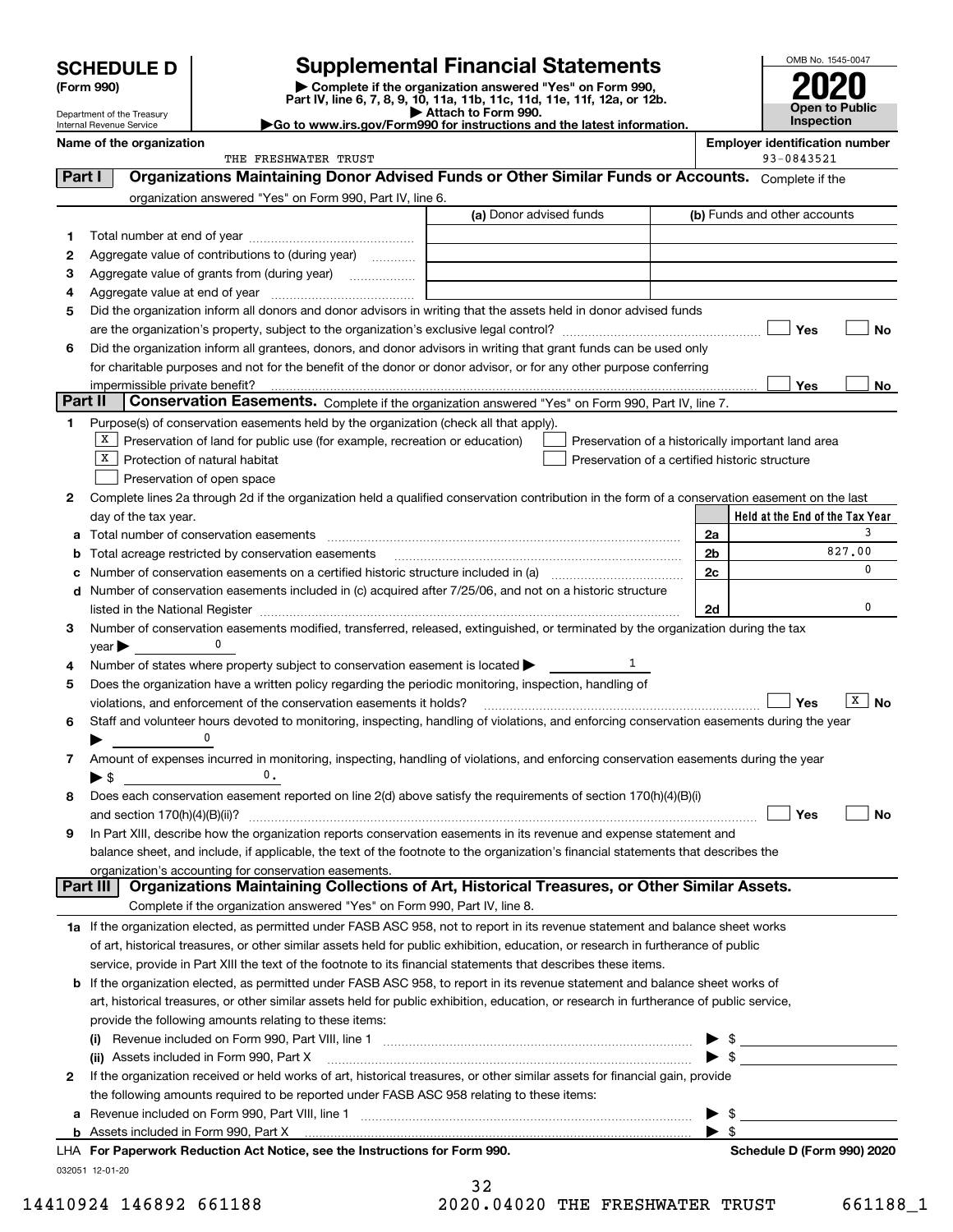|               | THE FRESHWATER TRUST<br>Schedule D (Form 990) 2020                                                                                                                                                                                   |                    |                |                          |                 | 93-0843521                 |                     |     | $Page$ 2  |
|---------------|--------------------------------------------------------------------------------------------------------------------------------------------------------------------------------------------------------------------------------------|--------------------|----------------|--------------------------|-----------------|----------------------------|---------------------|-----|-----------|
| Part III      | Organizations Maintaining Collections of Art, Historical Treasures, or Other Similar Assets                                                                                                                                          |                    |                |                          |                 |                            | (continued)         |     |           |
| 3             | Using the organization's acquisition, accession, and other records, check any of the following that make significant use of its                                                                                                      |                    |                |                          |                 |                            |                     |     |           |
|               | collection items (check all that apply):                                                                                                                                                                                             |                    |                |                          |                 |                            |                     |     |           |
| a             | Public exhibition                                                                                                                                                                                                                    |                    |                | Loan or exchange program |                 |                            |                     |     |           |
| b             | Scholarly research                                                                                                                                                                                                                   | е                  |                |                          |                 |                            |                     |     |           |
| c             | Preservation for future generations                                                                                                                                                                                                  |                    |                |                          |                 |                            |                     |     |           |
| 4             | Provide a description of the organization's collections and explain how they further the organization's exempt purpose in Part XIII.                                                                                                 |                    |                |                          |                 |                            |                     |     |           |
| 5             | During the year, did the organization solicit or receive donations of art, historical treasures, or other similar assets                                                                                                             |                    |                |                          |                 |                            |                     |     |           |
|               |                                                                                                                                                                                                                                      |                    |                |                          |                 |                            | Yes                 |     | No        |
|               | <b>Part IV</b><br>Escrow and Custodial Arrangements. Complete if the organization answered "Yes" on Form 990, Part IV, line 9, or<br>reported an amount on Form 990, Part X, line 21.                                                |                    |                |                          |                 |                            |                     |     |           |
|               | 1a Is the organization an agent, trustee, custodian or other intermediary for contributions or other assets not included                                                                                                             |                    |                |                          |                 |                            |                     |     |           |
|               |                                                                                                                                                                                                                                      |                    |                |                          |                 |                            | Yes                 |     | No        |
|               | If "Yes," explain the arrangement in Part XIII and complete the following table:                                                                                                                                                     |                    |                |                          |                 |                            |                     |     |           |
|               |                                                                                                                                                                                                                                      |                    |                |                          |                 |                            | Amount              |     |           |
| с             | Beginning balance <b>contract the contract of the contract of the contract of the contract of the contract of the contract of the contract of the contract of the contract of the contract of the contract of the contract of th</b> |                    |                |                          | 1c              |                            |                     |     |           |
| d             | Additions during the year manufactured and an annual contract of the year manufactured and all the year manufactured and all the year manufactured and all the year manufactured and all the year manufactured and all the yea       |                    |                |                          | 1d              |                            |                     |     |           |
| е             | Distributions during the year manufactured and continuum and contact the year manufactured and contact the year                                                                                                                      |                    |                |                          | 1e              |                            |                     |     |           |
| f             |                                                                                                                                                                                                                                      |                    |                |                          | 1f              |                            |                     |     |           |
|               | 2a Did the organization include an amount on Form 990, Part X, line 21, for escrow or custodial account liability?                                                                                                                   |                    |                |                          |                 |                            | <b>Yes</b>          |     | No        |
|               | b If "Yes," explain the arrangement in Part XIII. Check here if the explanation has been provided on Part XIII                                                                                                                       |                    |                |                          |                 |                            |                     |     |           |
| <b>Part V</b> | Endowment Funds. Complete if the organization answered "Yes" on Form 990, Part IV, line 10.                                                                                                                                          |                    |                |                          |                 |                            |                     |     |           |
|               |                                                                                                                                                                                                                                      | (a) Current year   | (b) Prior year | (c) Two years back       |                 | (d) Three years back       | (e) Four years back |     |           |
| 1a            | Beginning of year balance <i>mused in the sea</i> m of the search of the search of the search of the search of the search of the search of the search of the search of the search of the search of the search of the search of the s | 146, 177.          | 128,521.       | 137,981.                 |                 | 125,011.                   |                     |     | 118, 343. |
| b             |                                                                                                                                                                                                                                      |                    |                |                          |                 |                            |                     |     |           |
| с             | Net investment earnings, gains, and losses                                                                                                                                                                                           | 20,265.            | 23,292.        | $-3,990.$                | 18,337.         |                            |                     |     | 6,668.    |
| d             |                                                                                                                                                                                                                                      |                    |                |                          |                 |                            |                     |     |           |
|               | e Other expenditures for facilities                                                                                                                                                                                                  |                    |                |                          |                 |                            |                     |     |           |
|               | and programs                                                                                                                                                                                                                         | 10,307.            | 5,636.         | 5,470.                   |                 | 5,367.                     |                     |     |           |
|               | f Administrative expenses <i></i>                                                                                                                                                                                                    |                    |                |                          |                 |                            |                     |     |           |
| g             | End of year balance                                                                                                                                                                                                                  | 156, 135.          | 146, 177.      | 128,521.                 |                 | 137,981.                   |                     |     | 125,011.  |
| 2             | Provide the estimated percentage of the current year end balance (line 1g, column (a)) held as:                                                                                                                                      |                    |                |                          |                 |                            |                     |     |           |
| а             | Board designated or quasi-endowment >                                                                                                                                                                                                | 15,0000            | %              |                          |                 |                            |                     |     |           |
| b             | 85,0000<br>Permanent endowment >                                                                                                                                                                                                     | %                  |                |                          |                 |                            |                     |     |           |
| с             | $.0000 \%$<br>Term endowment $\blacktriangleright$                                                                                                                                                                                   |                    |                |                          |                 |                            |                     |     |           |
|               | The percentages on lines 2a, 2b, and 2c should equal 100%.                                                                                                                                                                           |                    |                |                          |                 |                            |                     |     |           |
|               | 3a Are there endowment funds not in the possession of the organization that are held and administered for the organization                                                                                                           |                    |                |                          |                 |                            |                     |     |           |
|               | by:                                                                                                                                                                                                                                  |                    |                |                          |                 |                            |                     | Yes | No        |
|               | (i)                                                                                                                                                                                                                                  |                    |                |                          |                 |                            | 3a(i)               | X   | X         |
|               |                                                                                                                                                                                                                                      |                    |                |                          |                 |                            | 3a(ii)              |     |           |
|               |                                                                                                                                                                                                                                      |                    |                |                          |                 |                            | 3b                  |     |           |
| 4             | Describe in Part XIII the intended uses of the organization's endowment funds.<br><b>Part VI</b><br>Land, Buildings, and Equipment.                                                                                                  |                    |                |                          |                 |                            |                     |     |           |
|               | Complete if the organization answered "Yes" on Form 990, Part IV, line 11a. See Form 990, Part X, line 10.                                                                                                                           |                    |                |                          |                 |                            |                     |     |           |
|               |                                                                                                                                                                                                                                      | (a) Cost or other  |                | (b) Cost or other        | (c) Accumulated |                            | (d) Book value      |     |           |
|               | Description of property                                                                                                                                                                                                              | basis (investment) |                | basis (other)            | depreciation    |                            |                     |     |           |
|               |                                                                                                                                                                                                                                      |                    |                |                          |                 |                            |                     |     |           |
| b             |                                                                                                                                                                                                                                      |                    |                | 390,905.                 | 195,311.        |                            |                     |     | 195,594.  |
|               |                                                                                                                                                                                                                                      |                    |                |                          |                 |                            |                     |     |           |
| d             |                                                                                                                                                                                                                                      |                    |                | 254,623.                 | 175,061.        |                            |                     |     | 79,562.   |
|               |                                                                                                                                                                                                                                      |                    |                |                          |                 |                            |                     |     |           |
|               |                                                                                                                                                                                                                                      |                    |                |                          |                 |                            |                     |     | 275,156.  |
|               |                                                                                                                                                                                                                                      |                    |                |                          |                 | Schadule D (Form 990) 2020 |                     |     |           |

**Schedule D (Form 990) 2020**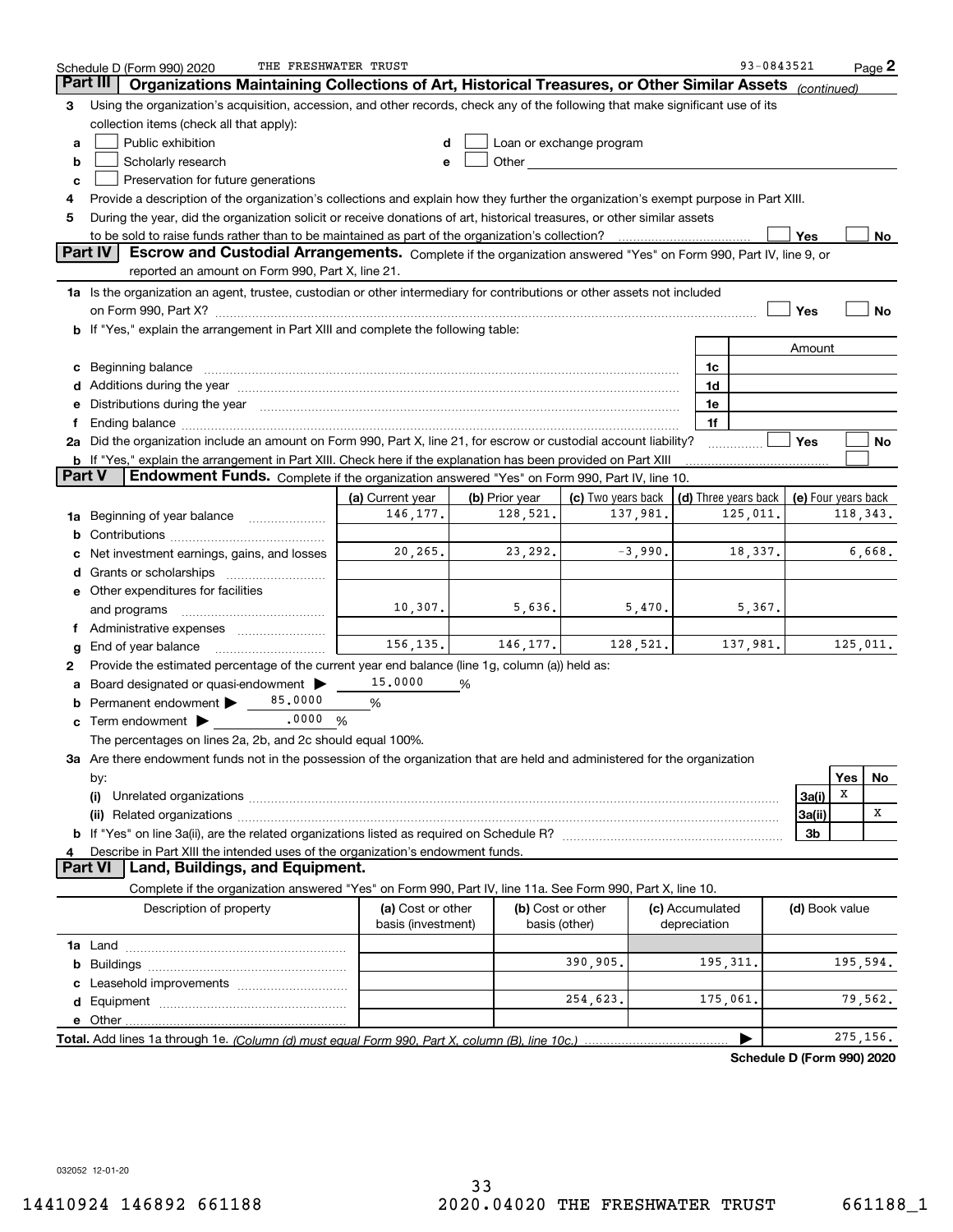**Part VII Investments - Other Securities.** 

| Complete if the organization answered "Yes" on Form 990, Part IV, line 11b. See Form 990, Part X, line 12.                                        |                 |                                                           |                |
|---------------------------------------------------------------------------------------------------------------------------------------------------|-----------------|-----------------------------------------------------------|----------------|
| (a) Description of security or category (including name of security)                                                                              | (b) Book value  | (c) Method of valuation: Cost or end-of-year market value |                |
|                                                                                                                                                   |                 |                                                           |                |
|                                                                                                                                                   |                 |                                                           |                |
| $(3)$ Other                                                                                                                                       |                 |                                                           |                |
| (A)                                                                                                                                               |                 |                                                           |                |
| (B)                                                                                                                                               |                 |                                                           |                |
| (C)                                                                                                                                               |                 |                                                           |                |
| (D)                                                                                                                                               |                 |                                                           |                |
| (E)                                                                                                                                               |                 |                                                           |                |
| (F)                                                                                                                                               |                 |                                                           |                |
| (G)                                                                                                                                               |                 |                                                           |                |
| (H)                                                                                                                                               |                 |                                                           |                |
| Total. (Col. (b) must equal Form 990, Part X, col. (B) line 12.)                                                                                  |                 |                                                           |                |
| Part VIII Investments - Program Related.                                                                                                          |                 |                                                           |                |
| Complete if the organization answered "Yes" on Form 990, Part IV, line 11c. See Form 990, Part X, line 13.                                        |                 |                                                           |                |
| (a) Description of investment                                                                                                                     | (b) Book value  | (c) Method of valuation: Cost or end-of-year market value |                |
|                                                                                                                                                   |                 |                                                           |                |
| (1)<br>(2)                                                                                                                                        |                 |                                                           |                |
| (3)                                                                                                                                               |                 |                                                           |                |
|                                                                                                                                                   |                 |                                                           |                |
| (4)                                                                                                                                               |                 |                                                           |                |
| (5)                                                                                                                                               |                 |                                                           |                |
| (6)                                                                                                                                               |                 |                                                           |                |
| (7)                                                                                                                                               |                 |                                                           |                |
| (8)                                                                                                                                               |                 |                                                           |                |
| (9)                                                                                                                                               |                 |                                                           |                |
| Total. (Col. (b) must equal Form 990, Part X, col. (B) line 13.)<br><b>Other Assets.</b><br>Part IX                                               |                 |                                                           |                |
|                                                                                                                                                   |                 |                                                           |                |
| Complete if the organization answered "Yes" on Form 990, Part IV, line 11d. See Form 990, Part X, line 15.                                        | (a) Description |                                                           | (b) Book value |
|                                                                                                                                                   |                 |                                                           |                |
| (1)                                                                                                                                               |                 |                                                           |                |
| (2)                                                                                                                                               |                 |                                                           |                |
| (3)                                                                                                                                               |                 |                                                           |                |
| (4)                                                                                                                                               |                 |                                                           |                |
| (5)                                                                                                                                               |                 |                                                           |                |
| (6)                                                                                                                                               |                 |                                                           |                |
| (7)                                                                                                                                               |                 |                                                           |                |
| (8)                                                                                                                                               |                 |                                                           |                |
| (9)                                                                                                                                               |                 |                                                           |                |
| <b>Other Liabilities.</b><br>Part X                                                                                                               |                 |                                                           |                |
|                                                                                                                                                   |                 |                                                           |                |
| Complete if the organization answered "Yes" on Form 990, Part IV, line 11e or 11f. See Form 990, Part X, line 25.<br>(a) Description of liability |                 |                                                           | (b) Book value |
| 1.                                                                                                                                                |                 |                                                           |                |
| Federal income taxes<br>(1)                                                                                                                       |                 |                                                           |                |
| (2)                                                                                                                                               |                 |                                                           |                |
| (3)                                                                                                                                               |                 |                                                           |                |
| (4)                                                                                                                                               |                 |                                                           |                |
| (5)                                                                                                                                               |                 |                                                           |                |
| (6)                                                                                                                                               |                 |                                                           |                |
| (7)                                                                                                                                               |                 |                                                           |                |
| (8)                                                                                                                                               |                 |                                                           |                |
|                                                                                                                                                   |                 |                                                           |                |
| (9)<br>Total. (Column (b) must equal Form 990, Part X, col. (B) line 25.)                                                                         |                 |                                                           |                |

**2.** Liability for uncertain tax positions. In Part XIII, provide the text of the footnote to the organization's financial statements that reports the organization's liability for uncertain tax positions under FASB ASC 740. Check here if the text of the footnote has been provided in Part XIII

**Schedule D (Form 990) 2020**

032053 12-01-20

 $\boxed{\mathbf{X}}$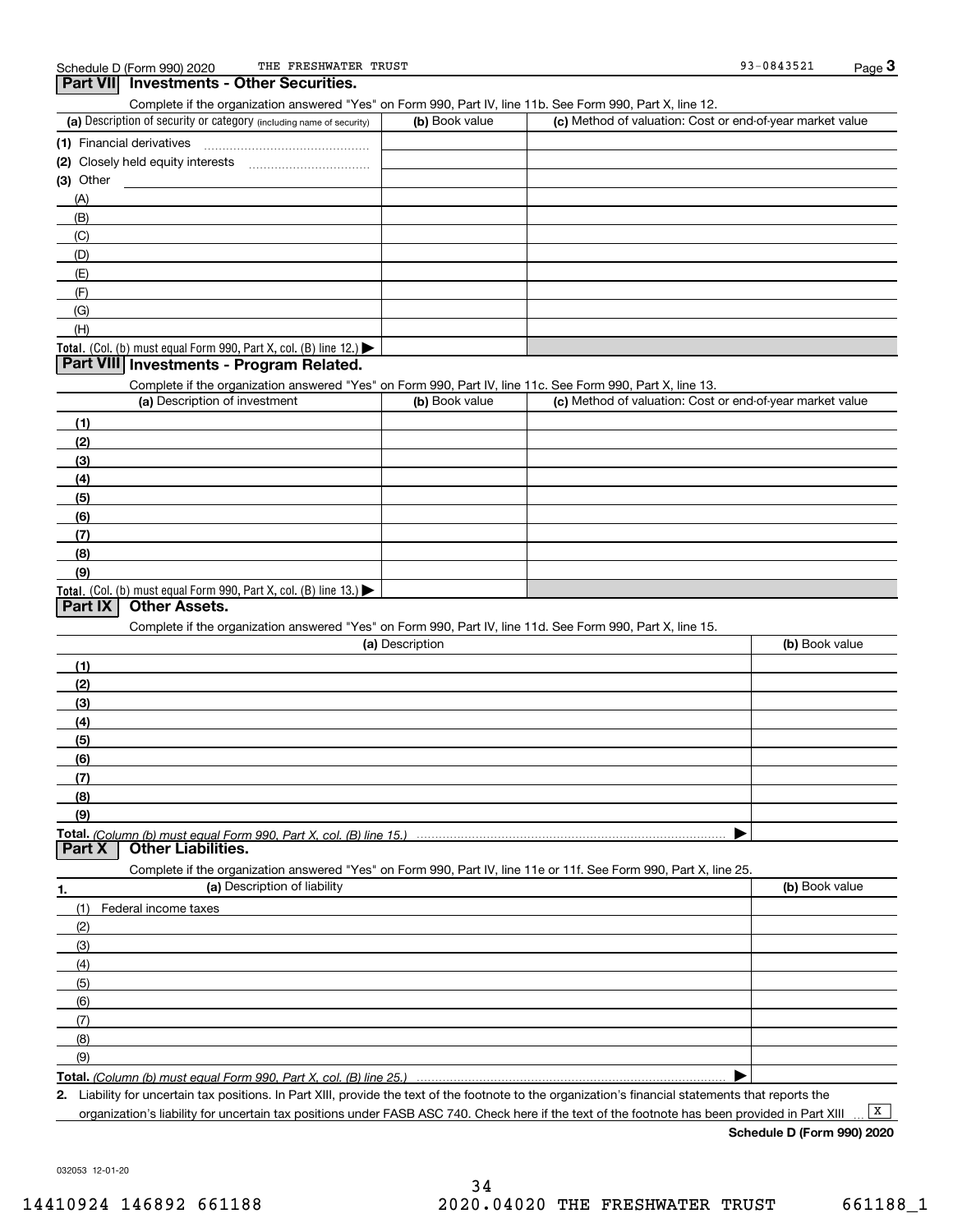|    | THE FRESHWATER TRUST<br>Schedule D (Form 990) 2020                                                                         |                |          | 93-0843521     | Page 4       |
|----|----------------------------------------------------------------------------------------------------------------------------|----------------|----------|----------------|--------------|
|    | Reconciliation of Revenue per Audited Financial Statements With Revenue per Return.<br>Part XI                             |                |          |                |              |
|    | Complete if the organization answered "Yes" on Form 990, Part IV, line 12a.                                                |                |          |                |              |
| 1  | Total revenue, gains, and other support per audited financial statements                                                   |                |          | 1.             | 10,252,505.  |
| 2  | Amounts included on line 1 but not on Form 990, Part VIII, line 12:                                                        |                |          |                |              |
| a  |                                                                                                                            | 2a             | 14,338.  |                |              |
| b  |                                                                                                                            | 2 <sub>b</sub> | 102,722. |                |              |
|    |                                                                                                                            | 2c             |          |                |              |
| d  | Other (Describe in Part XIII.) <b>Construction Contract Construction</b> Chemistry Chemistry Chemistry Chemistry Chemistry | 2d             | 140,436. |                |              |
| е  | Add lines 2a through 2d                                                                                                    |                |          | 2e             | 257,496.     |
| 3  |                                                                                                                            |                |          | 3              | 9,995,009.   |
| 4  | Amounts included on Form 990, Part VIII, line 12, but not on line 1:                                                       |                |          |                |              |
| a  |                                                                                                                            | 4a             | 1,354.   |                |              |
| b  |                                                                                                                            | 4 <sub>b</sub> | 2.145.   |                |              |
| C. | Add lines 4a and 4b                                                                                                        |                |          | 4c             | 3,499.       |
|    |                                                                                                                            |                |          | 5              | 9,998,508.   |
|    | Part XII   Reconciliation of Expenses per Audited Financial Statements With Expenses per Return.                           |                |          |                |              |
|    | Complete if the organization answered "Yes" on Form 990, Part IV, line 12a.                                                |                |          |                |              |
| 1  |                                                                                                                            |                |          | $\blacksquare$ | 9,711,230.   |
| 2  | Amounts included on line 1 but not on Form 990, Part IX, line 25:                                                          |                |          |                |              |
| a  |                                                                                                                            | 2a             | 102,722. |                |              |
| b  |                                                                                                                            | 2 <sub>b</sub> |          |                |              |
| c  |                                                                                                                            | 2c             |          |                |              |
| d  |                                                                                                                            | 2d             | 140.436. |                |              |
| е  | Add lines 2a through 2d <b>must be a constructed as the constant of the constant of the constant of the construction</b>   |                |          | 2e             | 243,158.     |
| 3  |                                                                                                                            |                |          | 3              | 9,468,072.   |
| 4  | Amounts included on Form 990, Part IX, line 25, but not on line 1:                                                         |                |          |                |              |
| a  | Investment expenses not included on Form 990, Part VIII, line 7b [1000000000000000000000000000000000                       | 4a             | 1,354.   |                |              |
| b  |                                                                                                                            | 4 <sub>b</sub> | 2,145.   |                |              |
|    | Add lines 4a and 4b                                                                                                        |                |          | 4с             | 3,499.       |
| 5  |                                                                                                                            |                |          | 5              | 9, 471, 571. |
|    | Part XIII Supplemental Information.                                                                                        |                |          |                |              |

Provide the descriptions required for Part II, lines 3, 5, and 9; Part III, lines 1a and 4; Part IV, lines 1b and 2b; Part V, line 4; Part X, line 2; Part XI, lines 2d and 4b; and Part XII, lines 2d and 4b. Also complete this part to provide any additional information.

35

PART II, LINE 9:

THE ORGANIZATION HAS ACQUIRED TITLE FOR PARTIAL WATER RIGHT INTERESTS

AMONG SEVERAL BASINS IN OREGON TO PRESERVE IN-STREAM WATER FLOWS. THE

WATER RIGHTS ARE VALUED BASED ON THEIR ORIGINAL PURCHASE COST.

ADDITIONALLY, THE ORGANIZATION HOLDS CONSERVATION EASEMENTS FOR SEVERAL

TRACTS OF LAND WHICH ARE RECORDED AT ZERO VALUE IN THE FINANCIAL

STATEMENTS. THE ORGANIZATION PERIODICALLY SURVEYS THE PROPERTIES TO ENSURE

ONGOING CONSERVATION VALUE.

ANNUALLY, THE ORGANIZATION ASSESSES THE VALUE OF THE WATER RIGHT INTERESTS

HELD TO DETERMINE IF ANY PERMANENT IMPAIRMENT OF VALUE HAS OCCURRED. IF

THE VALUE OF THE WATER RIGHTS IS DETERMINED TO BE IMPAIRED; THE CARRYING

032054 12-01-20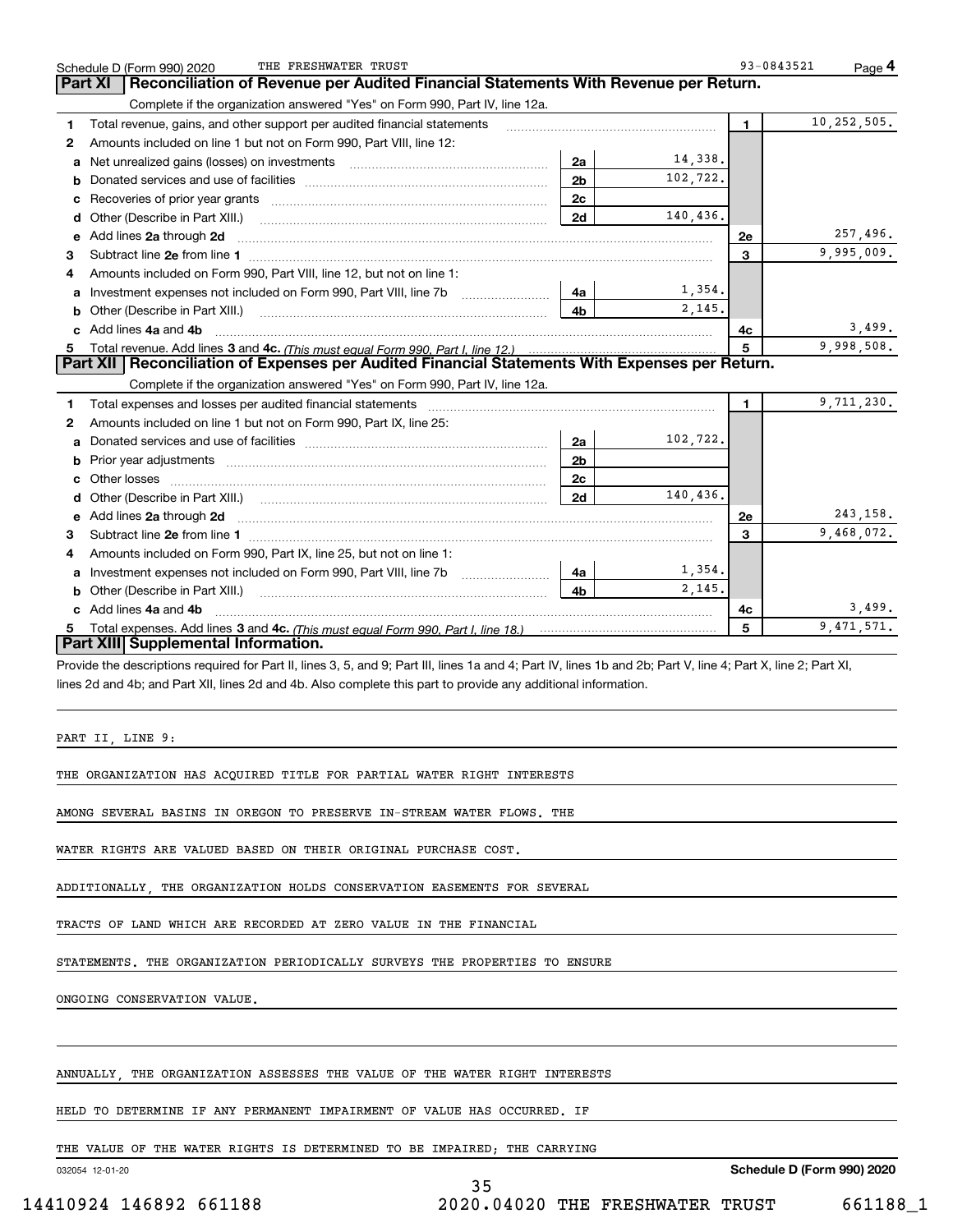## *(continued)* **Part XIII Supplemental Information**

VALUE OF THE WATER RIGHTS WOULD BE REDUCED TO THEIR ESTIMATED FAIR VALUE

IN THE PERIOD THAT THE IMPAIRMENT HAS OCCURRED. FOR THE YEAR ENDED, THE

ORGANIZATION HAS NOT RECOGNIZED ANY IMPAIRMENT LOSSES ON THE VALUE OF

THESE WATER RIGHTS. NO IMPAIRMENT DETERMINATIONS HAVE BEEN MADE FOR THE

LAND EASEMENTS SINCE THERE IS NO MARKET FOR ANY OF THE EASEMENTS HELD BY

THE ORGANIZATION.

PART V, LINE 4:

THE ENDOWMENT FUND IS SUBJECT TO OREGON COMMUNITY FOUNDATION'S ARTICLES OF

INCORPORATION AND BYLAWS AND DISTRIBUTIONS ARE TO BE USED AS THE

FRESHWATER FUND'S BOARD OF DIRECTORS DEEMS NECESSARY AND DESIRABLE TO

FURTHER ITS OBJECTIVES AND PURPOSES.

PART X, LINE 2:

THE ORGANIZATION IS EXEMPT FROM FEDERAL AND STATE INCOME TAX UNDER SECTION

501(C)(3) OF THE INTERNAL REVENUE CODE. NO PROVISION FOR INCOME TAXES HAS

BEEN MADE IN THE ACCOMPANYING STATEMENTS. THE ORGANIZATION RECOGNIZES THE

TAX BENEFIT FROM UNCERTAIN TAX POSITIONS ONLY IF IT IS MORE LIKELY THAN

NOT THAT THE TAX POSITIONS WILL BE SUSTAINED ON EXAMINATION BY THE TAX

AUTHORITIES, BASED ON THE TECHNICAL MERITS OF THE POSITION. THE TAX

BENEFIT IS MEASURED BASED ON LARGEST BENEFIT THAT HAS A GREATER THAN 50%

LIKELIHOOD OF BEING REALIZED UPON ULTIMATE SETTLEMENT. THE ORGANIZATION

RECOGNIZES INTEREST AND PENALTIES RELATED TO INCOME TAX MATTERS, IF ANY,

IN LICENSES, TAXES, AND FEES EXPENSE. THE ORGANIZATION HAD NO UNRECOGNIZED

TAX BENEFITS AT DECEMBER 31, 2020 OR 2019.

PART XI, LINE 2D - OTHER ADJUSTMENTS:

FUNDRAISING EXPENSE 140,435.

**Schedule D (Form 990) 2020**

032055 12-01-20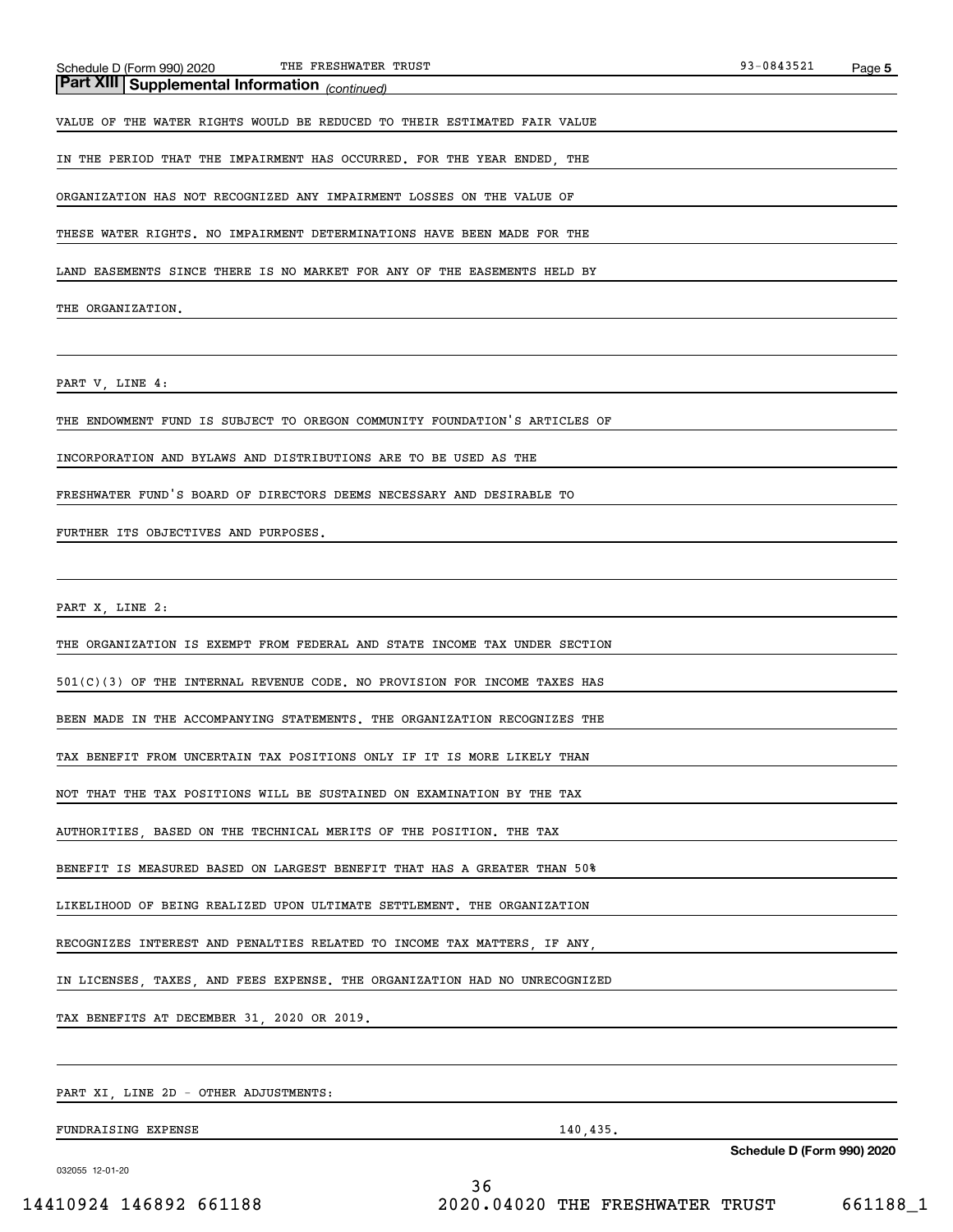| THE FRESHWATER TRUST<br>Schedule D (Form 990) 2020    |           | $93 - 0843521$             | Page 5 |
|-------------------------------------------------------|-----------|----------------------------|--------|
| <b>Part XIII Supplemental Information</b> (continued) |           |                            |        |
| ROUNDING                                              | $1$ .     |                            |        |
| TOTAL TO SCHEDULE D, PART XI, LINE 2D                 | 140, 436. |                            |        |
|                                                       |           |                            |        |
| PART XI, LINE 4B - OTHER ADJUSTMENTS:                 |           |                            |        |
| LOSS ON ASSET DISPOSAL                                | 2,145.    |                            |        |
|                                                       |           |                            |        |
| PART XII, LINE 2D - OTHER ADJUSTMENTS:                |           |                            |        |
| FUNDRAISING EXPENSE                                   | 140, 435. |                            |        |
| ROUNDING                                              |           | 1.                         |        |
| TOTAL TO SCHEDULE D, PART XII, LINE 2D                | 140,436.  |                            |        |
|                                                       |           |                            |        |
| PART XII, LINE 4B - OTHER ADJUSTMENTS:                |           |                            |        |
| LOSS ON ASSET DISPOSAL                                | 2,145.    |                            |        |
|                                                       |           |                            |        |
|                                                       |           |                            |        |
|                                                       |           |                            |        |
|                                                       |           |                            |        |
|                                                       |           |                            |        |
|                                                       |           |                            |        |
|                                                       |           |                            |        |
|                                                       |           |                            |        |
|                                                       |           |                            |        |
|                                                       |           |                            |        |
|                                                       |           |                            |        |
|                                                       |           |                            |        |
|                                                       |           |                            |        |
|                                                       |           |                            |        |
|                                                       |           |                            |        |
|                                                       |           | Schedule D (Form 990) 2020 |        |

032055 12-01-20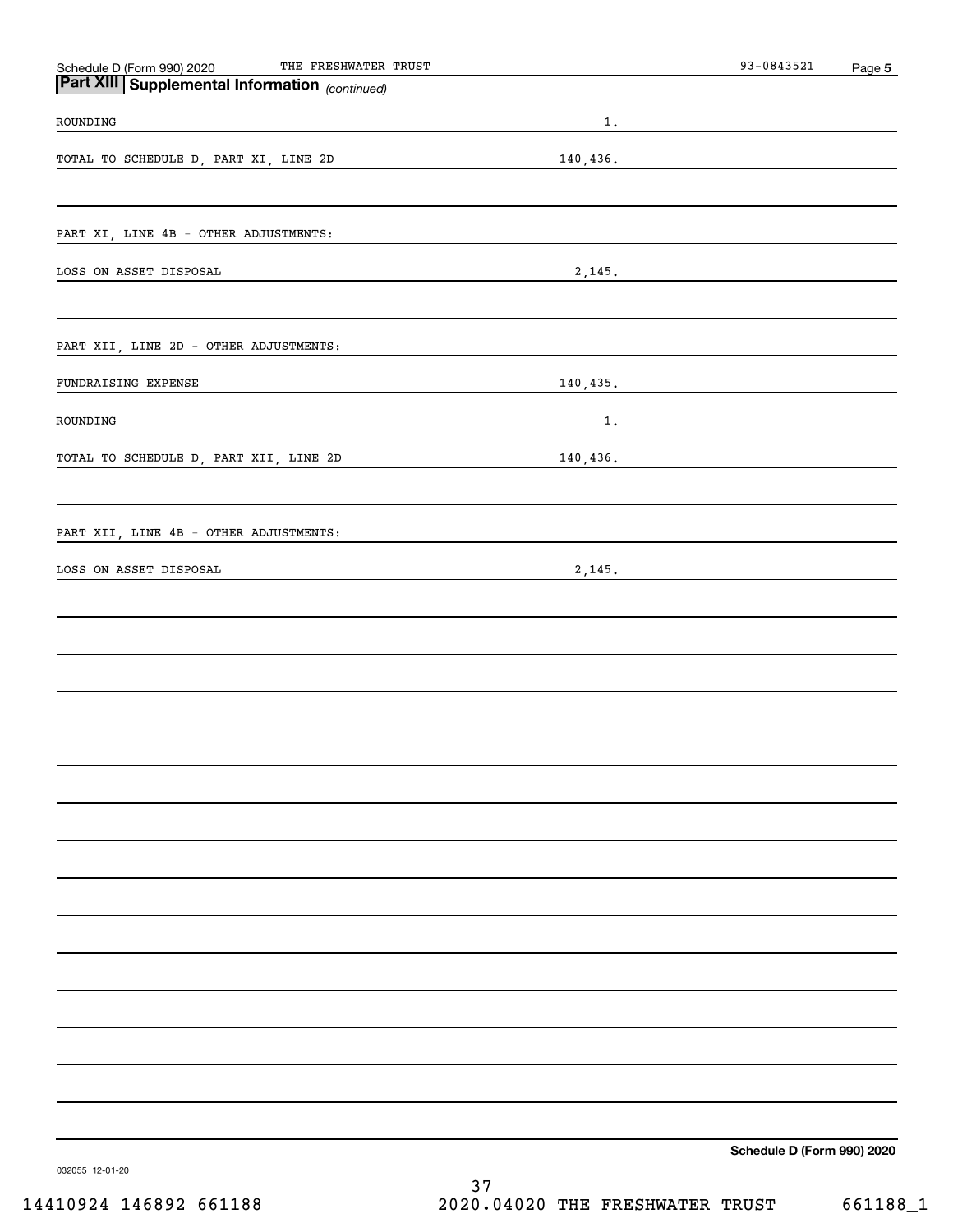| <b>SCHEDULE G</b>                                                                                                                                       |                                                                                                                                                                     | <b>Supplemental Information Regarding Fundraising or Gaming Activities</b>                                                                                                                                                                                                                                                                                                                                                                                                                                                                                      |                                                                            |    |                                                                                  |  |                                                                            | OMB No. 1545-0047                                       |
|---------------------------------------------------------------------------------------------------------------------------------------------------------|---------------------------------------------------------------------------------------------------------------------------------------------------------------------|-----------------------------------------------------------------------------------------------------------------------------------------------------------------------------------------------------------------------------------------------------------------------------------------------------------------------------------------------------------------------------------------------------------------------------------------------------------------------------------------------------------------------------------------------------------------|----------------------------------------------------------------------------|----|----------------------------------------------------------------------------------|--|----------------------------------------------------------------------------|---------------------------------------------------------|
| (Form 990 or 990-EZ)                                                                                                                                    | Complete if the organization answered "Yes" on Form 990, Part IV, line 17, 18, or 19, or if the<br>organization entered more than \$15,000 on Form 990-EZ, line 6a. |                                                                                                                                                                                                                                                                                                                                                                                                                                                                                                                                                                 |                                                                            |    |                                                                                  |  |                                                                            |                                                         |
| Department of the Treasury<br>Internal Revenue Service                                                                                                  |                                                                                                                                                                     | Attach to Form 990 or Form 990-EZ.                                                                                                                                                                                                                                                                                                                                                                                                                                                                                                                              |                                                                            |    |                                                                                  |  |                                                                            | <b>Open to Public</b><br>Inspection                     |
| Name of the organization                                                                                                                                |                                                                                                                                                                     | Go to www.irs.gov/Form990 for instructions and the latest information.                                                                                                                                                                                                                                                                                                                                                                                                                                                                                          |                                                                            |    |                                                                                  |  |                                                                            | <b>Employer identification number</b>                   |
|                                                                                                                                                         | THE FRESHWATER TRUST                                                                                                                                                |                                                                                                                                                                                                                                                                                                                                                                                                                                                                                                                                                                 |                                                                            |    |                                                                                  |  | 93-0843521                                                                 |                                                         |
| Part I                                                                                                                                                  | required to complete this part.                                                                                                                                     | Fundraising Activities. Complete if the organization answered "Yes" on Form 990, Part IV, line 17. Form 990-EZ filers are not                                                                                                                                                                                                                                                                                                                                                                                                                                   |                                                                            |    |                                                                                  |  |                                                                            |                                                         |
| Mail solicitations<br>a<br>Х<br>b<br>Phone solicitations<br>с<br>X<br>In-person solicitations<br>d<br>compensated at least \$5,000 by the organization. | Internet and email solicitations                                                                                                                                    | 1 Indicate whether the organization raised funds through any of the following activities. Check all that apply.<br>  X  <br>f<br>$g \mid X$<br>Special fundraising events<br>2 a Did the organization have a written or oral agreement with any individual (including officers, directors, trustees, or<br>key employees listed in Form 990, Part VII) or entity in connection with professional fundraising services?<br>b If "Yes," list the 10 highest paid individuals or entities (fundraisers) pursuant to agreements under which the fundraiser is to be |                                                                            |    | $e X$ Solicitation of non-government grants<br>Solicitation of government grants |  | $\overline{X}$   Yes                                                       | No                                                      |
| (i) Name and address of individual<br>or entity (fundraiser)                                                                                            |                                                                                                                                                                     | (ii) Activity                                                                                                                                                                                                                                                                                                                                                                                                                                                                                                                                                   | (iii) Did<br>fundraiser<br>have custody<br>or control of<br>contributions? |    | (iv) Gross receipts<br>from activity                                             |  | (v) Amount paid<br>to (or retained by)<br>fundraiser<br>listed in col. (i) | (vi) Amount paid<br>to (or retained by)<br>organization |
| COMMUNITY COUNSELLING SERVICE                                                                                                                           |                                                                                                                                                                     | DEVELOPMENT AND CAMPAIGN                                                                                                                                                                                                                                                                                                                                                                                                                                                                                                                                        | Yes                                                                        | No |                                                                                  |  |                                                                            |                                                         |
| CO LLC - 100 MONTGOMERY ST                                                                                                                              |                                                                                                                                                                     | PLANNING SERVICES                                                                                                                                                                                                                                                                                                                                                                                                                                                                                                                                               |                                                                            | x  | 0.                                                                               |  | 45,000.                                                                    | 0.                                                      |
|                                                                                                                                                         |                                                                                                                                                                     |                                                                                                                                                                                                                                                                                                                                                                                                                                                                                                                                                                 |                                                                            |    |                                                                                  |  |                                                                            |                                                         |
|                                                                                                                                                         |                                                                                                                                                                     |                                                                                                                                                                                                                                                                                                                                                                                                                                                                                                                                                                 |                                                                            |    |                                                                                  |  |                                                                            |                                                         |
|                                                                                                                                                         |                                                                                                                                                                     |                                                                                                                                                                                                                                                                                                                                                                                                                                                                                                                                                                 |                                                                            |    |                                                                                  |  |                                                                            |                                                         |
|                                                                                                                                                         |                                                                                                                                                                     |                                                                                                                                                                                                                                                                                                                                                                                                                                                                                                                                                                 |                                                                            |    |                                                                                  |  |                                                                            |                                                         |
|                                                                                                                                                         |                                                                                                                                                                     |                                                                                                                                                                                                                                                                                                                                                                                                                                                                                                                                                                 |                                                                            |    |                                                                                  |  |                                                                            |                                                         |
|                                                                                                                                                         |                                                                                                                                                                     |                                                                                                                                                                                                                                                                                                                                                                                                                                                                                                                                                                 |                                                                            |    |                                                                                  |  |                                                                            |                                                         |
|                                                                                                                                                         |                                                                                                                                                                     |                                                                                                                                                                                                                                                                                                                                                                                                                                                                                                                                                                 |                                                                            |    |                                                                                  |  |                                                                            |                                                         |
|                                                                                                                                                         |                                                                                                                                                                     |                                                                                                                                                                                                                                                                                                                                                                                                                                                                                                                                                                 |                                                                            |    |                                                                                  |  |                                                                            |                                                         |
|                                                                                                                                                         |                                                                                                                                                                     |                                                                                                                                                                                                                                                                                                                                                                                                                                                                                                                                                                 |                                                                            |    |                                                                                  |  |                                                                            |                                                         |
|                                                                                                                                                         |                                                                                                                                                                     |                                                                                                                                                                                                                                                                                                                                                                                                                                                                                                                                                                 |                                                                            |    |                                                                                  |  |                                                                            |                                                         |
|                                                                                                                                                         |                                                                                                                                                                     |                                                                                                                                                                                                                                                                                                                                                                                                                                                                                                                                                                 |                                                                            |    |                                                                                  |  |                                                                            |                                                         |
|                                                                                                                                                         |                                                                                                                                                                     |                                                                                                                                                                                                                                                                                                                                                                                                                                                                                                                                                                 |                                                                            |    |                                                                                  |  |                                                                            |                                                         |
|                                                                                                                                                         |                                                                                                                                                                     |                                                                                                                                                                                                                                                                                                                                                                                                                                                                                                                                                                 |                                                                            |    |                                                                                  |  |                                                                            |                                                         |
|                                                                                                                                                         |                                                                                                                                                                     |                                                                                                                                                                                                                                                                                                                                                                                                                                                                                                                                                                 |                                                                            |    |                                                                                  |  | 45,000.                                                                    |                                                         |
| Total                                                                                                                                                   |                                                                                                                                                                     | 3 List all states in which the organization is registered or licensed to solicit contributions or has been notified it is exempt from registration                                                                                                                                                                                                                                                                                                                                                                                                              |                                                                            |    |                                                                                  |  |                                                                            |                                                         |
| or licensing.                                                                                                                                           |                                                                                                                                                                     |                                                                                                                                                                                                                                                                                                                                                                                                                                                                                                                                                                 |                                                                            |    |                                                                                  |  |                                                                            |                                                         |
| CA , OR                                                                                                                                                 |                                                                                                                                                                     |                                                                                                                                                                                                                                                                                                                                                                                                                                                                                                                                                                 |                                                                            |    |                                                                                  |  |                                                                            |                                                         |
|                                                                                                                                                         |                                                                                                                                                                     |                                                                                                                                                                                                                                                                                                                                                                                                                                                                                                                                                                 |                                                                            |    |                                                                                  |  |                                                                            |                                                         |
|                                                                                                                                                         |                                                                                                                                                                     |                                                                                                                                                                                                                                                                                                                                                                                                                                                                                                                                                                 |                                                                            |    |                                                                                  |  |                                                                            |                                                         |
|                                                                                                                                                         |                                                                                                                                                                     |                                                                                                                                                                                                                                                                                                                                                                                                                                                                                                                                                                 |                                                                            |    |                                                                                  |  |                                                                            |                                                         |
|                                                                                                                                                         |                                                                                                                                                                     |                                                                                                                                                                                                                                                                                                                                                                                                                                                                                                                                                                 |                                                                            |    |                                                                                  |  |                                                                            |                                                         |
|                                                                                                                                                         |                                                                                                                                                                     |                                                                                                                                                                                                                                                                                                                                                                                                                                                                                                                                                                 |                                                                            |    |                                                                                  |  |                                                                            |                                                         |
|                                                                                                                                                         |                                                                                                                                                                     |                                                                                                                                                                                                                                                                                                                                                                                                                                                                                                                                                                 |                                                                            |    |                                                                                  |  |                                                                            |                                                         |
|                                                                                                                                                         |                                                                                                                                                                     |                                                                                                                                                                                                                                                                                                                                                                                                                                                                                                                                                                 |                                                                            |    |                                                                                  |  |                                                                            |                                                         |
|                                                                                                                                                         | SEE PART IV FOR CONTINUATIONS                                                                                                                                       | LHA For Paperwork Reduction Act Notice, see the Instructions for Form 990 or 990-EZ.                                                                                                                                                                                                                                                                                                                                                                                                                                                                            |                                                                            |    |                                                                                  |  |                                                                            | Schedule G (Form 990 or 990-EZ) 2020                    |

032081 11-25-20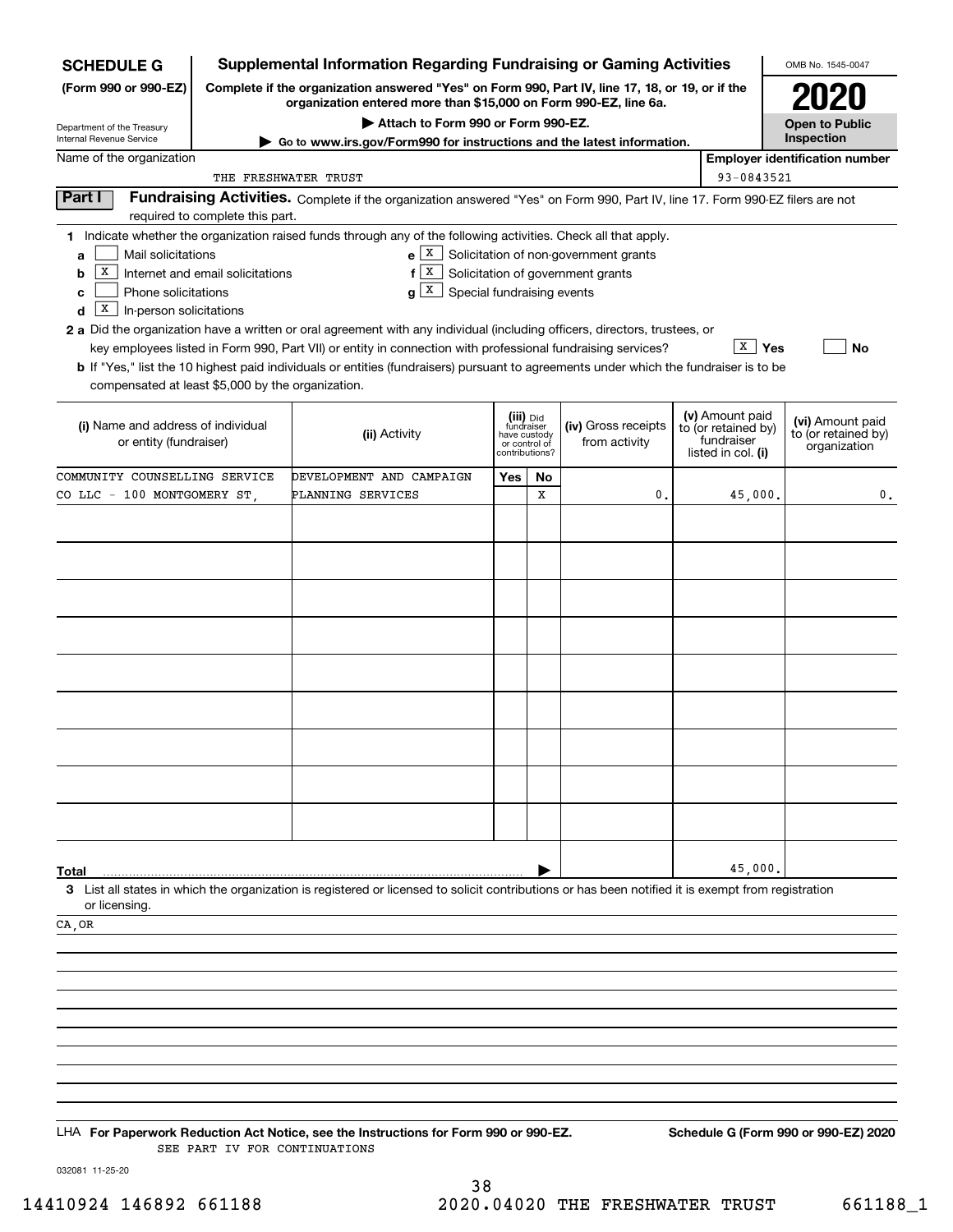**Part II** | Fundraising Events. Complete if the organization answered "Yes" on Form 990, Part IV, line 18, or reported more than \$15,000 of fundraising event contributions and gross income on Form 990-EZ, lines 1 and 6b. List events with gross receipts greater than \$5,000.

|                 |              |                                                                                                                         | (a) Event $#1$<br><b>AUCTION</b><br>(event type) | (b) Event $#2$<br>(event type) | (c) Other events<br><b>NONE</b><br>(total number) | (d) Total events<br>(add col. (a) through<br>col. (c) |
|-----------------|--------------|-------------------------------------------------------------------------------------------------------------------------|--------------------------------------------------|--------------------------------|---------------------------------------------------|-------------------------------------------------------|
| Revenue         |              |                                                                                                                         | 168, 313.                                        |                                |                                                   | 168, 313.                                             |
|                 | $\mathbf{2}$ | Less: Contributions                                                                                                     | 150,563.                                         |                                |                                                   | 150,563.                                              |
|                 | 3            | Gross income (line 1 minus line 2)                                                                                      | 17,750.                                          |                                |                                                   | 17,750.                                               |
|                 | 4            |                                                                                                                         |                                                  |                                |                                                   |                                                       |
|                 | 5            | Noncash prizes                                                                                                          | 575.                                             |                                |                                                   | 575.                                                  |
|                 |              | Rent/facility costs                                                                                                     | 4,000.                                           |                                |                                                   | 4,000.                                                |
| Direct Expenses |              | 7 Food and beverages                                                                                                    | 27,508.                                          |                                |                                                   | 27,508.                                               |
|                 | -8           |                                                                                                                         | 31,345.                                          |                                |                                                   | 31,345.                                               |
|                 | 9            |                                                                                                                         | 14,246.                                          |                                |                                                   | 14,246.                                               |
|                 | 10           | Direct expense summary. Add lines 4 through 9 in column (d)                                                             |                                                  |                                |                                                   | 77,674.                                               |
|                 |              | 11 Net income summary. Subtract line 10 from line 3, column (d)                                                         |                                                  |                                |                                                   | $-59,924.$                                            |
|                 |              | <b>Dart III</b> Gaming complete if the experiention appurered "Yea" on Form 000, Best IV line 10, or reported mars than |                                                  |                                |                                                   |                                                       |

**Part III | Gaming.** Complete if the organization answered "Yes" on Form 990, Part IV, line 19, or reported more than

\$15,000 on Form 990-EZ, line 6a.

|                 |              |                                                                             | (a) Bingo                   | (b) Pull tabs/instant<br>bingo/progressive bingo | (c) Other gaming                                        | (d) Total gaming (add<br>col. (a) through col. (c)) |
|-----------------|--------------|-----------------------------------------------------------------------------|-----------------------------|--------------------------------------------------|---------------------------------------------------------|-----------------------------------------------------|
| Revenue         |              |                                                                             |                             |                                                  | 16, 100.                                                | 16, 100.                                            |
|                 | $\mathbf{2}$ |                                                                             |                             |                                                  |                                                         |                                                     |
|                 | 3            |                                                                             |                             |                                                  | 24,988.                                                 | 24,988.                                             |
| Direct Expenses | 4            |                                                                             |                             |                                                  |                                                         |                                                     |
|                 |              |                                                                             |                             |                                                  | 485.                                                    | 485.                                                |
|                 | 6            | Volunteer labor                                                             | Yes_________ %<br><b>No</b> | $Yes$ %<br><b>No</b>                             | Yes $\qquad \qquad$<br>%<br>$\overline{X}$<br><b>No</b> |                                                     |
|                 | 7            |                                                                             |                             |                                                  |                                                         | 25,473.                                             |
|                 | 8            |                                                                             |                             |                                                  |                                                         | < 9, 373.                                           |
| 9               |              | Enter the state(s) in which the organization conducts gaming activities: OR |                             |                                                  |                                                         |                                                     |
|                 |              |                                                                             |                             |                                                  |                                                         | $\overline{X}$<br>Yes<br><b>No</b>                  |
|                 |              |                                                                             |                             |                                                  |                                                         |                                                     |
|                 |              |                                                                             |                             |                                                  |                                                         | $\mathbf{x}$<br>Yes<br><b>No</b>                    |
|                 |              |                                                                             |                             |                                                  |                                                         |                                                     |

032082 11-25-20

**Schedule G (Form 990 or 990-EZ) 2020**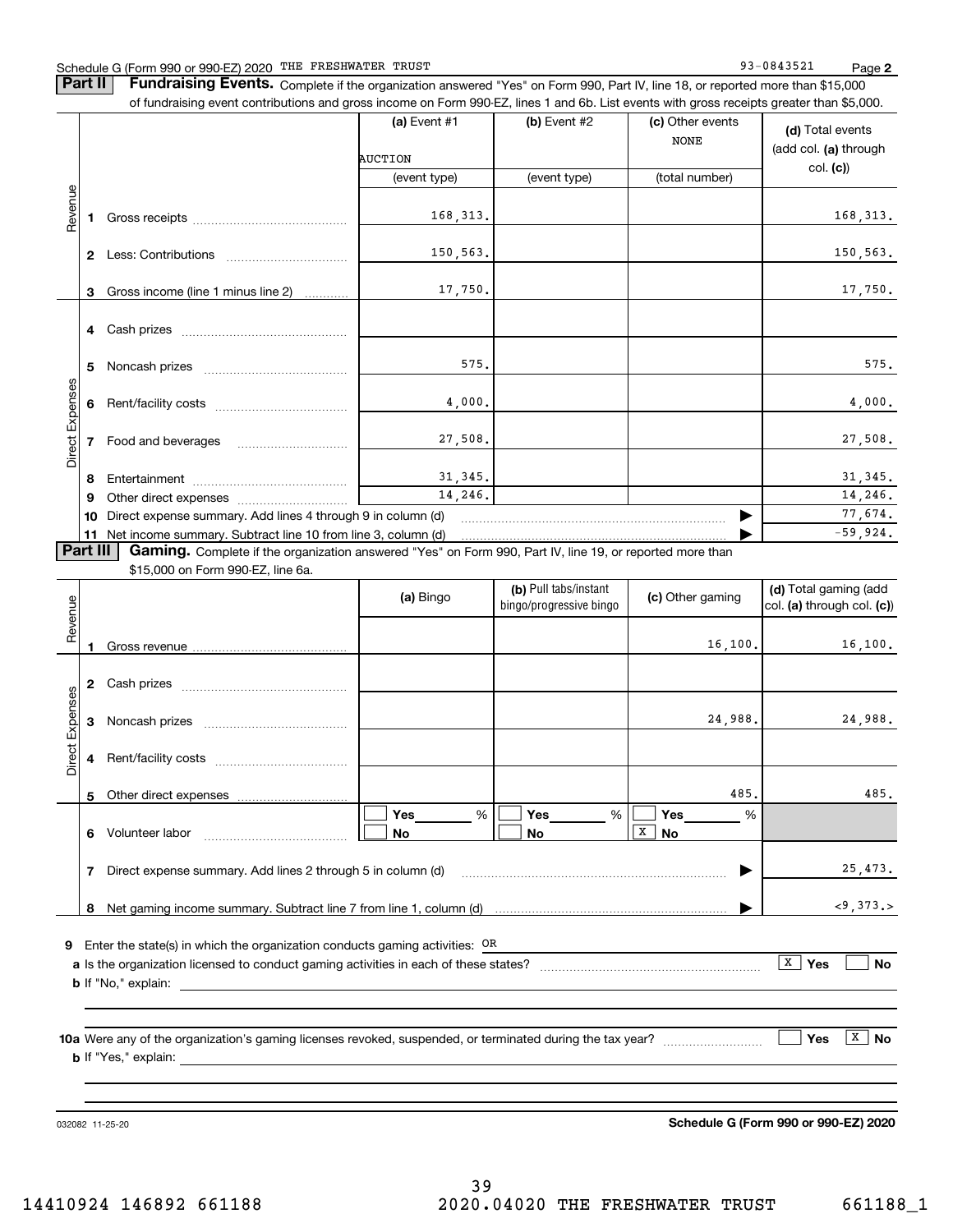| Schedule G (Form 990 or 990-EZ) 2020 THE FRESHWATER TRUST                                                                                                                                                                                                    | 93-0843521 |                 |     | Page 3       |
|--------------------------------------------------------------------------------------------------------------------------------------------------------------------------------------------------------------------------------------------------------------|------------|-----------------|-----|--------------|
|                                                                                                                                                                                                                                                              |            | $\sqrt{X}$ Yes  |     | <b>No</b>    |
| 12 Is the organization a grantor, beneficiary or trustee of a trust, or a member of a partnership or other entity formed                                                                                                                                     |            |                 | Yes | $X \mid N$ o |
| <b>13</b> Indicate the percentage of gaming activity conducted in:                                                                                                                                                                                           |            |                 |     |              |
|                                                                                                                                                                                                                                                              |            | 13a             |     | .00%         |
|                                                                                                                                                                                                                                                              |            | 13 <sub>b</sub> |     | 100.00 %     |
| 14 Enter the name and address of the person who prepares the organization's gaming/special events books and records:                                                                                                                                         |            |                 |     |              |
| Name > KIMBERLEE OBILANA                                                                                                                                                                                                                                     |            |                 |     |              |
| Address > 700 SW TAYLOR ST #200 - PORTLAND, OR 97205                                                                                                                                                                                                         |            |                 |     |              |
|                                                                                                                                                                                                                                                              |            |                 |     |              |
|                                                                                                                                                                                                                                                              |            |                 |     |              |
|                                                                                                                                                                                                                                                              |            |                 |     |              |
| c If "Yes," enter name and address of the third party:                                                                                                                                                                                                       |            |                 |     |              |
| Name $\blacktriangleright$ $\lrcorner$                                                                                                                                                                                                                       |            |                 |     |              |
|                                                                                                                                                                                                                                                              |            |                 |     |              |
|                                                                                                                                                                                                                                                              |            |                 |     |              |
| <b>16</b> Gaming manager information:                                                                                                                                                                                                                        |            |                 |     |              |
| Name > KIMBERLEE OBILANA                                                                                                                                                                                                                                     |            |                 |     |              |
|                                                                                                                                                                                                                                                              |            |                 |     |              |
| Gaming manager compensation $\triangleright$ \$ 112,577.                                                                                                                                                                                                     |            |                 |     |              |
| Description of services provided > VP OF PEOPLE AND OPERATIONS                                                                                                                                                                                               |            |                 |     |              |
|                                                                                                                                                                                                                                                              |            |                 |     |              |
|                                                                                                                                                                                                                                                              |            |                 |     |              |
| $X$ Employee<br>Director/officer<br>Independent contractor                                                                                                                                                                                                   |            |                 |     |              |
|                                                                                                                                                                                                                                                              |            |                 |     |              |
| 17 Mandatory distributions:<br>a Is the organization required under state law to make charitable distributions from the gaming proceeds to                                                                                                                   |            |                 |     |              |
| retain the state gaming license? $\ldots$ No                                                                                                                                                                                                                 |            |                 |     |              |
| <b>b</b> Enter the amount of distributions required under state law to be distributed to other exempt organizations or spent in the                                                                                                                          |            |                 |     |              |
| 0.<br>organization's own exempt activities during the tax year $\triangleright$ \$                                                                                                                                                                           |            |                 |     |              |
| <b>Part IV</b><br>Supplemental Information. Provide the explanations required by Part I, line 2b, columns (iii) and (v); and Part III, lines 9, 9b, 10b,<br>15b, 15c, 16, and 17b, as applicable. Also provide any additional information. See instructions. |            |                 |     |              |
|                                                                                                                                                                                                                                                              |            |                 |     |              |
| SCHEDULE G, PART I, LINE 2B, LIST OF TEN HIGHEST PAID FUNDRAISERS:                                                                                                                                                                                           |            |                 |     |              |
|                                                                                                                                                                                                                                                              |            |                 |     |              |
|                                                                                                                                                                                                                                                              |            |                 |     |              |
| (I) NAME OF FUNDRAISER: COMMUNITY COUNSELLING SERVICE CO LLC                                                                                                                                                                                                 |            |                 |     |              |
| (I) ADDRESS OF FUNDRAISER:                                                                                                                                                                                                                                   |            |                 |     |              |
| 100 MONTGOMERY ST, SUITE 2270, SAN FRANCISCO, CA 94104                                                                                                                                                                                                       |            |                 |     |              |
|                                                                                                                                                                                                                                                              |            |                 |     |              |
|                                                                                                                                                                                                                                                              |            |                 |     |              |
|                                                                                                                                                                                                                                                              |            |                 |     |              |
|                                                                                                                                                                                                                                                              |            |                 |     |              |
| Schedule G (Form 990 or 990-EZ) 2020<br>032083 11-25-20                                                                                                                                                                                                      |            |                 |     |              |
| 40                                                                                                                                                                                                                                                           |            |                 |     |              |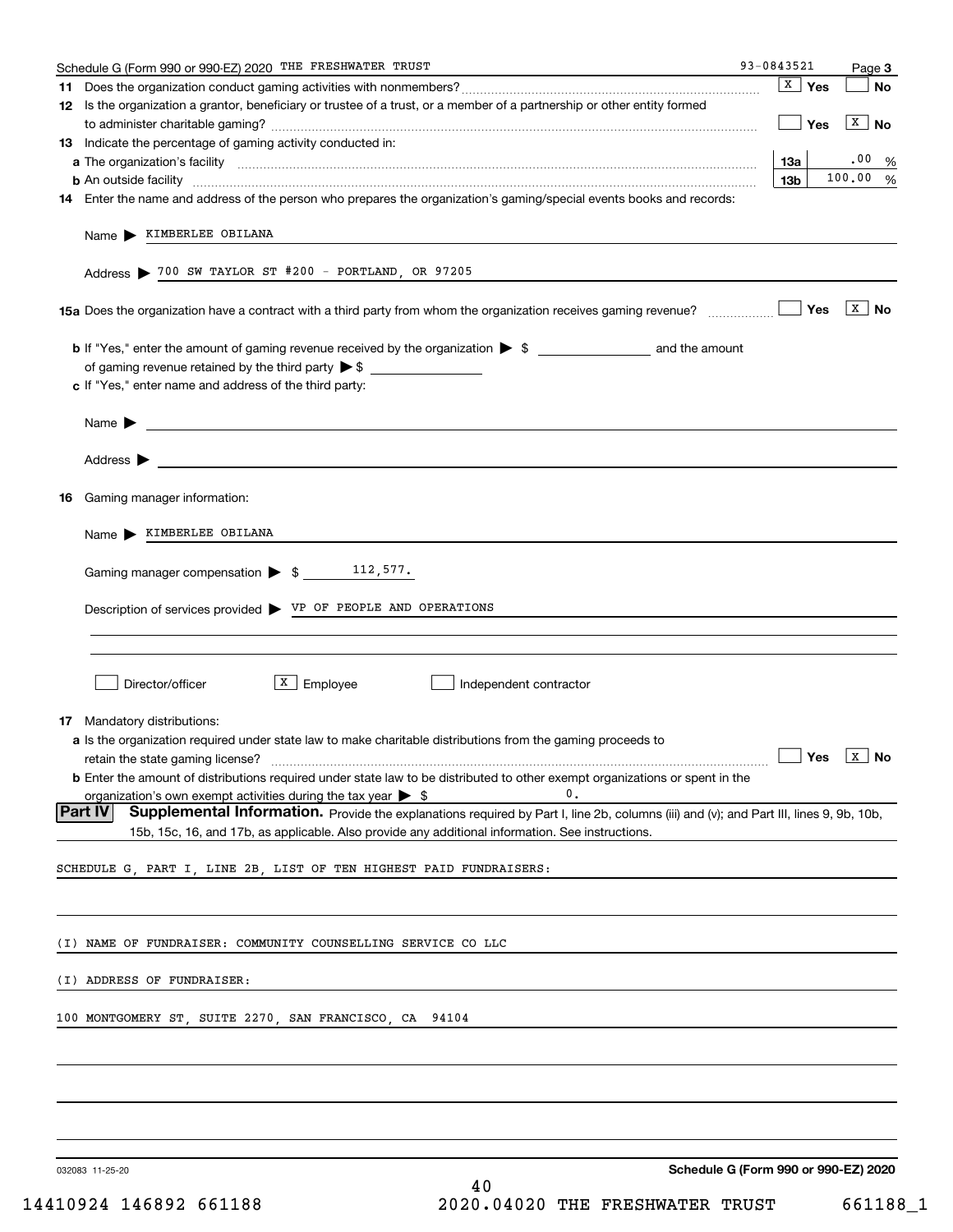*(continued)*

**Schedule G (Form 990 or 990-EZ)**

032084 04-01-20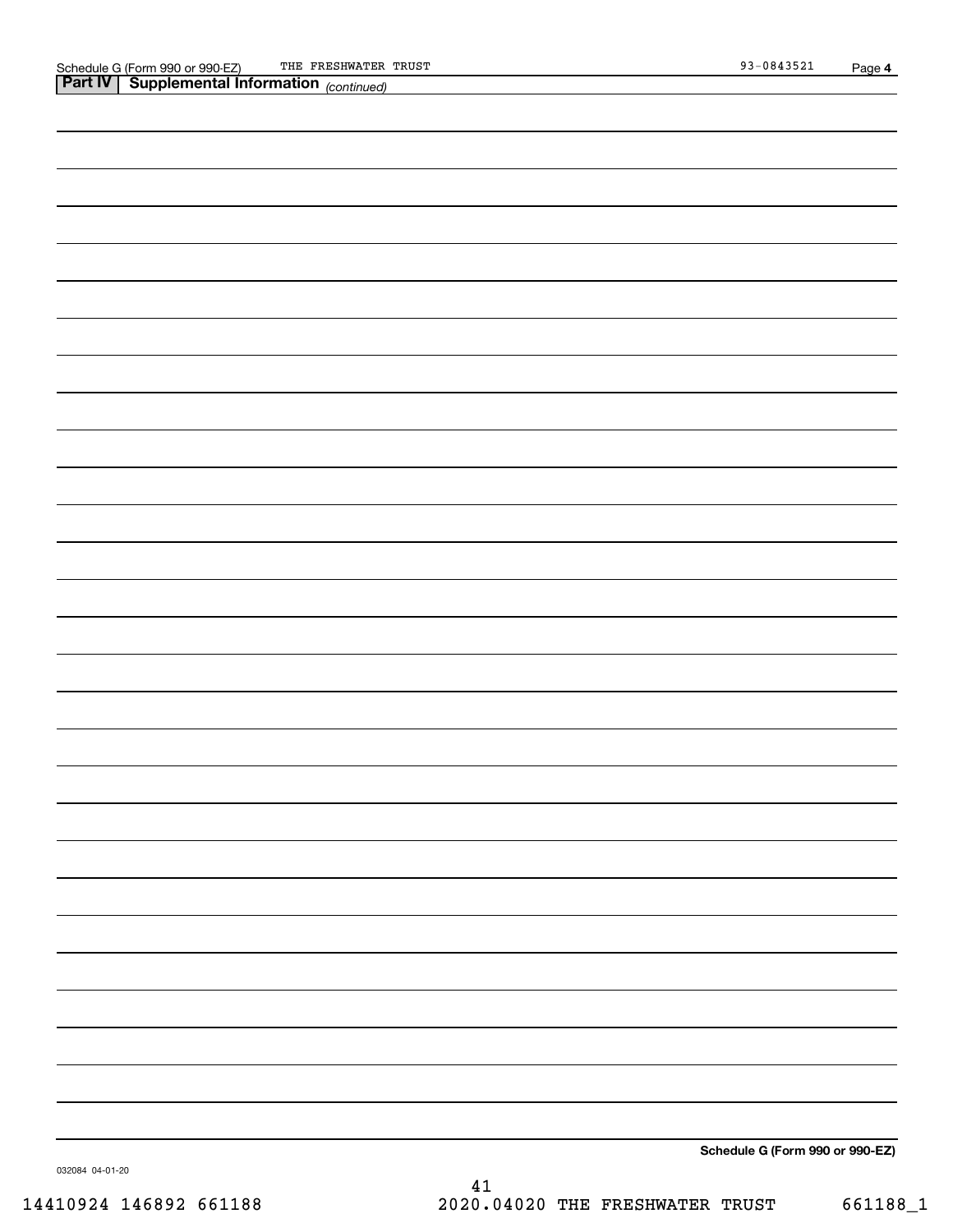|    | <b>SCHEDULE J</b>                       |                                                                                                                        | <b>Compensation Information</b>                                                                                                                                                                                                          |                                       | OMB No. 1545-0047          |     |    |
|----|-----------------------------------------|------------------------------------------------------------------------------------------------------------------------|------------------------------------------------------------------------------------------------------------------------------------------------------------------------------------------------------------------------------------------|---------------------------------------|----------------------------|-----|----|
|    | (Form 990)                              |                                                                                                                        | For certain Officers, Directors, Trustees, Key Employees, and Highest                                                                                                                                                                    |                                       |                            |     |    |
|    |                                         |                                                                                                                        | <b>Compensated Employees</b>                                                                                                                                                                                                             |                                       | 2020                       |     |    |
|    | Department of the Treasury              |                                                                                                                        | Complete if the organization answered "Yes" on Form 990, Part IV, line 23.<br>Attach to Form 990.                                                                                                                                        |                                       | <b>Open to Public</b>      |     |    |
|    | Internal Revenue Service                |                                                                                                                        | ► Go to www.irs.gov/Form990 for instructions and the latest information.                                                                                                                                                                 |                                       | <b>Inspection</b>          |     |    |
|    | Name of the organization                |                                                                                                                        |                                                                                                                                                                                                                                          | <b>Employer identification number</b> |                            |     |    |
|    |                                         | THE FRESHWATER TRUST                                                                                                   |                                                                                                                                                                                                                                          |                                       | 93-0843521                 |     |    |
|    | Part I                                  | <b>Questions Regarding Compensation</b>                                                                                |                                                                                                                                                                                                                                          |                                       |                            |     |    |
|    |                                         |                                                                                                                        |                                                                                                                                                                                                                                          |                                       |                            | Yes | No |
|    |                                         |                                                                                                                        | <b>1a</b> Check the appropriate box(es) if the organization provided any of the following to or for a person listed on Form 990,                                                                                                         |                                       |                            |     |    |
|    |                                         | Part VII, Section A, line 1a. Complete Part III to provide any relevant information regarding these items.             |                                                                                                                                                                                                                                          |                                       |                            |     |    |
|    | First-class or charter travel           |                                                                                                                        | Housing allowance or residence for personal use                                                                                                                                                                                          |                                       |                            |     |    |
|    | Travel for companions                   |                                                                                                                        | Payments for business use of personal residence                                                                                                                                                                                          |                                       |                            |     |    |
|    |                                         | $X$ Tax indemnification and gross-up payments                                                                          | X<br>Health or social club dues or initiation fees                                                                                                                                                                                       |                                       |                            |     |    |
|    |                                         | Discretionary spending account                                                                                         | Personal services (such as maid, chauffeur, chef)                                                                                                                                                                                        |                                       |                            |     |    |
|    |                                         |                                                                                                                        |                                                                                                                                                                                                                                          |                                       |                            |     |    |
|    |                                         | <b>b</b> If any of the boxes on line 1a are checked, did the organization follow a written policy regarding payment or |                                                                                                                                                                                                                                          |                                       |                            | X   |    |
|    |                                         | reimbursement or provision of all of the expenses described above? If "No," complete Part III to explain               |                                                                                                                                                                                                                                          |                                       | 1b                         |     |    |
| 2  |                                         |                                                                                                                        | Did the organization require substantiation prior to reimbursing or allowing expenses incurred by all directors,                                                                                                                         |                                       |                            | х   |    |
|    |                                         |                                                                                                                        |                                                                                                                                                                                                                                          |                                       | $\mathbf{2}$               |     |    |
| З  |                                         |                                                                                                                        |                                                                                                                                                                                                                                          |                                       |                            |     |    |
|    |                                         |                                                                                                                        | Indicate which, if any, of the following the organization used to establish the compensation of the organization's<br>CEO/Executive Director. Check all that apply. Do not check any boxes for methods used by a related organization to |                                       |                            |     |    |
|    |                                         | establish compensation of the CEO/Executive Director, but explain in Part III.                                         |                                                                                                                                                                                                                                          |                                       |                            |     |    |
|    |                                         |                                                                                                                        |                                                                                                                                                                                                                                          |                                       |                            |     |    |
|    | Compensation committee                  |                                                                                                                        | Written employment contract<br>Compensation survey or study                                                                                                                                                                              |                                       |                            |     |    |
|    |                                         | Independent compensation consultant<br>Form 990 of other organizations                                                 | X  <br>Approval by the board or compensation committee                                                                                                                                                                                   |                                       |                            |     |    |
|    |                                         |                                                                                                                        |                                                                                                                                                                                                                                          |                                       |                            |     |    |
| 4  |                                         | During the year, did any person listed on Form 990, Part VII, Section A, line 1a, with respect to the filing           |                                                                                                                                                                                                                                          |                                       |                            |     |    |
|    | organization or a related organization: |                                                                                                                        |                                                                                                                                                                                                                                          |                                       |                            |     |    |
| а  |                                         | Receive a severance payment or change-of-control payment?                                                              |                                                                                                                                                                                                                                          |                                       | 4a                         |     | х  |
| b  |                                         | Participate in or receive payment from a supplemental nonqualified retirement plan?                                    |                                                                                                                                                                                                                                          |                                       | 4b                         |     | х  |
| с  |                                         | Participate in or receive payment from an equity-based compensation arrangement?                                       |                                                                                                                                                                                                                                          |                                       | 4с                         |     | х  |
|    |                                         | If "Yes" to any of lines 4a-c, list the persons and provide the applicable amounts for each item in Part III.          |                                                                                                                                                                                                                                          |                                       |                            |     |    |
|    |                                         |                                                                                                                        |                                                                                                                                                                                                                                          |                                       |                            |     |    |
|    |                                         | Only section 501(c)(3), 501(c)(4), and 501(c)(29) organizations must complete lines 5-9.                               |                                                                                                                                                                                                                                          |                                       |                            |     |    |
|    |                                         |                                                                                                                        | For persons listed on Form 990, Part VII, Section A, line 1a, did the organization pay or accrue any compensation                                                                                                                        |                                       |                            |     |    |
|    | contingent on the revenues of:          |                                                                                                                        |                                                                                                                                                                                                                                          |                                       |                            |     |    |
|    |                                         |                                                                                                                        | a The organization? <b>Entitation</b> and the organization?                                                                                                                                                                              |                                       | 5a                         |     | х  |
|    |                                         |                                                                                                                        |                                                                                                                                                                                                                                          |                                       | 5b                         |     | х  |
|    |                                         | If "Yes" on line 5a or 5b, describe in Part III.                                                                       |                                                                                                                                                                                                                                          |                                       |                            |     |    |
| 6. |                                         |                                                                                                                        | For persons listed on Form 990, Part VII, Section A, line 1a, did the organization pay or accrue any compensation                                                                                                                        |                                       |                            |     |    |
|    | contingent on the net earnings of:      |                                                                                                                        |                                                                                                                                                                                                                                          |                                       |                            |     |    |
|    |                                         |                                                                                                                        |                                                                                                                                                                                                                                          |                                       | 6a                         |     | Х  |
|    |                                         |                                                                                                                        |                                                                                                                                                                                                                                          |                                       | 6b                         |     | х  |
|    |                                         | If "Yes" on line 6a or 6b, describe in Part III.                                                                       |                                                                                                                                                                                                                                          |                                       |                            |     |    |
|    |                                         |                                                                                                                        | 7 For persons listed on Form 990, Part VII, Section A, line 1a, did the organization provide any nonfixed payments                                                                                                                       |                                       |                            |     |    |
|    |                                         |                                                                                                                        |                                                                                                                                                                                                                                          |                                       | 7                          |     | Х  |
|    |                                         |                                                                                                                        | 8 Were any amounts reported on Form 990, Part VII, paid or accrued pursuant to a contract that was subject to the                                                                                                                        |                                       |                            |     |    |
|    |                                         | initial contract exception described in Regulations section 53.4958-4(a)(3)? If "Yes," describe in Part III            |                                                                                                                                                                                                                                          |                                       | 8                          |     | Х  |
| 9  |                                         | If "Yes" on line 8, did the organization also follow the rebuttable presumption procedure described in                 |                                                                                                                                                                                                                                          |                                       |                            |     |    |
|    |                                         |                                                                                                                        |                                                                                                                                                                                                                                          |                                       | 9                          |     |    |
|    |                                         | LHA For Paperwork Reduction Act Notice, see the Instructions for Form 990.                                             |                                                                                                                                                                                                                                          |                                       | Schedule J (Form 990) 2020 |     |    |

032111 12-07-20

42 14410924 146892 661188 2020.04020 THE FRESHWATER TRUST 661188\_1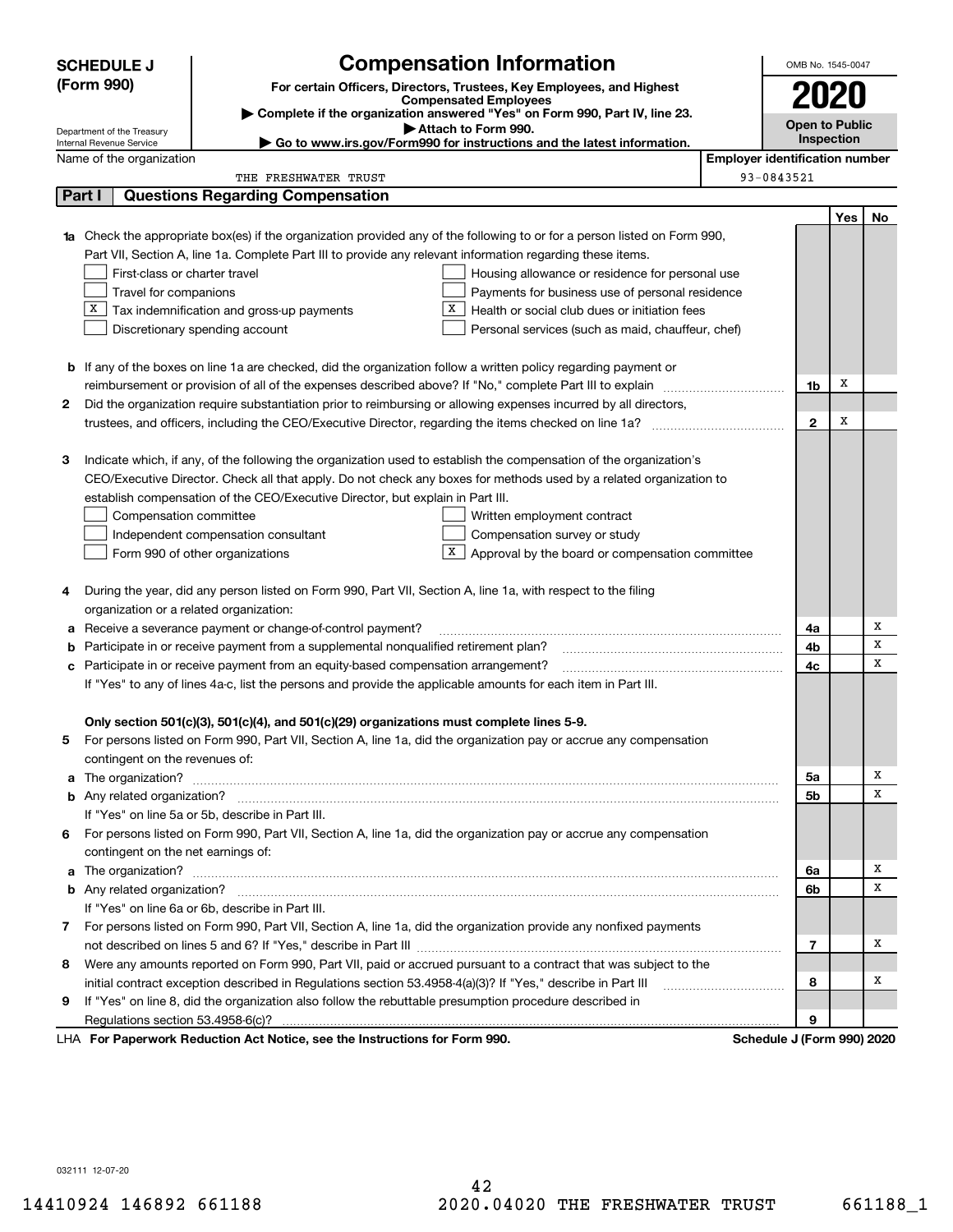93-0843521

# **Part II Officers, Directors, Trustees, Key Employees, and Highest Compensated Employees.**  Schedule J (Form 990) 2020 Page Use duplicate copies if additional space is needed.

For each individual whose compensation must be reported on Schedule J, report compensation from the organization on row (i) and from related organizations, described in the instructions, on row (ii). Do not list any individuals that aren't listed on Form 990, Part VII.

**Note:**  The sum of columns (B)(i)-(iii) for each listed individual must equal the total amount of Form 990, Part VII, Section A, line 1a, applicable column (D) and (E) amounts for that individual.

|                         |      |                          | (B) Breakdown of W-2 and/or 1099-MISC compensation |                                           | (C) Retirement and             | (D) Nontaxable | (E) Total of columns      | (F) Compensation                                           |
|-------------------------|------|--------------------------|----------------------------------------------------|-------------------------------------------|--------------------------------|----------------|---------------------------|------------------------------------------------------------|
| (A) Name and Title      |      | (i) Base<br>compensation | (ii) Bonus &<br>incentive<br>compensation          | (iii) Other<br>reportable<br>compensation | other deferred<br>compensation | benefits       | $(B)(i)-(D)$              | in column (B)<br>reported as deferred<br>on prior Form 990 |
| JOE WHITWORTH<br>(1)    | (i)  | 244, 117.                | 300.                                               | $\mathbf 0$ .                             | 12,515.                        | 13,005.        | 269,937.                  | $\mathbf 0$ .                                              |
| PRESIDENT/CEO           | (ii) | $\mathbf{0}$ .           | $\mathbf{0}$ .                                     | $\mathbf 0$ .                             | $\mathbf{0}$ .                 | $\mathbf{0}$   | $\mathbf{0}$ .            | $\mathbf 0$ .                                              |
| DAVID PRIMOZICH<br>(2)  | (i)  | 137,146.                 | $\mathbf{0}$ .                                     | $\mathsf{0}\,$ .                          | 7,750.                         | 5,696.         | 150,592.                  | $\mathbf 0$ .                                              |
| VICE PRESIDENT OF WATER | (ii) | $\mathbf{0}$ .           | $\mathfrak o$ .                                    | $\mathbf 0$ .                             | $\mathsf{o}\,.$                | $\mathbf{0}$   | $\overline{\mathbf{0}}$ . | $\overline{\mathbf{0}}$ .                                  |
|                         | (i)  |                          |                                                    |                                           |                                |                |                           |                                                            |
|                         | (ii) |                          |                                                    |                                           |                                |                |                           |                                                            |
|                         | (i)  |                          |                                                    |                                           |                                |                |                           |                                                            |
|                         | (ii) |                          |                                                    |                                           |                                |                |                           |                                                            |
|                         | (i)  |                          |                                                    |                                           |                                |                |                           |                                                            |
|                         | (ii) |                          |                                                    |                                           |                                |                |                           |                                                            |
|                         | (i)  |                          |                                                    |                                           |                                |                |                           |                                                            |
|                         | (ii) |                          |                                                    |                                           |                                |                |                           |                                                            |
|                         | (i)  |                          |                                                    |                                           |                                |                |                           |                                                            |
|                         | (ii) |                          |                                                    |                                           |                                |                |                           |                                                            |
|                         | (i)  |                          |                                                    |                                           |                                |                |                           |                                                            |
|                         | (ii) |                          |                                                    |                                           |                                |                |                           |                                                            |
|                         | (i)  |                          |                                                    |                                           |                                |                |                           |                                                            |
|                         | (ii) |                          |                                                    |                                           |                                |                |                           |                                                            |
|                         | (i)  |                          |                                                    |                                           |                                |                |                           |                                                            |
|                         | (ii) |                          |                                                    |                                           |                                |                |                           |                                                            |
|                         | (i)  |                          |                                                    |                                           |                                |                |                           |                                                            |
|                         | (ii) |                          |                                                    |                                           |                                |                |                           |                                                            |
|                         | (i)  |                          |                                                    |                                           |                                |                |                           |                                                            |
|                         | (ii) |                          |                                                    |                                           |                                |                |                           |                                                            |
|                         | (i)  |                          |                                                    |                                           |                                |                |                           |                                                            |
|                         | (ii) |                          |                                                    |                                           |                                |                |                           |                                                            |
|                         | (i)  |                          |                                                    |                                           |                                |                |                           |                                                            |
|                         | (ii) |                          |                                                    |                                           |                                |                |                           |                                                            |
|                         | (i)  |                          |                                                    |                                           |                                |                |                           |                                                            |
|                         | (ii) |                          |                                                    |                                           |                                |                |                           |                                                            |
|                         | (i)  |                          |                                                    |                                           |                                |                |                           |                                                            |
|                         | (ii) |                          |                                                    |                                           |                                |                |                           |                                                            |

**Schedule J (Form 990) 2020**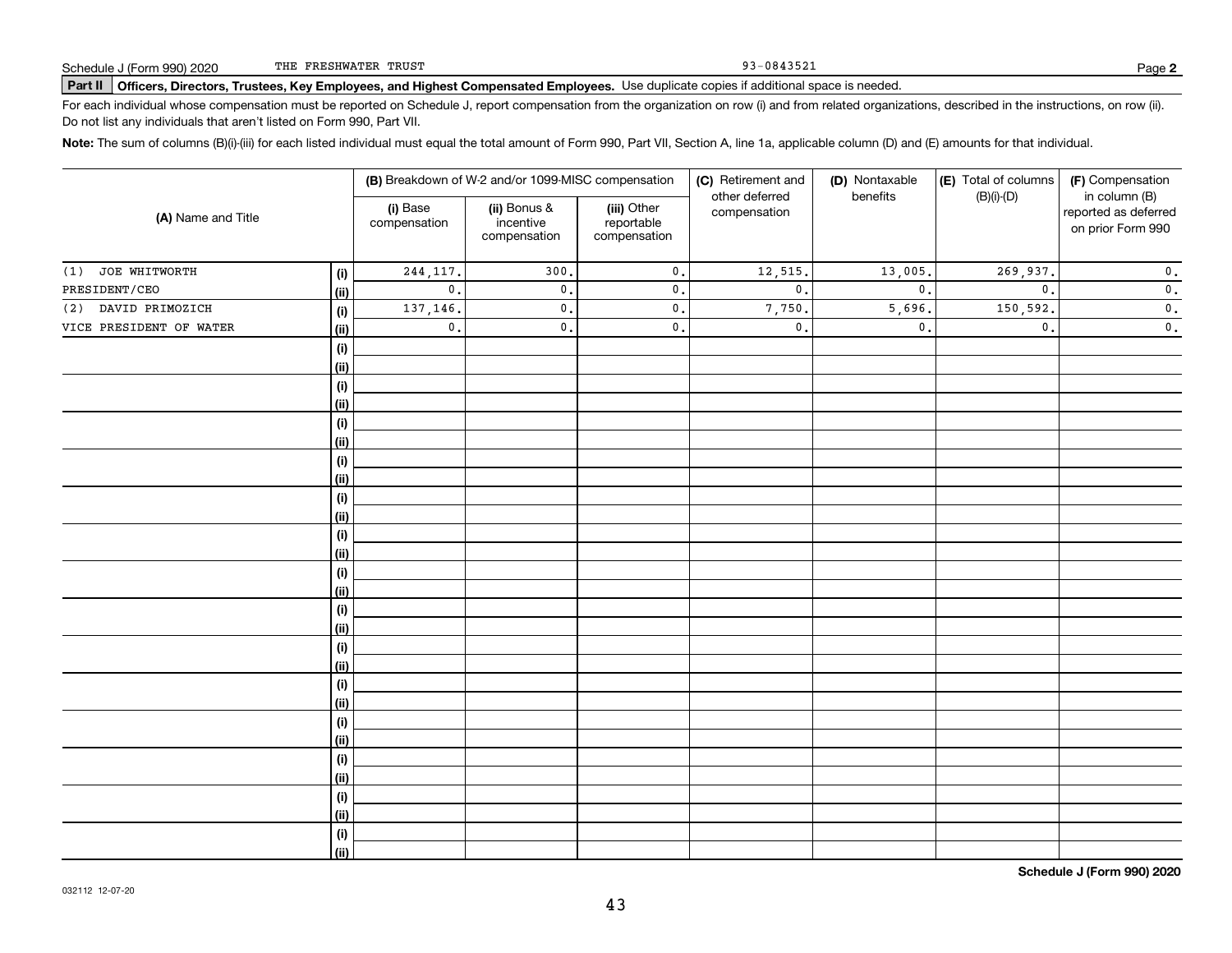#### **Part III Supplemental Information**

Schedule J (Form 990) 2020 THE FRESHWATER TRUST<br> **Part III** Supplemental Information<br>
Provide the information, explanation, or descriptions required for Part I, lines 1a, 1b, 3, 4a, 4b, 4c, 5a, 5b, 6a, 6b, 7, and 8, and fo

PART I, LINE 1A:

DURING 2020, 19 EMPLOYEES RECEIVED BONUSES THAT WERE GROSSED-UP TO ACCOUNT

FOR THE TAXES ASSOCIATED WITH THE BONUS. OF THE 19 EMPLOYEES THAT RECEIVED

A "NET BONUS", NONE WERE PART OF THE HIGHEST COMPENSATED EMPLOYEE GROUP.

THE ORGANIZATION HOLDS A MEMBERSHIP AT A SOCIAL CLUB IN THE NAME OF OUR

PRESIDENT/CEO. THE MEMBERSHIP IS USED FOR MEETINGS WITH DONORS AND OTHER

BUSINESS DEVELOPMENT. OTHER MEMBERS OF TFT USED THE MEMBERSHIP ON OCCASION

FOR STAFF MEETINGS OR OTHER COMPANY BUSINSESS, WHEN ACCOMPANIED BY THE

PRESIDENT/CEO AS HIS GUEST.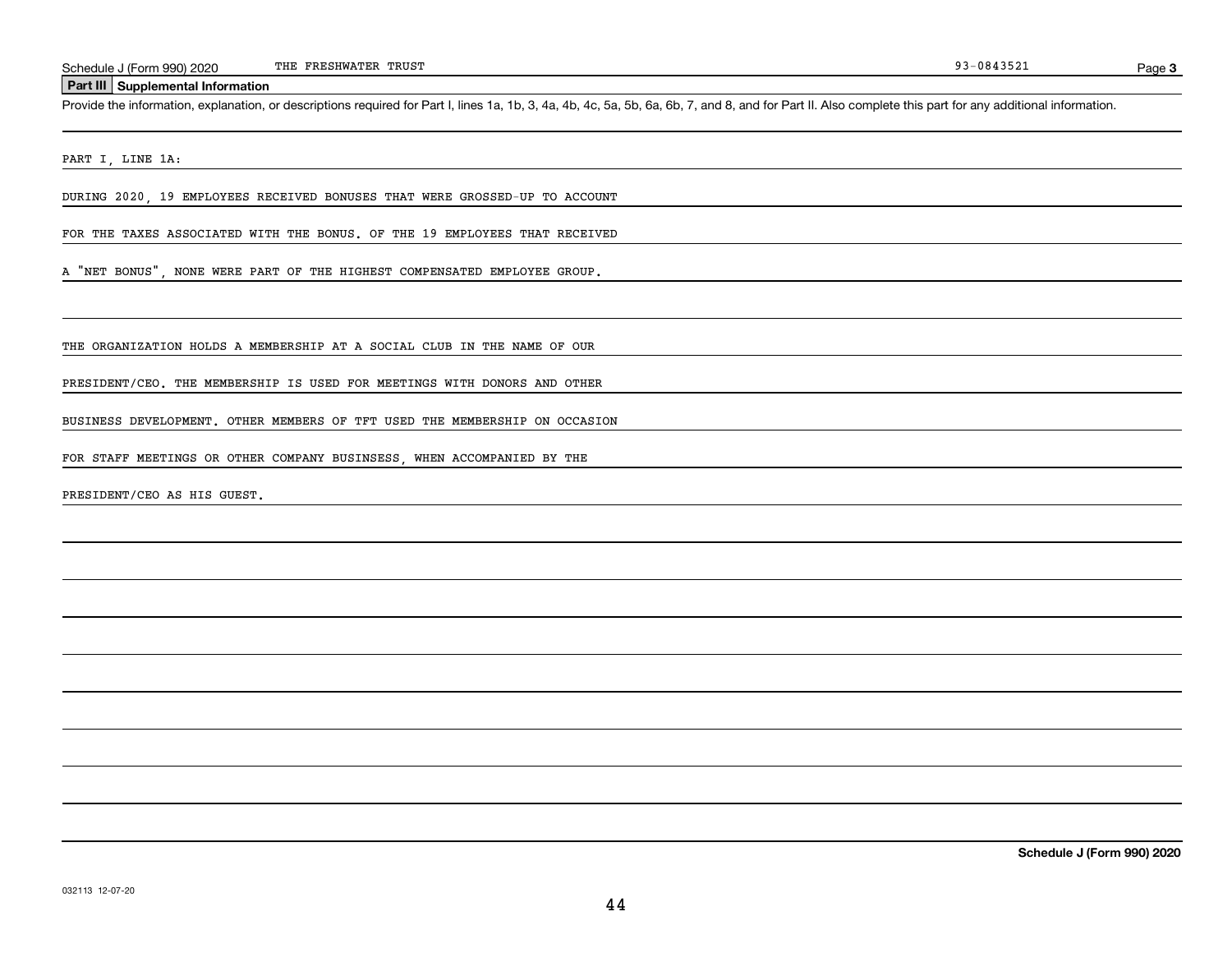## **SCHEDULE M (Form 990)**

# **Noncash Contributions**

OMB No. 1545-0047

| Department of the Treasury |
|----------------------------|
| Internal Revenue Service   |

**Complete if the organizations answered "Yes" on Form 990, Part IV, lines 29 or 30.** <sup>J</sup>**2020 Attach to Form 990.** J

**Open to Public Inspection**

|  | Name of the organization |
|--|--------------------------|
|--|--------------------------|

 **Go to www.irs.gov/Form990 for instructions and the latest information.** J

**Employer identification number** 93-0843521

| THE FRESHWATER TRUST |  |
|----------------------|--|
|                      |  |

| Part I | <b>Types of Property</b>                                                                                                       |                               |                                      |                                                                                                      |                                                              |     |     |     |
|--------|--------------------------------------------------------------------------------------------------------------------------------|-------------------------------|--------------------------------------|------------------------------------------------------------------------------------------------------|--------------------------------------------------------------|-----|-----|-----|
|        |                                                                                                                                | (a)<br>Check if<br>applicable | (b)<br>Number of<br>contributions or | (c)<br>Noncash contribution<br>amounts reported on<br>items contributed Form 990, Part VIII, line 1g | (d)<br>Method of determining<br>noncash contribution amounts |     |     |     |
| 1.     |                                                                                                                                |                               |                                      |                                                                                                      |                                                              |     |     |     |
| 2      |                                                                                                                                |                               |                                      |                                                                                                      |                                                              |     |     |     |
| 3      | Art - Fractional interests                                                                                                     |                               |                                      |                                                                                                      |                                                              |     |     |     |
| 4      | Books and publications                                                                                                         |                               |                                      |                                                                                                      |                                                              |     |     |     |
| 5      | Clothing and household goods                                                                                                   |                               |                                      |                                                                                                      |                                                              |     |     |     |
| 6      |                                                                                                                                |                               |                                      |                                                                                                      |                                                              |     |     |     |
| 7      |                                                                                                                                |                               |                                      |                                                                                                      |                                                              |     |     |     |
| 8      | Intellectual property                                                                                                          |                               |                                      |                                                                                                      |                                                              |     |     |     |
| 9      | Securities - Publicly traded                                                                                                   |                               |                                      |                                                                                                      |                                                              |     |     |     |
| 10     | Securities - Closely held stock                                                                                                |                               |                                      |                                                                                                      |                                                              |     |     |     |
| 11     | Securities - Partnership, LLC, or                                                                                              |                               |                                      |                                                                                                      |                                                              |     |     |     |
|        | trust interests                                                                                                                |                               |                                      |                                                                                                      |                                                              |     |     |     |
| 12     | Securities - Miscellaneous                                                                                                     |                               |                                      |                                                                                                      |                                                              |     |     |     |
| 13     | Qualified conservation contribution -                                                                                          |                               |                                      |                                                                                                      |                                                              |     |     |     |
|        | Historic structures                                                                                                            |                               |                                      |                                                                                                      |                                                              |     |     |     |
| 14     | Qualified conservation contribution - Other                                                                                    |                               |                                      |                                                                                                      |                                                              |     |     |     |
| 15     | Real estate - Residential                                                                                                      |                               |                                      |                                                                                                      |                                                              |     |     |     |
| 16     | Real estate - Commercial                                                                                                       |                               |                                      |                                                                                                      |                                                              |     |     |     |
| 17     |                                                                                                                                |                               |                                      |                                                                                                      |                                                              |     |     |     |
| 18     |                                                                                                                                |                               |                                      |                                                                                                      |                                                              |     |     |     |
| 19     |                                                                                                                                | X                             | 7                                    | 7,349. COST                                                                                          |                                                              |     |     |     |
| 20     | Drugs and medical supplies                                                                                                     |                               |                                      |                                                                                                      |                                                              |     |     |     |
| 21     |                                                                                                                                |                               |                                      |                                                                                                      |                                                              |     |     |     |
| 22     | Historical artifacts                                                                                                           |                               |                                      |                                                                                                      |                                                              |     |     |     |
| 23     |                                                                                                                                |                               |                                      |                                                                                                      |                                                              |     |     |     |
| 24     | Archeological artifacts                                                                                                        |                               |                                      |                                                                                                      |                                                              |     |     |     |
| 25     | TREES/LOGS<br>Other $\blacktriangleright$                                                                                      | x                             | $\mathbf{1}$                         | 107,100. COST                                                                                        |                                                              |     |     |     |
| 26     | PRIZES/GIFTS<br>Other $\blacktriangleright$                                                                                    | X                             | 34                                   | 37, 340. COST                                                                                        |                                                              |     |     |     |
| 27     | MARKETING MAT<br>Other $\blacktriangleright$                                                                                   | x                             | 4                                    | 12,447. COST                                                                                         |                                                              |     |     |     |
| 28     | Other $\blacktriangleright$                                                                                                    |                               |                                      |                                                                                                      |                                                              |     |     |     |
| 29     | Number of Forms 8283 received by the organization during the tax year for contributions                                        |                               |                                      |                                                                                                      |                                                              |     |     |     |
|        | for which the organization completed Form 8283, Part V, Donee Acknowledgement                                                  |                               |                                      | 29                                                                                                   |                                                              |     |     |     |
|        |                                                                                                                                |                               |                                      |                                                                                                      |                                                              |     | Yes | No. |
|        | 30a During the year, did the organization receive by contribution any property reported in Part I, lines 1 through 28, that it |                               |                                      |                                                                                                      |                                                              |     |     |     |
|        | must hold for at least three years from the date of the initial contribution, and which isn't required to be used for          |                               |                                      |                                                                                                      |                                                              |     |     |     |
|        | exempt purposes for the entire holding period?                                                                                 |                               |                                      |                                                                                                      |                                                              | 30a |     | х   |
| b      | If "Yes," describe the arrangement in Part II.                                                                                 |                               |                                      |                                                                                                      |                                                              |     |     |     |
| 31     | Does the organization have a gift acceptance policy that requires the review of any nonstandard contributions?                 |                               |                                      |                                                                                                      |                                                              | 31  | х   |     |
|        | 32a Does the organization hire or use third parties or related organizations to solicit, process, or sell noncash              |                               |                                      |                                                                                                      |                                                              |     |     |     |
|        | contributions?                                                                                                                 |                               |                                      |                                                                                                      |                                                              | 32a |     | х   |

**For Paperwork Reduction Act Notice, see the Instructions for Form 990. Schedule M (Form 990) 2020** LHA

**33**If the organization didn't report an amount in column (c) for a type of property for which column (a) is checked,

032141 11-23-20

**b**If "Yes," describe in Part II.

describe in Part II.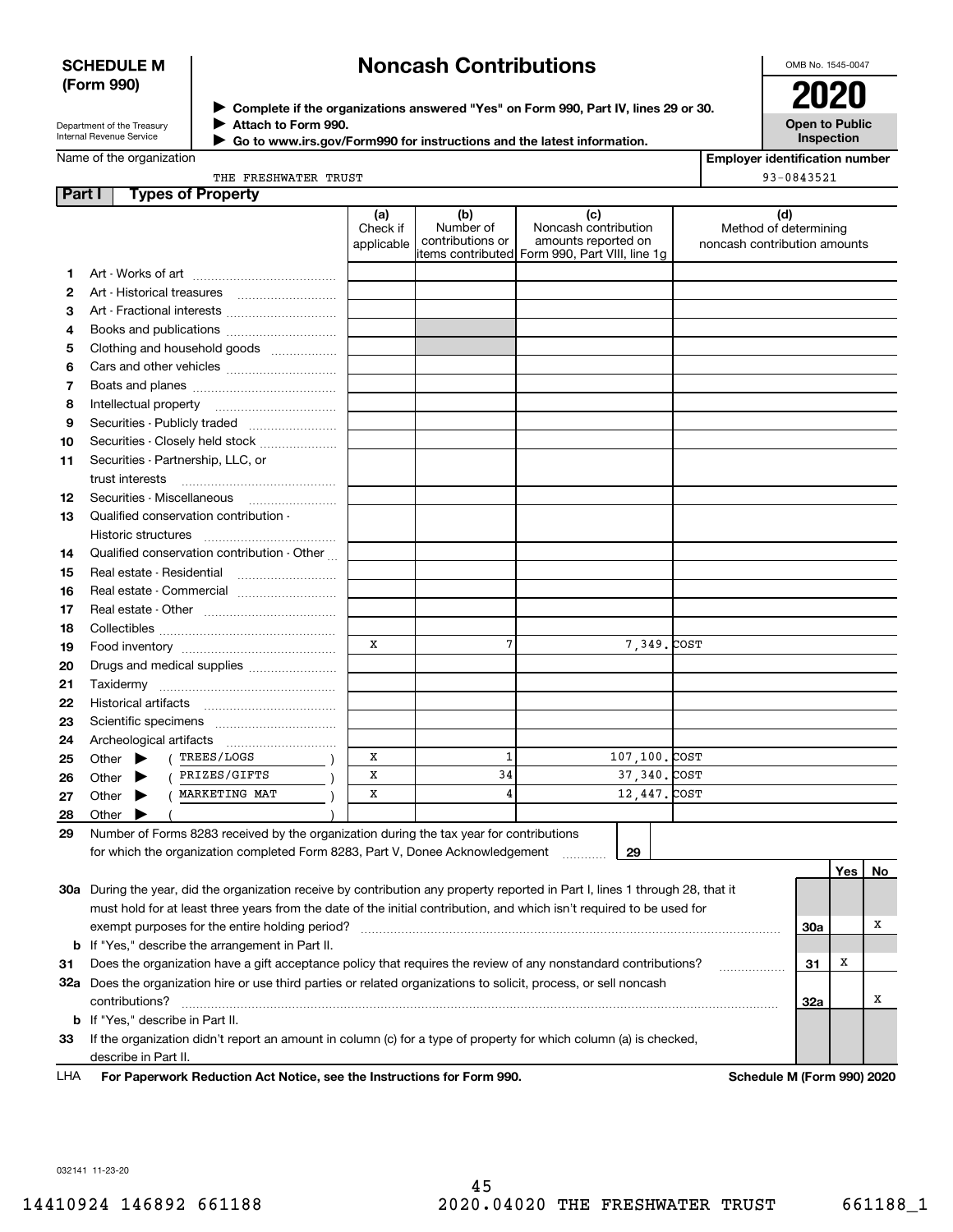| Schedule | 2020<br>M (Form 990) | FRESHWATER<br>ᇭᄑ<br>- nr | TRUST | 1.25.2<br>n a<br><u>UO</u><br>≞ J J Z ⊥<br>. . | Page |  |
|----------|----------------------|--------------------------|-------|------------------------------------------------|------|--|
|----------|----------------------|--------------------------|-------|------------------------------------------------|------|--|

Part II | Supplemental Information. Provide the information required by Part I, lines 30b, 32b, and 33, and whether the organization is reporting in Part I, column (b), the number of contributions, the number of items received, or a combination of both. Also complete this part for any additional information.

SCHEDULE M, PART I, COLUMN (B):

THE AMOUNT REPRESENTS THE NUMBER OF ACTUAL CONTRIBUTIONS RECEIVED AND

NOT THE NUMBER OF ITEMS RECEIVED FOR EACH CONTRIBUTION.

**Schedule M (Form 990) 2020**

032142 11-23-20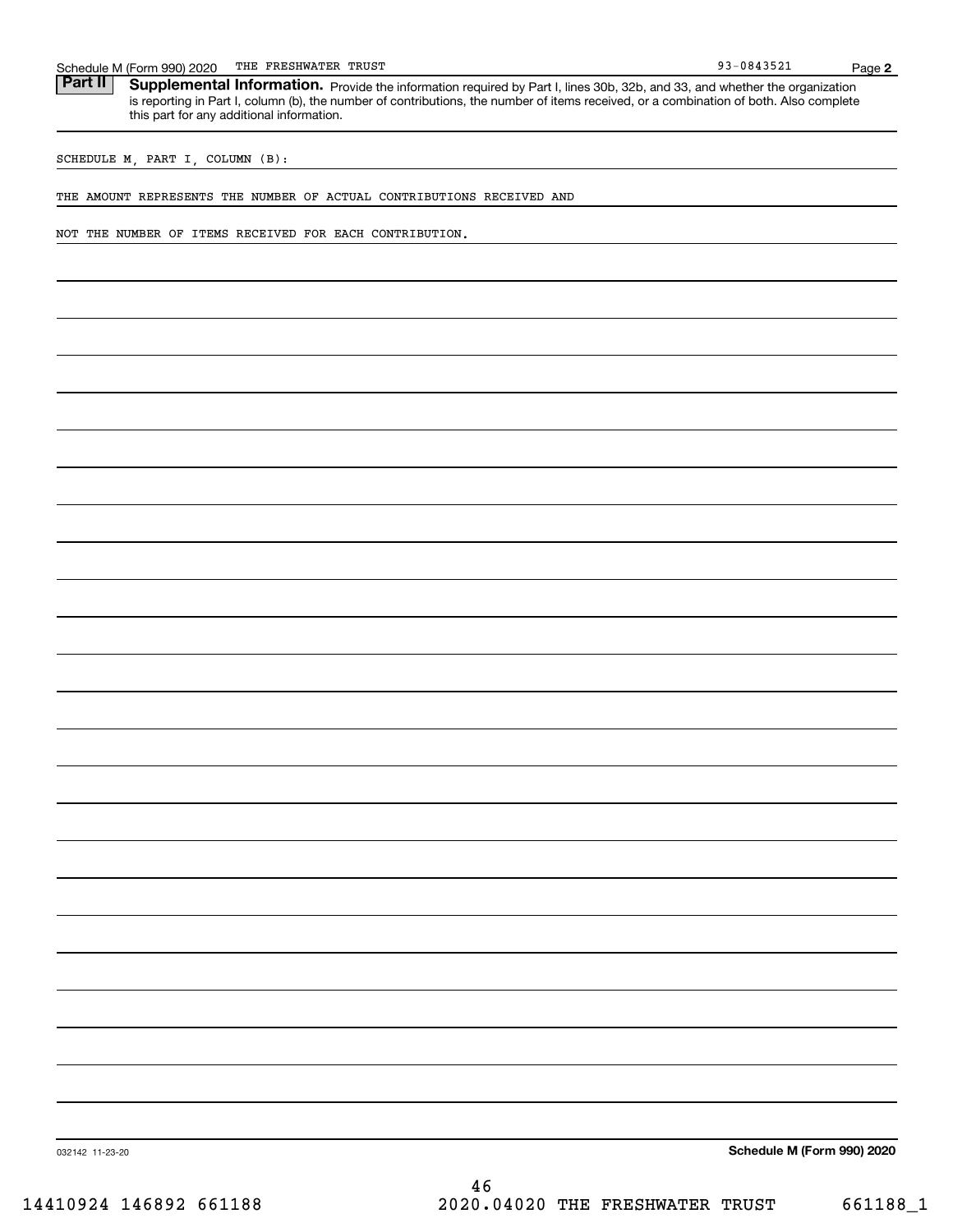**(Form 990 or 990-EZ)**

Department of the Treasury Internal Revenue Service Name of the organization

## **SCHEDULE O Supplemental Information to Form 990 or 990-EZ**

**Complete to provide information for responses to specific questions on Form 990 or 990-EZ or to provide any additional information. | Attach to Form 990 or 990-EZ. | Go to www.irs.gov/Form990 for the latest information.**



**Employer identification number**

THE FRESHWATER TRUST **1999-0843521** 

FORM 990, PART III, LINE 4A, PROGRAM SERVICE ACCOMPLISHMENTS:

RIVER BY PLANTING STREAMSIDE TREES THE ORGANIZATION GENERATES CREDITS

THAT ARE THEN PURCHASED BY WASTEWATER FACILITIES AND POWER PLANTS TO

OFFSET THEIR IMPACTS TO IMPAIRED RIVERS AND STREAMS. THE WORK IS DONE

IN PARTNERSHIP WITH REGULATED AGENCIES IRRIGATORS REGULATORS AND

FARMERS. THIS PROGRAM CAN INCLUDE RESTORATION ACTIONS THAT GENERATE NOT

ONLY TEMPERATURE CREDITS, BUT ALSO CREDITS GENERATED FROM REDUCTIONS OF

OTHER POLLUTANTS SUCH AS NUTRIENTS

FORM 990, PART VI, SECTION B, LINE 11B:

A COPY OF THE RETURN IS PROVIDED TO THE FINANCIAL CONTROLLER, VICE

PRESIDENT OF FINANCE AND POLICY, BOARD TREASURER, AND PRESIDENT FOR REVIEW

AND APPROVAL PRIOR TO PREPARATION FOR FILING.

FORM 990, PART VI, SECTION B, LINE 12C:

EACH DIRECTOR, PRINCIPAL OFFICER, AND MEMBER OF A COMMITTEE WITH GOVERNING

BOARD DELEGATED POWERS SHALL ANNUALLY SIGN A STATEMENT WHICH AFFIRMS SUCH

PERSON: HAS RECEIVED A COPY OF THE ORGANIZATION'S CONFLICTS OF INTEREST

POLICY; HAS READ AND UNDERSTANDS THE POLICY; AND HAS AGREED TO COMPLY WITH

THE POLICY.

FORM 990, PART VI, SECTION B, LINE 15:

THE BOARD OF DIRECTORS DETERMINES COMPENSATION FOR THE ORGANIZATION'S

PRESIDENT/CEO. THE PRESIDENT/CEO DETERMINES COMPENSATION FOR ALL OTHER

SENIOR STAFF BASED ON BUDGETS AND PREVAILING WAGES IN THE MARKETPLACE.

032211 11-20-20 LHA For Paperwork Reduction Act Notice, see the Instructions for Form 990 or 990-EZ. Schedule O (Form 990 or 990-EZ) 2020

47